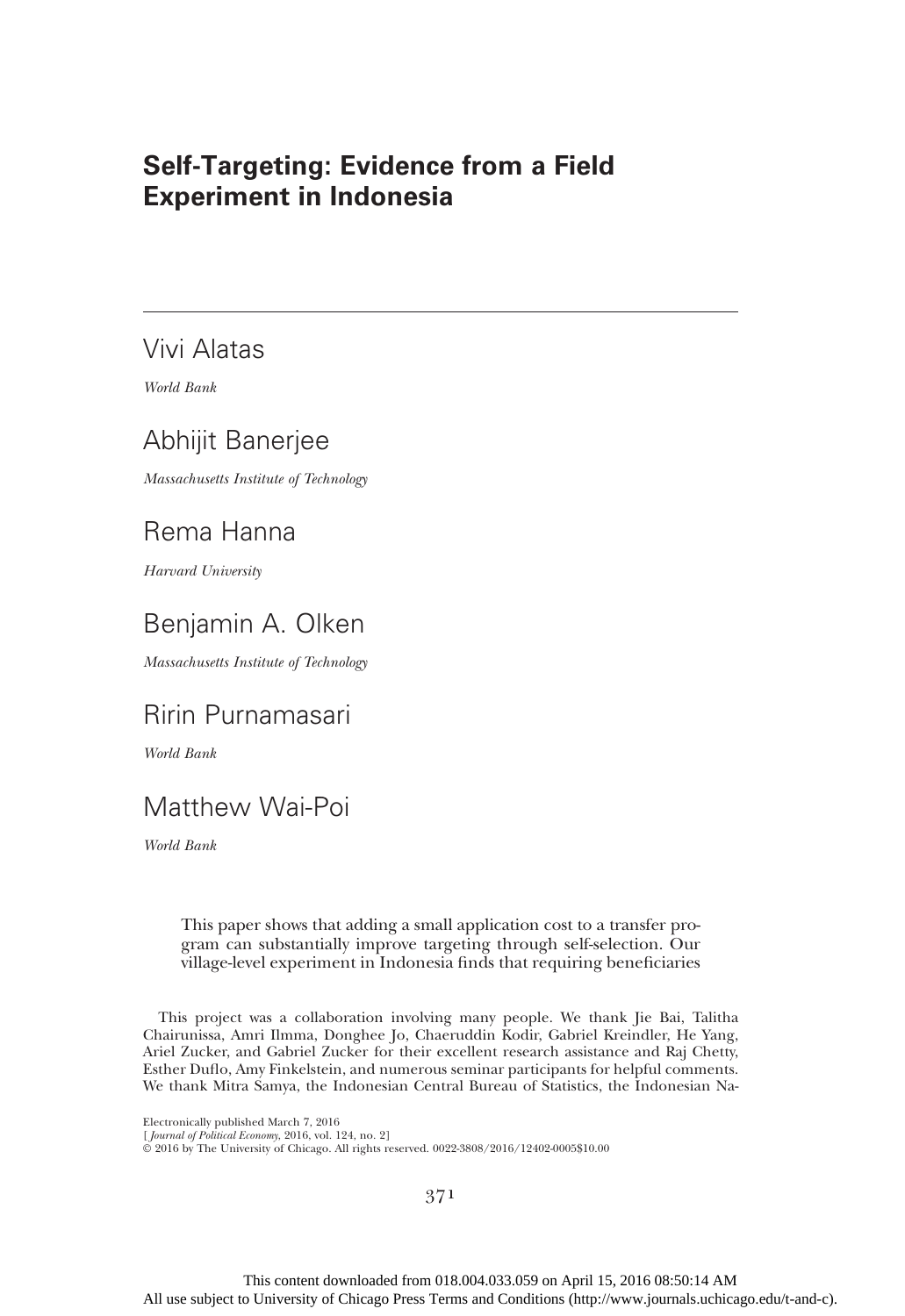to apply for benefits results in substantially poorer beneficiaries than automatic enrollment using the same asset test. Marginally increasing application costs on an experimental basis does not further improve targeting. Estimating a model of the application decision implies that the results are largely driven by the nonpoor, who make up the bulk of the population, forecasting that they are unlikely to pass the asset test and therefore not bothering to apply.

### I. Introduction

In designing targeted aid programs, a perennial problem is how to separate the poor from the rich. One solution is to impose requirements that are more costly for the rich than for the poor (Nichols, Smolensky, and Tideman 1971; Nichols and Zeckhauser 1982; Ravallion 1991; Besley and Coate 1992). These self-selection mechanisms are common: welfare programs, from the Works Progress Administration in the United States during the Great Depression to the National Rural Employment Guarantee Act (right-to-work) scheme in India today, often have manual labor requirements to receive aid. Similarly, subsidized food schemes often provide low-quality food, which leads those who can afford better food to choose not to purchase subsidized products.

The challenge with these self-selection mechanisms is that they may be quite inefficient: in order to dissuade the rich from participating, the poor are forced to incur substantial utility costs in order to receive transfers, whether by toiling in the hot sun or eating unappetizing food. In this paper, we ask whether much smaller costs can still achieve substantial self-selection. In particular, we show that when applying for benefits has a cost and there is a good but not perfect procedure for screening out unsuitable applicants, those who are not supposed to get benefits will correctly foresee that they face only a very small chance of slipping through the screening procedure and therefore will not bother to apply. The resulting reductions in inclusion error may substantially improve the degree to which the program is targeted to the poor.

We conduct a randomized experiment in the context of Indonesia's Conditional Cash Transfer program, known as PKH. Conditional cash transfer programs have spread rapidly throughout the developing world and are present in over 30 countries today. In Indonesia, PKH provides

tional Team for the Acceleration of Poverty Reduction (TNP2K, particularly Sudarno Sumarto and Bambang Widianto), the Indonesian Social Affairs Department (DepSos), and SurveyMeter for their cooperation implementing the project. Most of all, we thank Jurist Tan for her truly exceptional work leading the field implementation. This project was financially supported by the World Bank, AusAID, and 3ie, and analysis was supported by the National Institutes of Health under grant P01 HD061315. All views expressed are those of the authors and do not necessarily reflect the views of the World Bank, TNP2K, Mitra Samya, DepSos, or the Indonesian Central Bureau of Statistics.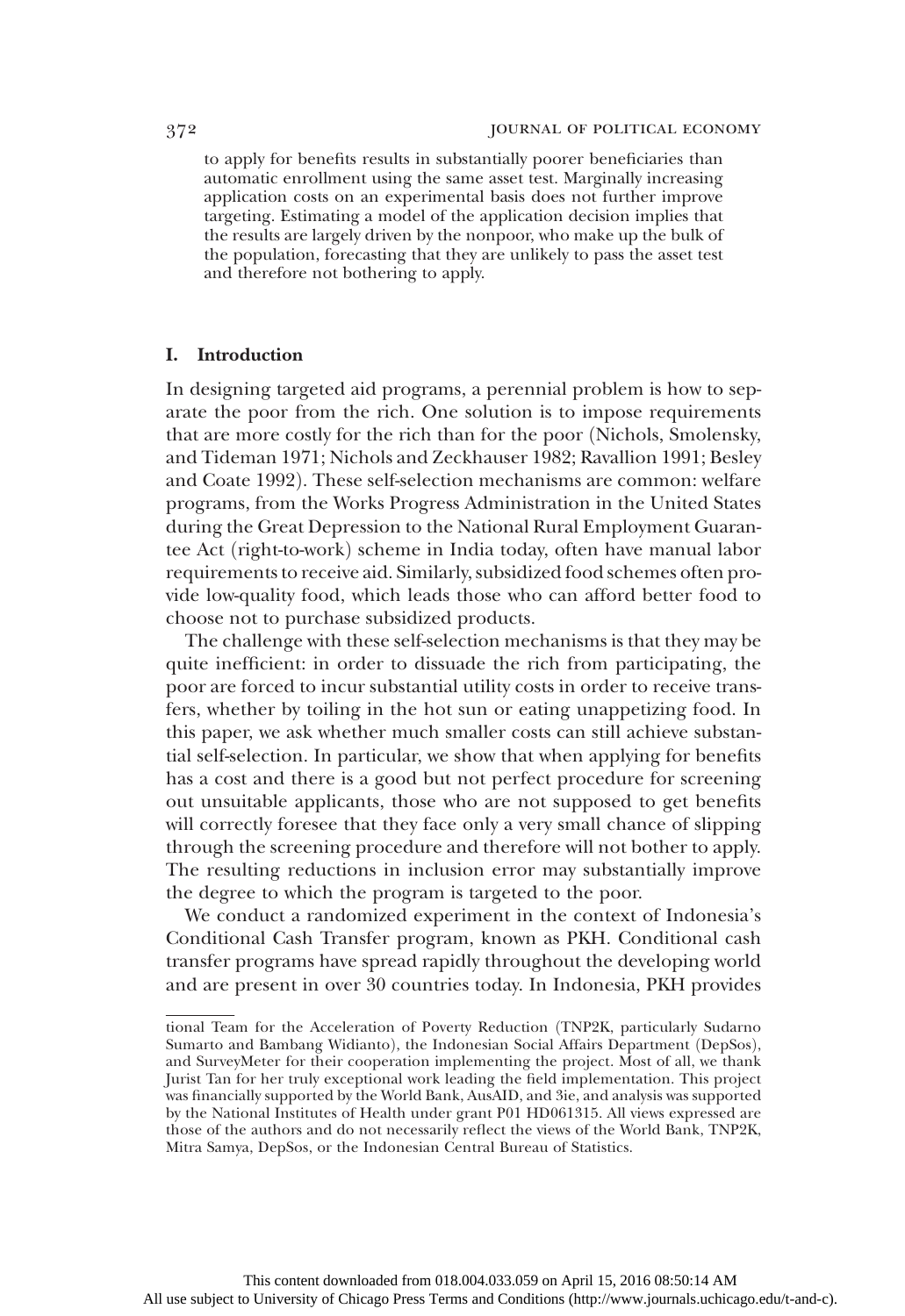## self-targeting in indonesia 373

beneficiaries with US\$130 per year for 6 years and is one of the country's largest social assistance programs, covering about 2.4 million households. The program is aimed at the poorest 5–10 percent of the population, with eligibility determined on the basis of a weighted sum of about 30 easy-to-observe assets (e.g., size of house, materials used to construct household roof, motorbike ownership).

Working with the Indonesian government, we experimentally varied the enrollment process for PKH across 400 villages, comparing a process that required households to apply for the program with the procedure that the government implements in other areas, in which the government statistical system conducts the asset test for potential beneficiaries ðchosen through prior asset surveys and consultations with village leadership) at their home and automatically enrolled those that passed. In both cases, eligibility was determined on the basis of an asset screen known as a proxy means test  $(PMT)$ , so the key difference we studied was whether households had to actively apply to be screened for eligibility or instead were automatically screened on the basis of the results of a government survey administered to a subset of the population. These two approaches to targeted social assistance programs—automatic screening based on a top-down survey or enrollment limited to those who actively apply—are the two most common ways of determining beneficiary lists for targeted transfer programs in the developing world (Grosh et al. 2008; Kidd and Wylde  $2011$ <sup>1</sup>.<br>In villages randomized to

In villages randomized to receive the application process ("selftargeting" villages), interested households were required to go to a central registration site to take an asset test administered by the statistics office. This entailed both traveling up to a few kilometers to the application site and waiting in line to apply. Within these areas, we randomly varied the application costs by varying the distance to the application site. However, the program was intentionally set up such that even the highest level of application costs—the sum total of about half a day's missed work, a few kilometers of travel, and a few hours of waiting—pales in comparison to the benefits on offer, which amount to \$130 per year for 6 years.

In control areas (automatic screening villages), the usual government procedure was followed: the statistics office, working with local government officials, drew up a list of potential beneficiaries, interviewed every-

<sup>&</sup>lt;sup>1</sup> Examples of automatic screening PMTs include the Mexican Progresa program, the Colombian social assistance programs, the Indian Below Poverty Line card, and the Indonesian cash transfer programs; examples of self-selection-based PMTs include the expansion of Progresa under the name Oportunidades to urban areas in Mexico, the Chilean social assistance system, the Costa Rican Sistema Información de la Población Objetivo system, and the Mongolian Child Money Program (see, e.g., Castaneda and Lindert 2005; Hodges et al. 2007; Coady and Parker 2009; Martinelli and Parker 2009). Brazil's Bolsa Familia program uses a combination of the two methods (Lindert et al. 2007).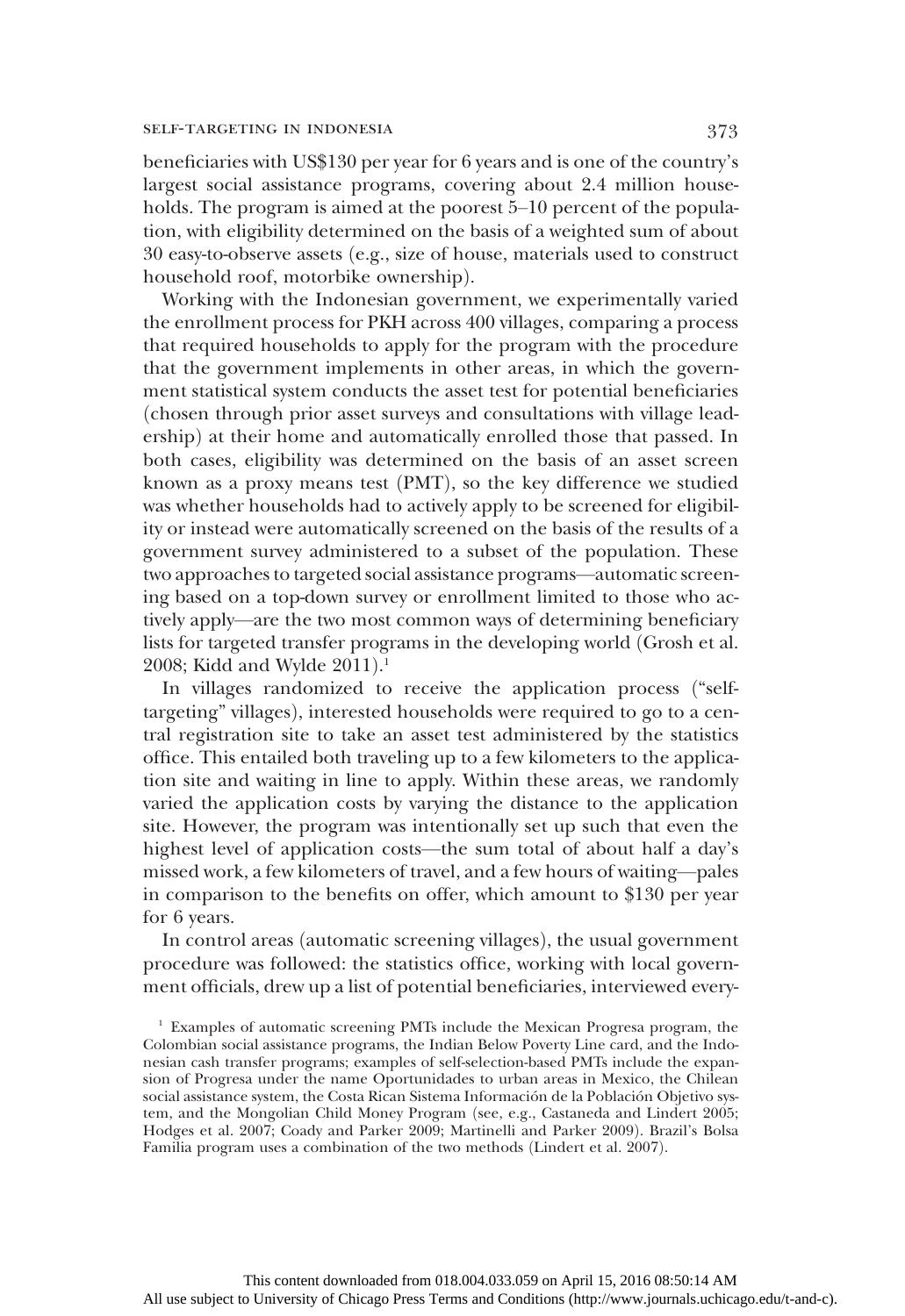one at their homes, and then automatically enrolled those who passed using the same asset test that was used in self-targeting.

We begin with a description of the experiment and the data. We then ask what we would expect from such an experiment on purely a priori grounds. Specifically, we adapt the classical theory of self-selection into social programs developed by Nichols et al. (1971), Nichols and Zeckhauser (1982), Besley and Coate (1992), and others to a context in which, after selecting into applying, one receives the program stochastically, with the probability of receiving the program declining with income. The fact that the likelihood of receiving benefits is stochastic but declining with income captures the fact that most screening mechanisms (including but not limited to PMTs) differentiate between rich and poor but not perfectly, so that people cannot exactly forecast before applying whether they will turn out to be eligible. The standard Nichols and Zeckhauser self-selection idea depends on a single-crossing property, where the ordeal is more costly for the rich than for the poor. Time-based ordeals are the canonical example, since the rich presumably have a higher opportunity cost of time than the poor. In this context, we discuss a number of reasons why requiring people to spend time traveling to and applying at the application site does not necessarily generate single crossing: for example, the poor and rich may have different means of travel, which might make distance less costly at the margin for the rich than for the poor. On the other hand, we argue that the fact that the probability of receiving benefits slopes downward in income provides a very straightforward reason why self-selection might improve targeting: since the rich have only a small chance of passing through the PMT if they apply, they may not bother, even if the costs of applying are relatively small.

Our empirical analysis then proceeds in four stages. First, we examine who selects to apply for the PKH program in the 200 villages where the application-based process was administered. To do so, we utilize the data on households' per capita consumption that we collected before the program was announced or targeting began. We find that the probability of applying is decreasing in a household's per capita consumption. Decomposing consumption into that which is potentially observable to the government (i.e., the part that can be predicted on the basis of observable assets) and the unobservable residual, we show that those who apply are poorer on both observables and unobservables than those who choose not to. This implies not only that self-selection can potentially save resources (since many who would fail the asset test, i.e., have high observables, are no longer tested) but that it also has the potential to improve targeting even over a universally administered asset test (since those who apply are poorer on unobservables than the population at large). However, we also find evidence for the view that inviting all the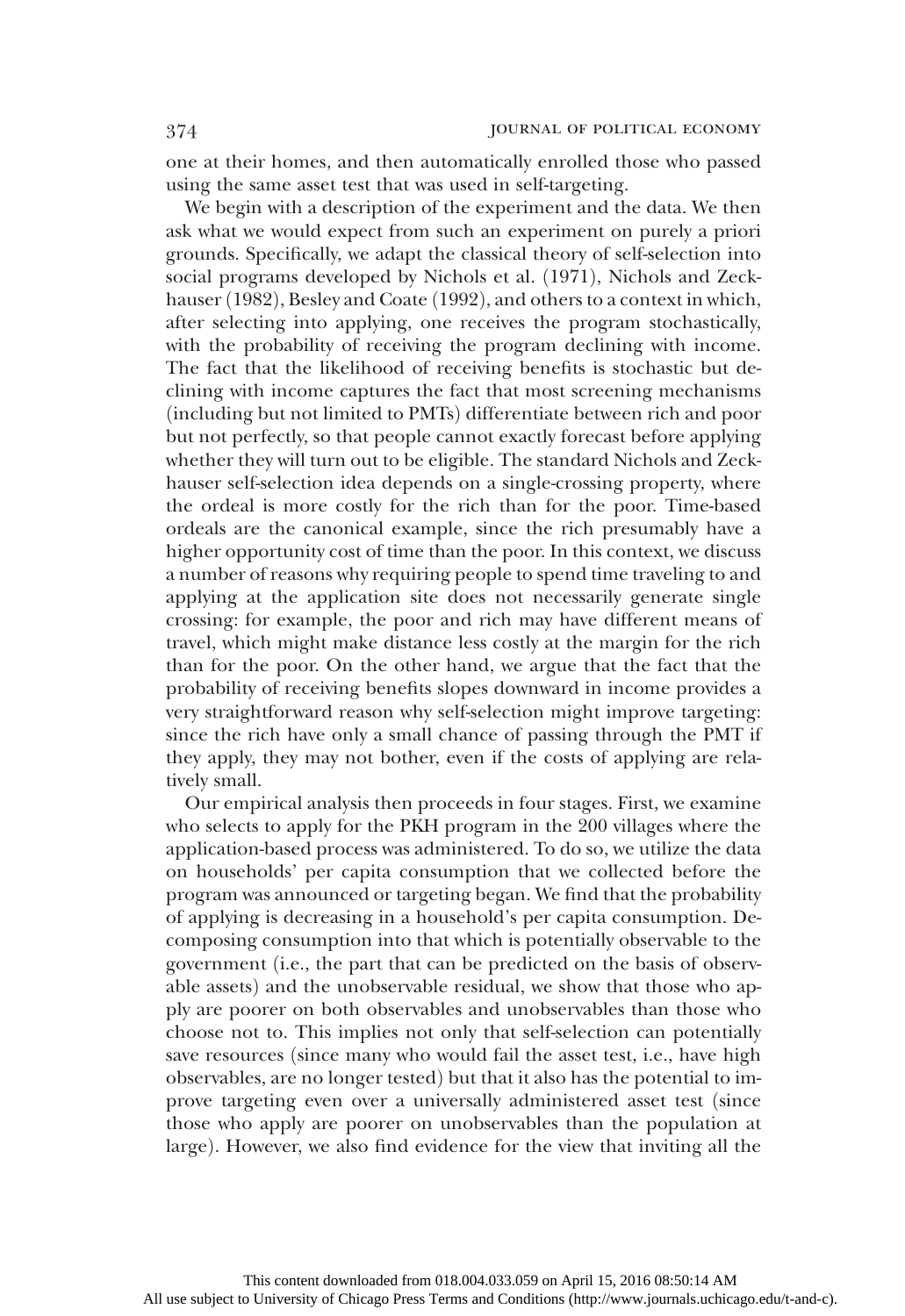## self-targeting in indonesia 375

poor to apply is not enough to ensure that every deserving candidate gets benefits: for example, only about 60 percent of the very poor apply under self-targeting.

The question for most governments, however, is not necessarily how self-targeting would perform relative to a counterfactual of perfect targeting, but rather how it would compare against the next-best alternative targeting strategy. To this end, the second step of our empirical analysis is to use the experiment to compare self-targeting with the usual government automatic screening procedure. In comparison with this real alternative, we find that per capita consumption was 21 percent lower for beneficiaries in the self-targeting villages. Moreover, exclusion error was actually less of a problem in self-targeting than in the usual government procedure: the very poorest households were twice as likely to receive benefits in self-targeting as in control areas.

We further show that these findings are not driven by the government ineptly choosing whom to interview under the usual government procedure. Using asset data that we independently collected at baseline, we find that the beneficiaries under self-targeting would still be, on average, poorer than those under a "hypothetical," universal automatic targeting system in which everyone is interviewed for the asset test. Intuitively, this is possible because—as we showed above—self-selection includes selection on unobservables. That is, conditional on passing the asset test, those that self-select into applying have lower consumption than the average person in the population.

The third step in our empirical analysis is to consider whether a marginal increase in the severity of the ordeal further increases targeting performance. We examine the results from experimentally varying the distance to the registration site (i.e., increasing travel costs) and find no evidence that the marginal increase in application costs further improves selection. It reduces overall take-up but does not differentially discriminate between rich and poor.

The final step of our empirical analysis uses generalized method of moments to estimate a parametric version of our model. Simulations from the estimated model suggest that the key driver of selection is the fact that rich households forecast that they have a very small likelihood of receiving benefits conditional on applying and therefore do not bother to apply if there is any cost of applying. This helps explain both why small costs can produce substantial selection and why marginally increasing the intensity of the costs reduces overall application rates without substantially improving targeting.

We conclude by considering the net impacts of different techniques on poverty reduction. We find that, even taking into account the fact that self-targeting imposes higher costs on households, including many households that do not receive benefits, a program using self-targeting leads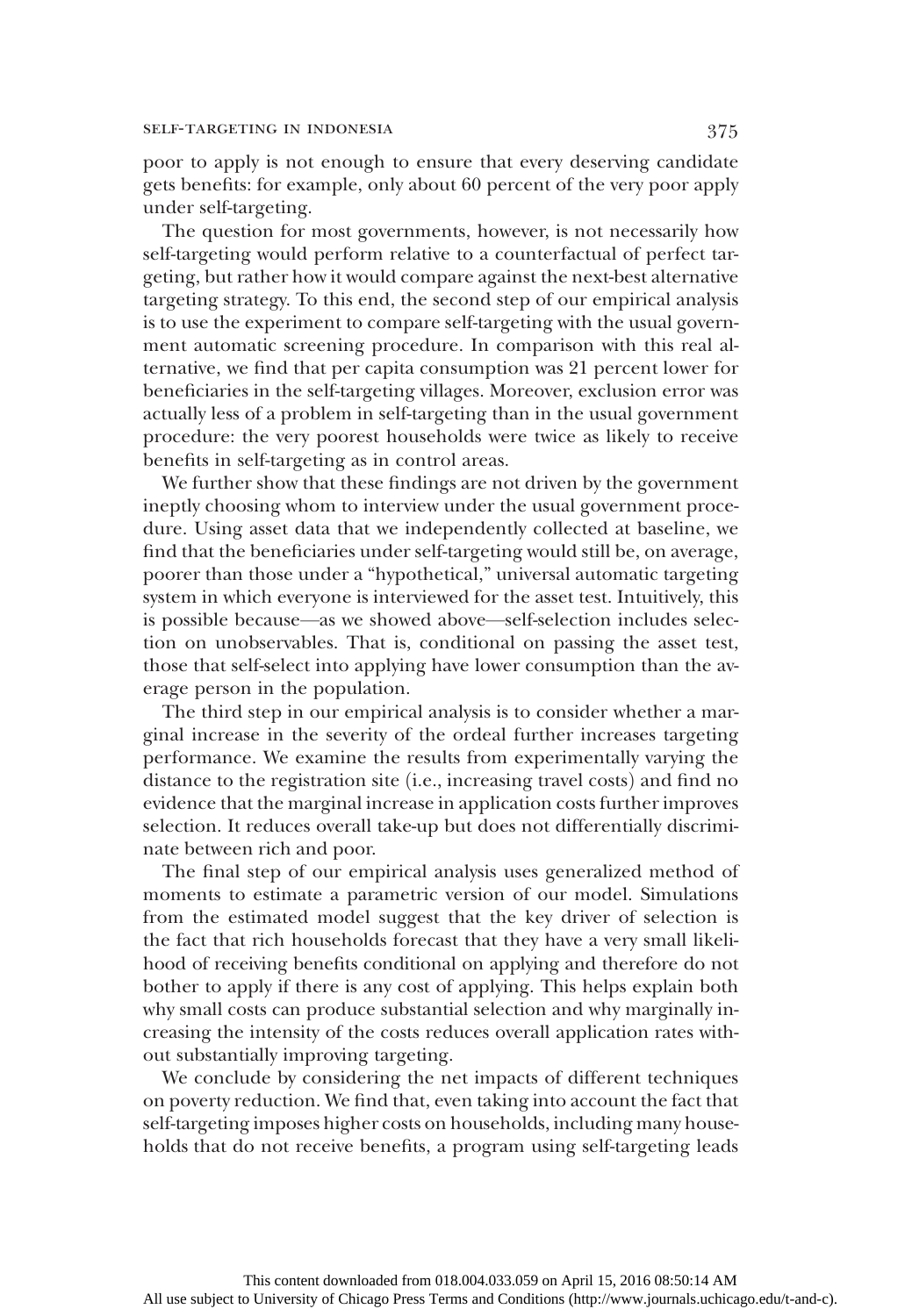to between 29 and 41 percent more reduction in the poverty gap than a program with the identical budget targeted using automatic screening. Increasing distance to the application center or wait times under self-targeting has no distinguishable additional effect on the poverty gap.

This paper builds on several theoretical and empirical papers on the decision to apply for programs and how that affects program take-up and targeting. Parsons (1991) sets up a model of the decision to apply for disability insurance similar to the one used in this paper but focuses on selection due to differences in the time discount rate. He then shows, in the context of a natural experiment, that increasing beneficiary selection delays leads to an applicant pool with higher (subsequent) mortality. Heckman and Smith (2004) discuss how unequal participation (selection) may occur at different stages of a prototypical social program: eligibility, awareness, application, acceptance, and enrollment. Kleven and Kopczuk (2011) study complexity in screening for a social program; in their model, the government chooses a parameter that controls the precision of the screening process, which improves selection but imposes a cost on households. By comparison, in this paper we model explicitly several mechanisms through which self-targeting may affect selection but note that, a priori, it is not clear whether it will improve selection.<sup>2</sup>

The remainder of the paper is organized as follows. Section II discusses the setting, experimental design, and data. Section III introduces our model, which revisits the standard screening model with nonlinear costs, idiosyncratic shocks, and differences in sophistication. Section IV examines the self-targeting data to ask who chooses to apply for the program. Section V uses the experiment to compare self-targeting with the usual government approach. Section VI examines the marginal effect of targeting when the ordeal is changed experimentally. Section VII estimates the model to help shed light on which of the possible theoretical mechanisms that we outline best explains the results and discusses the impact of different approaches on the poverty gap. Section VIII presents conclusions.

<sup>2</sup> In addition, another strand of papers looks at determinants of program take-up but does not focus as much on how this differentially affects the beneficiary pool, and hence targeting of the program, as we do here. For example, Thornton et al.  $(2010)$  found that reducing distance to enrollment for health insurance increased enrollments substantially. Currie and Grogger (2001) use variation in recertification requirements for the food stamps program across US states and across time and find that longer recertification periods are associated with higher program take-up. Bhargava and Manoli (2015) measure benefit take-up in an experiment in which they vary the information contained in a mailing advertising a negative income tax benefit program (Earned Income Tax Credit), the complexity of the attached application form, and the perceived level of stigma of applying. They find that the complexity of the application form significantly affects the decision to apply. See also the review of this literature in Currie (2006).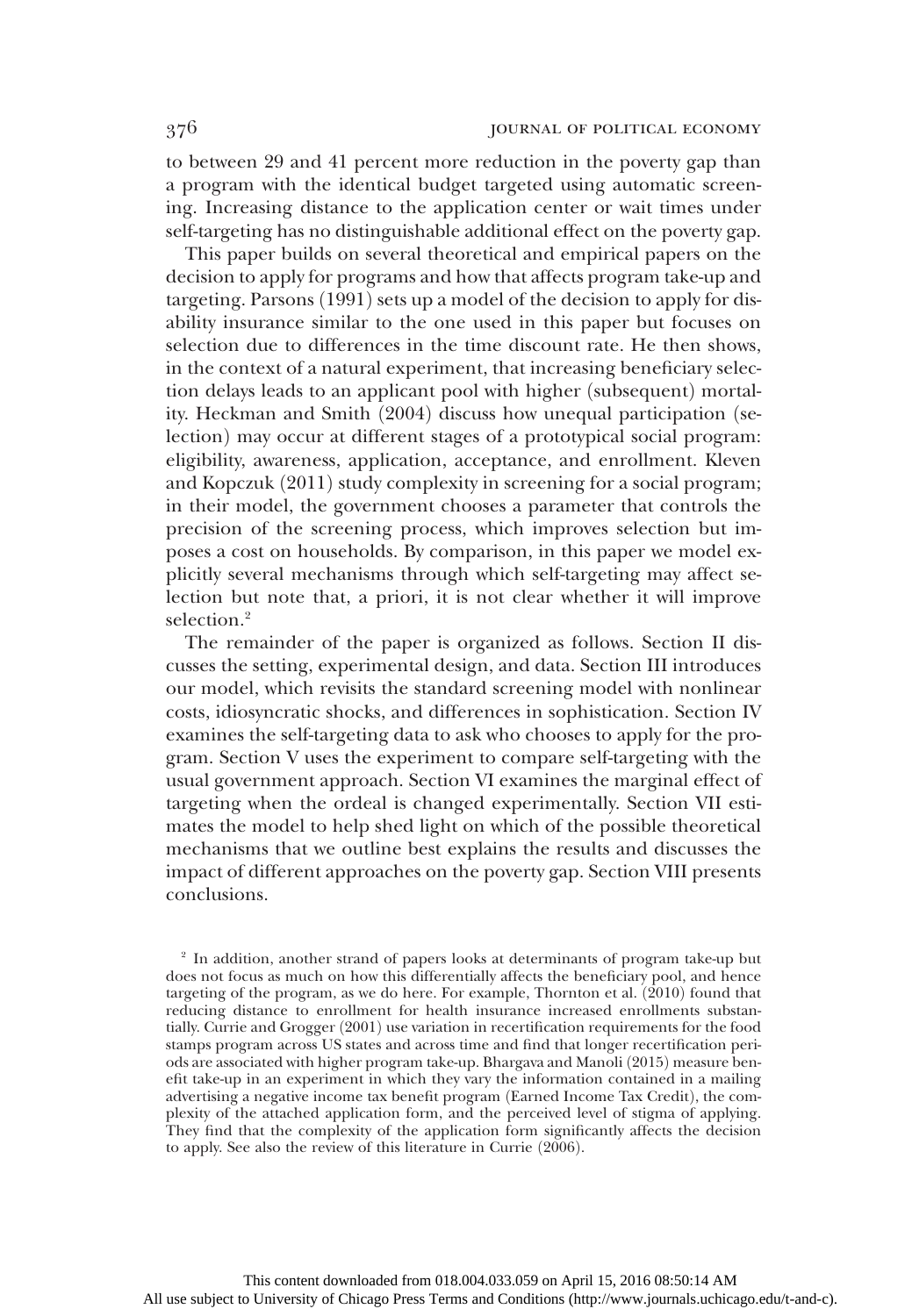# II. Setting and Experimental Design

# A. Setting: The PKH Program

This project explores self-targeting mechanisms within Program Keluarga Harapan (PKH), a conditional cash transfer project administered by the Ministry of Social Affairs (DepSos) in Indonesia. The program targets households that have per capita consumption below 80 percent of the poverty line (approximately the poorest 5 percent of the study population) and that meet the demographic requirements of having a pregnant woman, a child between the ages of 0 and 5, or children below 18 years old who have not finished 9 years of compulsory education. Program beneficiaries receive direct cash assistance ranging from Rp. 600,000 to Rp. 2.2 million (USD\$67–\$250) per year—about 3.5– 13 percent of the average yearly consumption by poor households in our sample—depending on their family composition, school attendance, pre-/postnatal checkups, and completed vaccinations.<sup>3</sup> The payments are disbursed quarterly for up to 6 years. In 2013, approximately 2.4 million households were enrolled in the program.

Determining whether households fall below the consumption requirement ("targeting") is difficult because per capita consumption, while the intended target of the program, is not easily observed by the government. Instead, PKH uses a proxy means test approach with automatic screening for households that meet the demographic requirements. Specifically, every 3 years, enumerators from the Central Statistical Bureau (BPS) conduct a survey of households nationwide that are potentially eligible for antipoverty programs, including but not limited to PKH. They survey all households that were included in previous surveys (regardless of whether they previously qualified or not) and supplement this list with recommendations from local leaders and their own observations of the kinds of houses that the households inhabit. After passing an initial fivequestion filter, each household is asked a series of about 30 questions, including attributes of their home (e.g., wall type, roof type), ownership of specific assets (e.g., motorcycle, refrigerator), household composition, and the education and occupation of the household head. These measures are combined with location-based indicators, such as population density, distance to the district capital, and access to education. Using independent survey data, the government then estimates the relationship between these variables and the household per capita consumption to generate a district-level formula for predicting consumption lev-

<sup>&</sup>lt;sup>3</sup> Note, however, that although PKH is formally a conditional cash transfer program, with transfers dependent on health take-up and school enrollment, these conditions are typically not enforced in practice, so this can be thought of as closer to a "labeled" cash grant, as in Benhassine et al. (2013).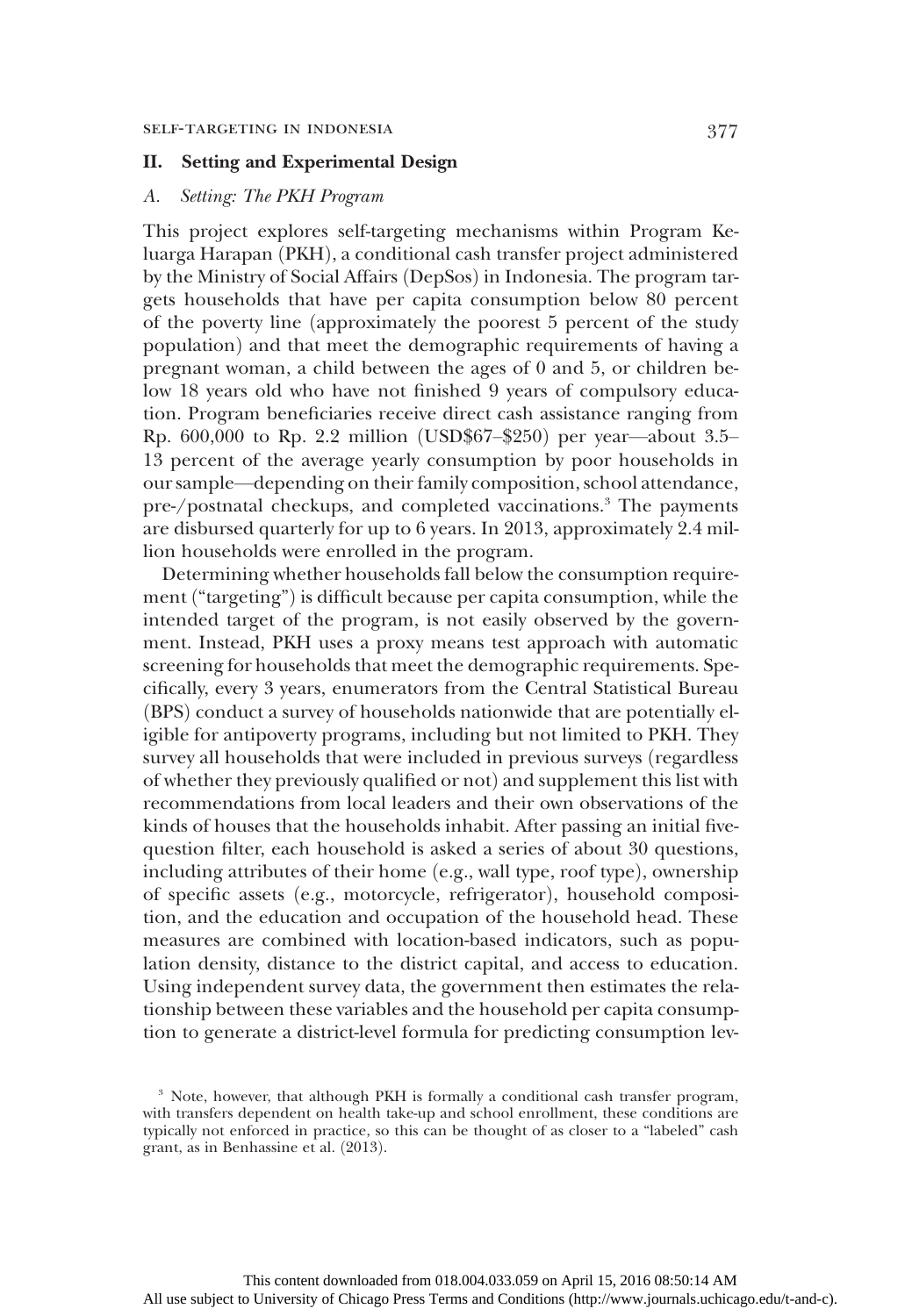els on the basis of the responses to the survey. Individuals with predicted consumption levels below each district's very poor line are eligible for the program.

Panel A in figure 1 shows the probability of passing the government asset test and being determined eligible for the program as a function of log per capita consumption, as estimated from our baseline data. Note that the particular function used to map assets to eligibility is estimated by the government separately for each district and for urban and rural areas, which is why several different downward-sloping curves are visible in the figure. Several key points are worth observing about this function. First, it is strongly downward sloping: the poor are much more likely to receive benefits than the rich. Second, there is substantial noise in the process, driven by how hard it is to accurately estimate consumption from assets. PKH targets approximately the bottom 5 percent of the population, but even the very poorest rarely have more than a 40 percent chance of receiving benefits, and even those with incomes more than twice the target threshold (i.e., about 13 log points, as opposed to the cutoff of about 12.3 log points) still have as much as a  $5-10$  percent chance of receiving them.<sup>4</sup>

Panel  $B$  in figure 1 shows the probability of passing the government asset test as a function of the PMT score calculated from our baseline data. The relationship is downward sloping and significantly steeper than in panel A, yet it is not deterministic. This suggests that assets are also measured with noise, and thus even a household that knew the PMT formula exactly would still be uncertain of whether it would receive benefits. The two functions in figure 1 are the main building blocks of the model that we set up in Section III.

### B. Sample Selection

This project was carried out during the 2011 expansion of PKH to new areas that had never had PKH before. We chose six districts (two each in the provinces of Lampung, South Sumatra, and Central Java) from the expansion areas to include a wide variety of cultural and economic environments. Within these districts, we randomly selected a total of 400 villages, stratified such that the final sample consisted of approximately 30 percent urban and 70 percent rural. Within each village, we

<sup>4</sup> The PMT formulas were determined using household survey data from the National Socio-Economic Household Survey (SUSENAS, 2010) and village survey data from Village Potential Statistics (PODES, 2008). On average, these regressions had an  $R^2$  of .52. The questions chosen for the PMT survey were those that the government was considering for the next nationwide targeting survey (the Data Collection on Social Protection Programme [PPLS, 2011]).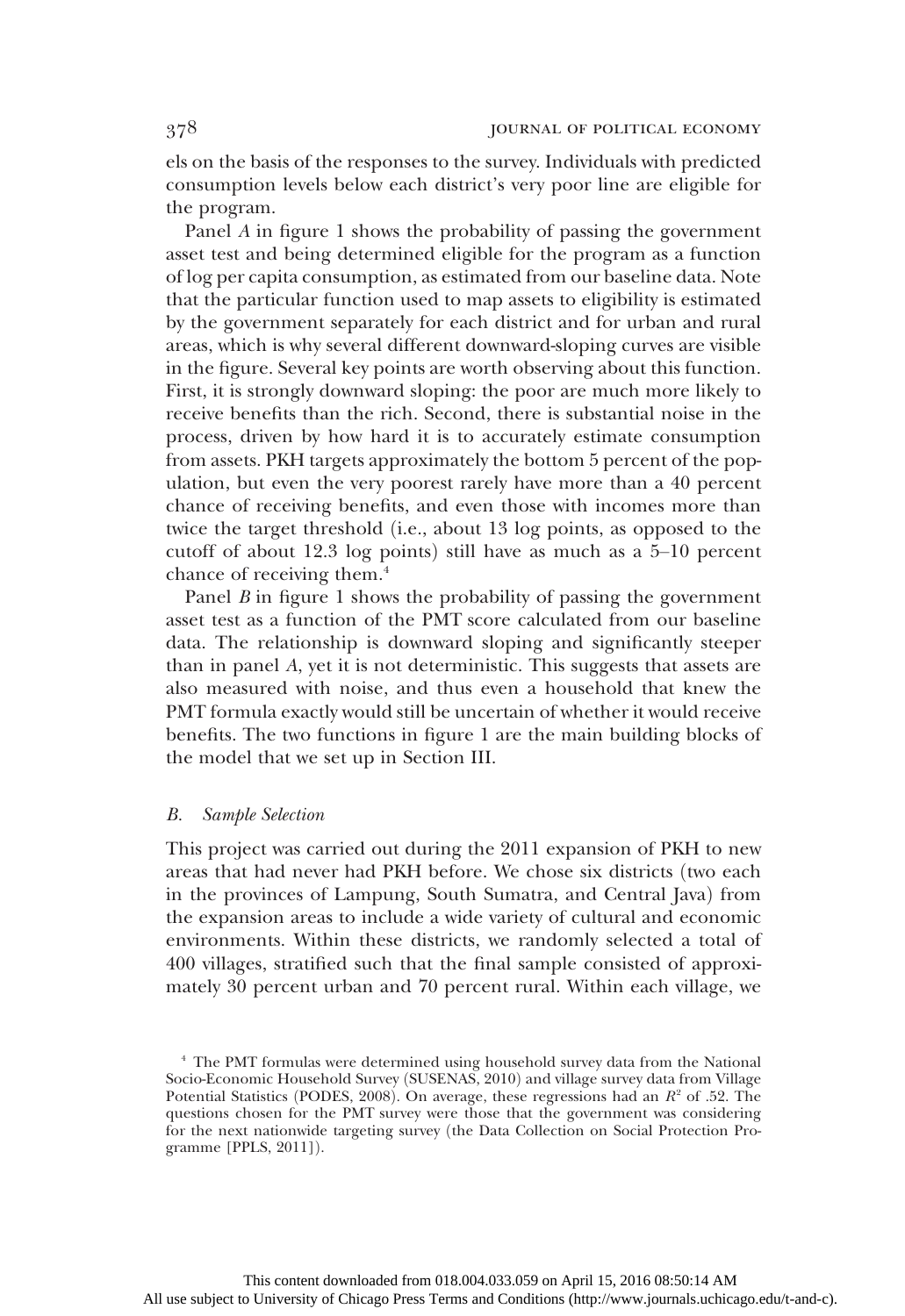

FIG. 1.—Probability of obtaining benefits versus log per capita consumption and PMT score. A, Probability of obtaining benefits versus log per capita consumption. B, Probability of obtaining benefits versus PMT score. Panel A shows the predicted probability of receiving the benefit, conditional on applying, from a probit model of receiving the benefit as a function of log per capita consumption. Panel  $\vec{B}$  repeats the same exercise replacing log per capita consumption by the predicted values from the PMT using baseline survey asset data. The predicted values from panel B are the  $\mu(y_i^e)$  that we use in the model. We include<br>urban/rural interacted with district fixed effects in the probit equations in both panels urban/rural interacted with district fixed effects in the probit equations in both panels, since the PMT cutoff for inclusion varies slightly for each urban/rural times district cell.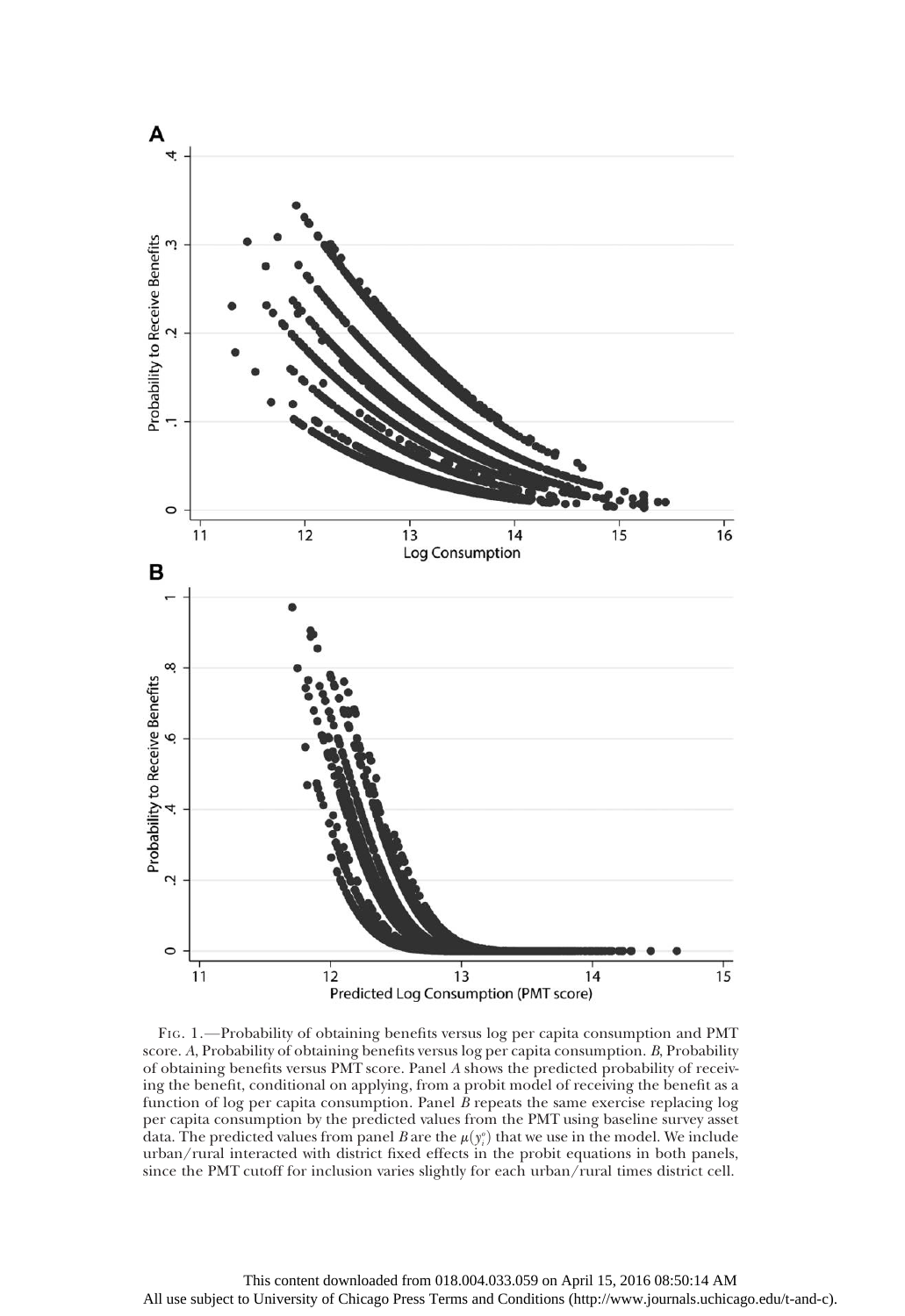randomly selected one hamlet to be surveyed.<sup>5</sup> These hamlets are best thought of as neighborhoods that consist of about 150 households and that each have their own administrative head, whom we refer to as the hamlet head.

## C. Experimental Design

We randomly allocated each of the 400 villages to one of two targeting methodologies: self-targeting or an automatic screening system, that is, the usual government procedure in place in other areas.<sup>6</sup>

# 1. Automatic Screening Treatment

In Indonesia, the automatic screening treatment is the usual government procedure, and the procedure discussed in Section II.A was followed.7 For each hamlet in this treatment, the government BPS enumerators were given a preprinted list of households from the last targeting survey (PPLS, 2008). When they arrived at a village, the enumerators showed the list to village leaders and asked them to add any households that they thought were inappropriately excluded. The enumerators also had the option of adding households to the list of interviewees if they observed that a household was likely to be quite poor. For each interviewed household, a computer-generated poverty score was generated using the district-specific PMT formulas. A list of beneficiaries was generated by selecting all households with a score below the score cutoff for their district.<sup>8</sup>

<sup>5</sup> Villages in both rural and urban areas are administratively divided by neighborhood into subvillages, which we henceforth refer to as "hamlets." In rural areas, each hamlet ranges from about 30 to 330 households, while in urban areas, they each range from 70

 $6\,$  We also randomly assigned an additional 200 villages to a "hybrid treatment," which is similar to the community treatment in Alatas et al.  $(2012)$ . As this is largely an extension of previous work on community-based targeting and was done for policy purposes, we do not include it in this paper.

 $7$  Owing to cost considerations, for this treatment, the automatic screening was conducted only in the one randomly selected hamlet per village that we also surveyed in the baseline. To select beneficiaries in the other hamlets, the government used the 2008 automatic screening survey.

<sup>&</sup>lt;sup>8</sup> The only difference between the PMT formula used in the automatic screening treatment and the self-targeting treatment was that, in automatic screening, for each potential interviewee, the enumerator conducted an initial five-question filter; only those households that passed this filter were given the full PMT survey. The filter consists of five questions: Is the household's average income per month in the past 3 months more than Rp. 1 million (US\$110)? Was the average transfer received per month in the past 3 months more than Rp. 1 million (US\$110)? Did they own a television or refrigerator that cost more than Rp. 1 million  $(US$110)$ ? Was the value of their livestock, productive building, and large agricultural tools owned more than Rp. 1.5 million (US\$167)? Did they own a motor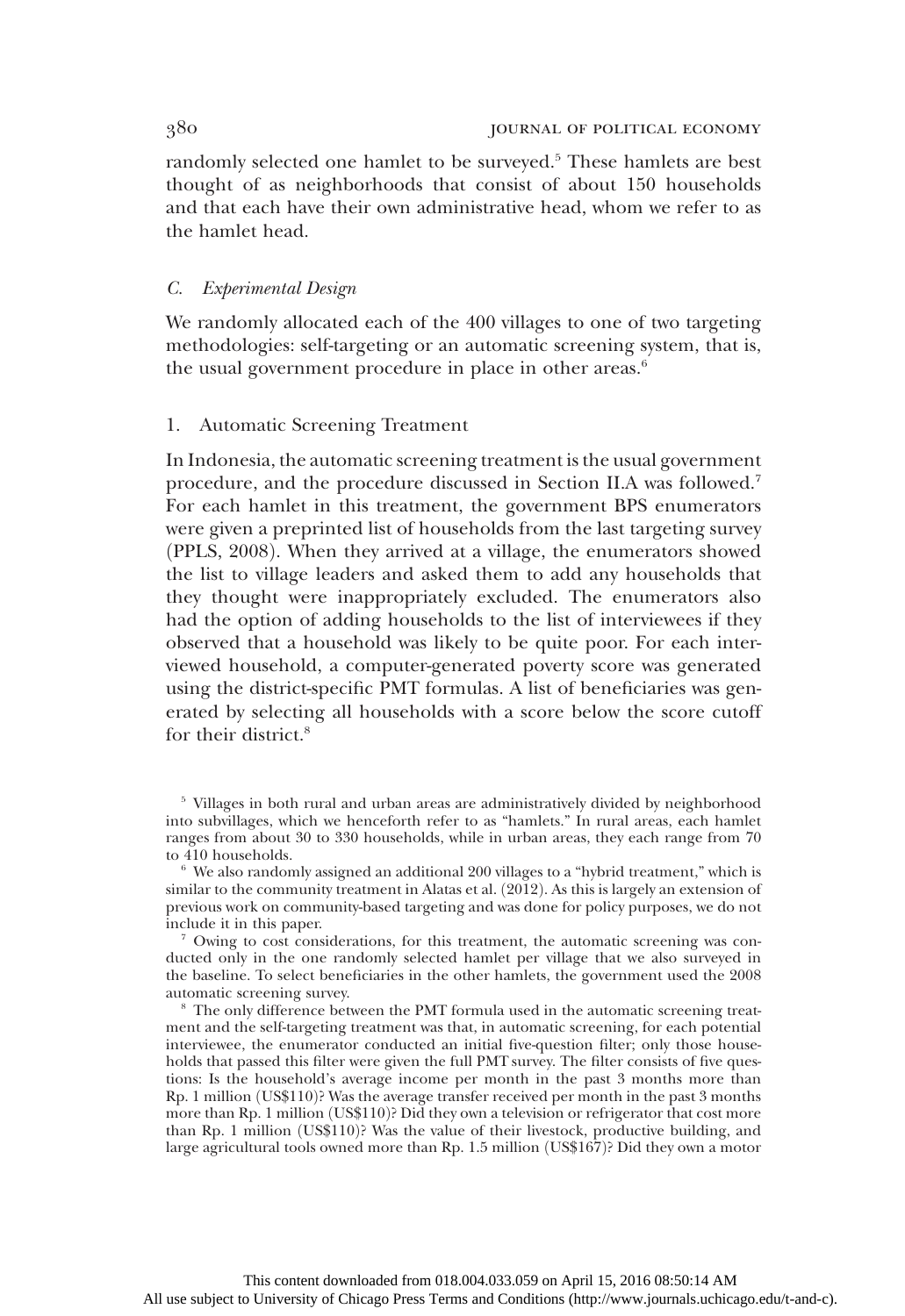### 2. Self-Targeting Treatment

The PMT to determine eligibility under the self-targeting mechanism was the same as in automatic screening, but households in the self-targeting treatment were required to apply and take this test at a central registration station.

To publicize the application process, a community facilitator from a local nongovernmental organization (Mitra Samya) met with village leaders to inform them about the program, brainstorm with them about the best indicators of local poverty, and set a date for a series of hamlet-level meetings that were aimed at the poor. In these hamlet-level meetings, the facilitators described the PKH program and explained the registration process. In particular, they stressed that the program was geared toward the very poor. They listed examples of questions that would be asked during the interview (e.g., type of house, motorbike), informed households that there would be a verification stage after the interview, and highlighted a set of local poverty criteria (the criteria that locals would typically use to characterize very poor households) to help villagers understand how the PMT screening would operate. Though they did not convey the exact criteria used in the PMT, the goal was to ensure that the households generally understood that their chances of obtaining PKH conditional on showing up to be interviewed would be much higher for the poor than for the rich. Since these meetings helped households understand how the government would make selections, they should be considered an integral part of the self-targeting treatment.

Registration days for each area were scheduled in advance on the basis of the number of predicted applicants and their relative proportion within the hamlet. During the registration days, the BPS enumerators were present at the registration station from 8:00 a.m. to 5:00 p.m. Households that wanted to apply were required to come to the registration site. Once they arrived, they were signed in and given a number in the queue. When their number was called, BPS conducted the asset interview for the PMT.

vehicle, and did they own jewelry worth more than Rp. 1 million (US\$110)? Households that answered yes on four or more of the questions were instantly disqualified. Of the 6,406 households on the potential interviewee list, 16 percent were eliminated on the basis of the initial filter, and  $5,\overline{3}83$  households (or about  $37.\overline{8}$  percent of each hamlet) were given the full PMT survey of 28 questions. The idea is that these thresholds are so high that any household answering yes to a majority of these questions would likely have been eliminated anyway by the PMT. We reran the main experimental analysis  $(e.g.,$  tables  $5$  and  $6$  below) dropping any household in either treatment that would have failed this filter, using answers to the same questions in the baseline survey, so that in this sample the PMTs used in automatic screening and self-targeting were exactly identical. The results are virtually unchanged.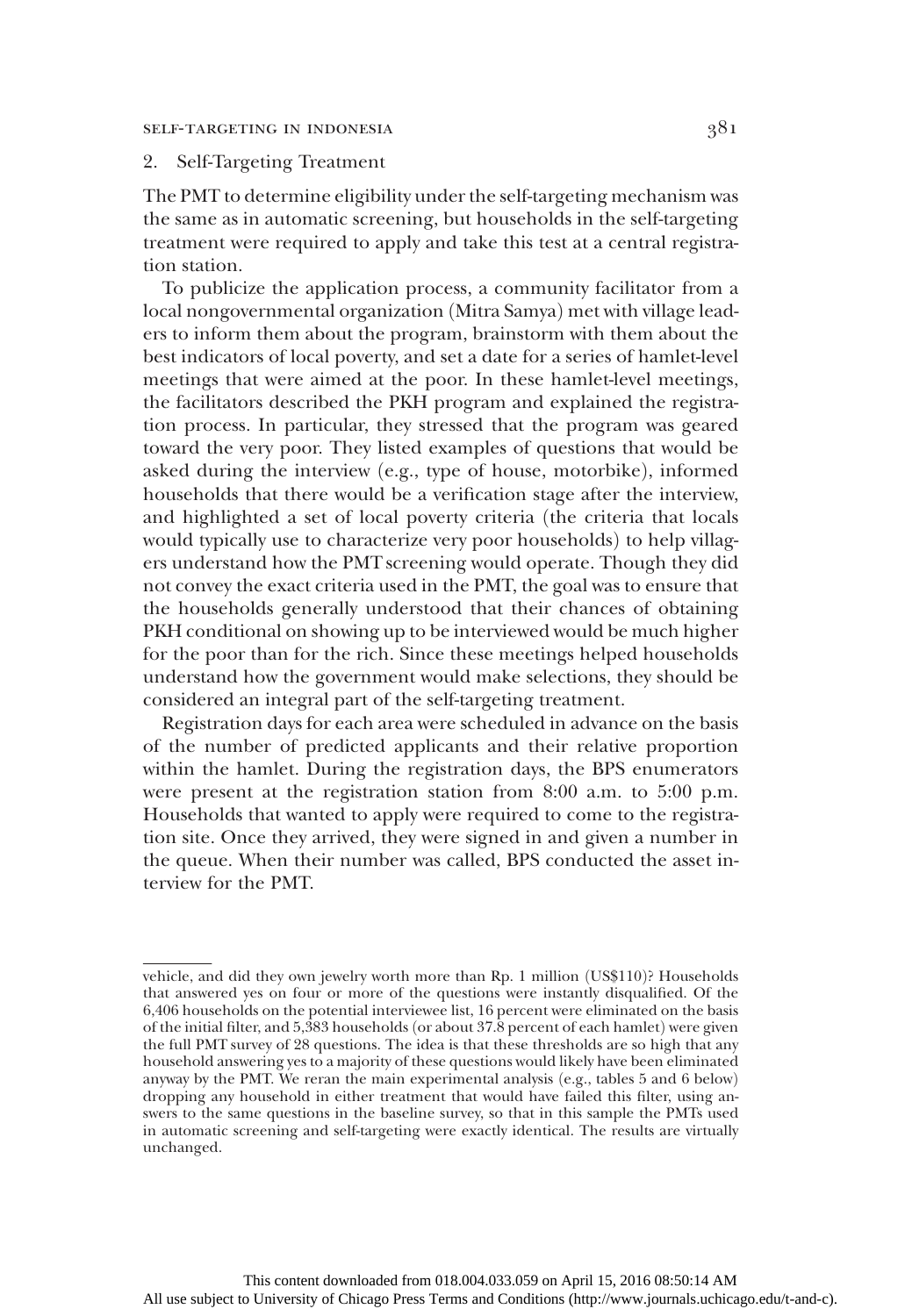Households that applied were subsequently categorized by eligibility on the basis of the PMT regression formula and the district-specific very poor line, using the same PMT formula and questions as in the automatic screening treatment. Any household that both was classified as very poor on the basis of assets disclosed in their interview and had also been visited by government enumerators in the previous 2008 poverty census and found to be very poor (about 37 percent that passed the interview at the registration site) was selected as a recipient. All other households that were classified as very poor on the basis of their interview were subjected to a verification process: the BPS enumerators visited their homes to redo the asset test. The results of this home-based survey were used, with the same PMT regression formula and poverty lines, to determine the final beneficiary list. About 68 percent of those who got to the verification stage were ultimately considered eligible after the verification.

Within self-targeting treatment villages, we experimentally varied the costs of registration by varying the distance to the registration site.<sup>9</sup> The idea was to vary the time and travel costs required to sign up, while ensuring that all locations could still potentially be reached by walking, so as not to impose substantial financial transportation costs on poor households. In urban areas, we randomly allocated villages to have the registration site at the subdistrict office (far location) or the village office (close location). Distances are greater in rural areas than in urban ones, so we randomly allocated rural villages to have the registration site at the village office (far location) or in the subvillage (close location).<sup>10</sup><br>On net, these application costs are small relative to the potential

On net, these application costs are small relative to the potential benefits received. We can compute the costs of applying from the household survey (described in more detail in Sec. II.E below) by adding up reported time and monetary costs to travel to the location where the interview would take place (which we obtain in the baseline survey for all households, even before they know about the targeting program), as well as the average time people spent waiting multiplied by an estimate of the household's likely wage rate. (See Sec. VII for more details on this calculation.) On average, the total time and monetary cost of applying is about Rp.  $17,000$  (US\$1.70) per household, with costs being higher for wealthier households with higher implied wage rates. By contrast, the per-household benefits average Rp. 1.3 million (US\$130) per year

<sup>9</sup> In addition, we also attempted to vary the opportunity cost of signing up by varying whether any household member could sign up or whether both household members were required. In practice, this treatment had little force as anyone who could not bring a spouse could easily obtain an exemption letter. This is discussed in online app. B.

 $10$  The distance subtreatment was violated in four villages as a result of village leader objections. All analysis reports intent-to-treat effects in which these four villages are categorized on the basis of the randomization result, not actual implementation.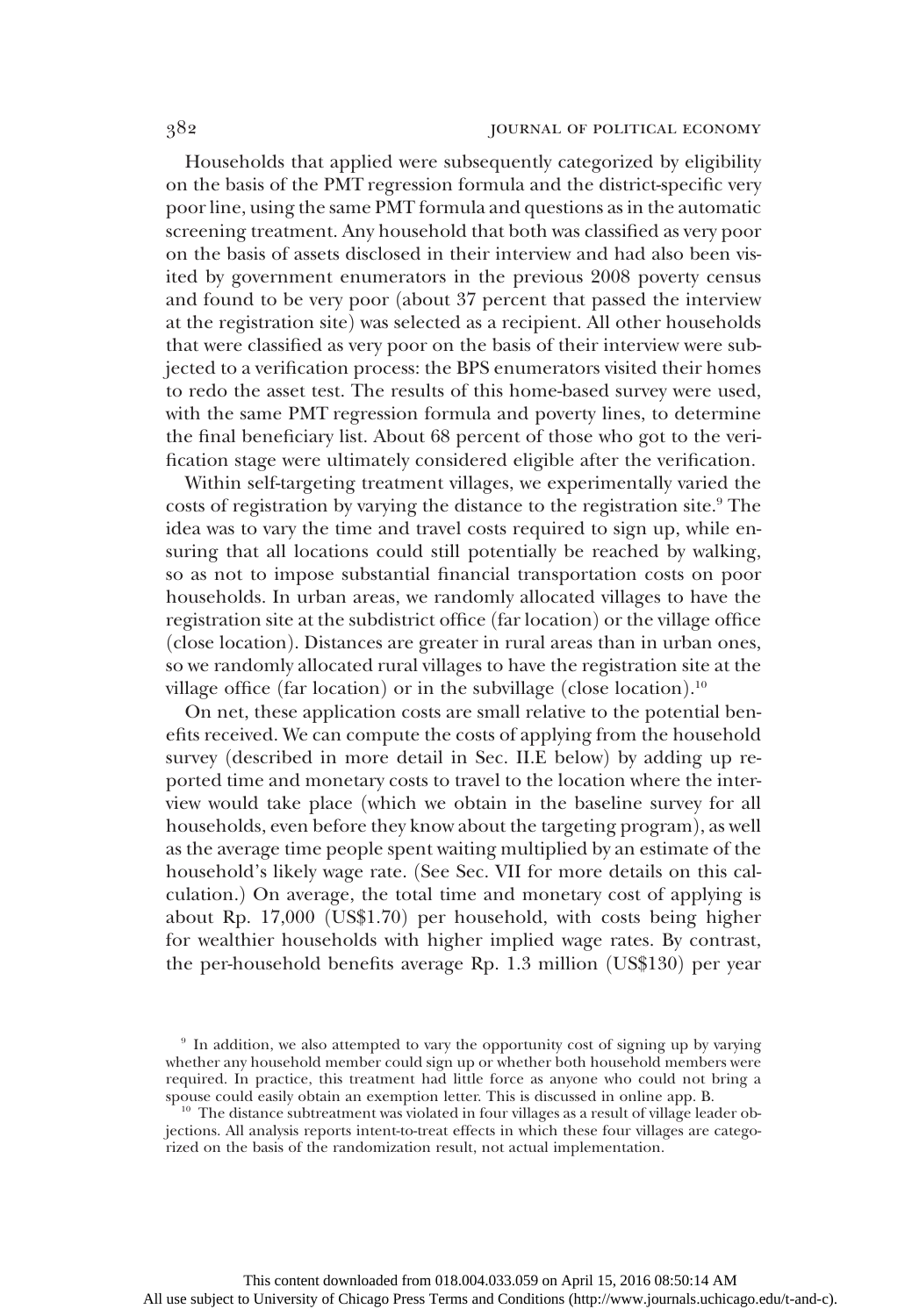|                     | Number of Villages (Households) |
|---------------------|---------------------------------|
| Automatic screening | 200 (1,998)                     |
| Self-targeting:     |                                 |
| Close subtreatment  | 100(1,000)                      |
| Far subtreatment    | 100(1,000)                      |
| Total               | 200(2,000)                      |

TABLE 1 Experimental Design

NOTES.—This table provides the number of villages in each treatment cell. The number of households in each cell is shown in parentheses.

for 6 years. For households with very low probabilities of receiving benefits conditional on applying, it may not make sense to apply, but for those with high probabilities of receiving benefits, the expected return from doing so appears substantial. $^{11}$ 

# D. Randomization Design and Timing

We randomly assigned each of the 400 villages to the treatments (see table 1), stratifying by 58 geographic strata, where each stratum consisted of all the villages from one or more subdistricts and was entirely located in a single district. We then randomly and independently allocated each self-targeting village to the subtreatments, with each of these two subtreatment randomizations stratified by the previously defined strata.

From December 2010 to March 2011, an independent survey firm (SurveyMeter) collected the baseline data from one randomly selected hamlet in each village. After surveying was completed in each subdistrict, the government conducted the targeting treatments. The targeting treatments thus occurred from January through April 2011. SurveyMeter conducted a midline survey in early August 201l, after the targeting was complete but before the beneficiary lists were announced to the villages. Fund distribution occurred starting in late August 2011. Finally, we conducted an endline survey from January 2012 to March 2012, after two

 $11$  More specifically, we can compute the break-even discount factor that makes a household with a given consumption level indifferent between applying and not applying. We assume that risk-neutral households weight the costs (described above) and the benefit that pays out yearly for 6 years, starting 1 year after the application, multiplied by the estimated probability of receiving the benefits. For example, a household with the median level of consumption has only a 3.6 percent chance of receiving benefits if it applies, and this number decreases further for wealthier households. Online app. fig. C.1 plots the break-even discount factor. Households with per capita consumption above 13.6 log points have an implied break-even discount factor above one, implying that they should never apply. If we assume households have a yearly discount factor of 0.5, then any household with more than 13.1 log consumption points (roughly 44 percent of the population) should never apply.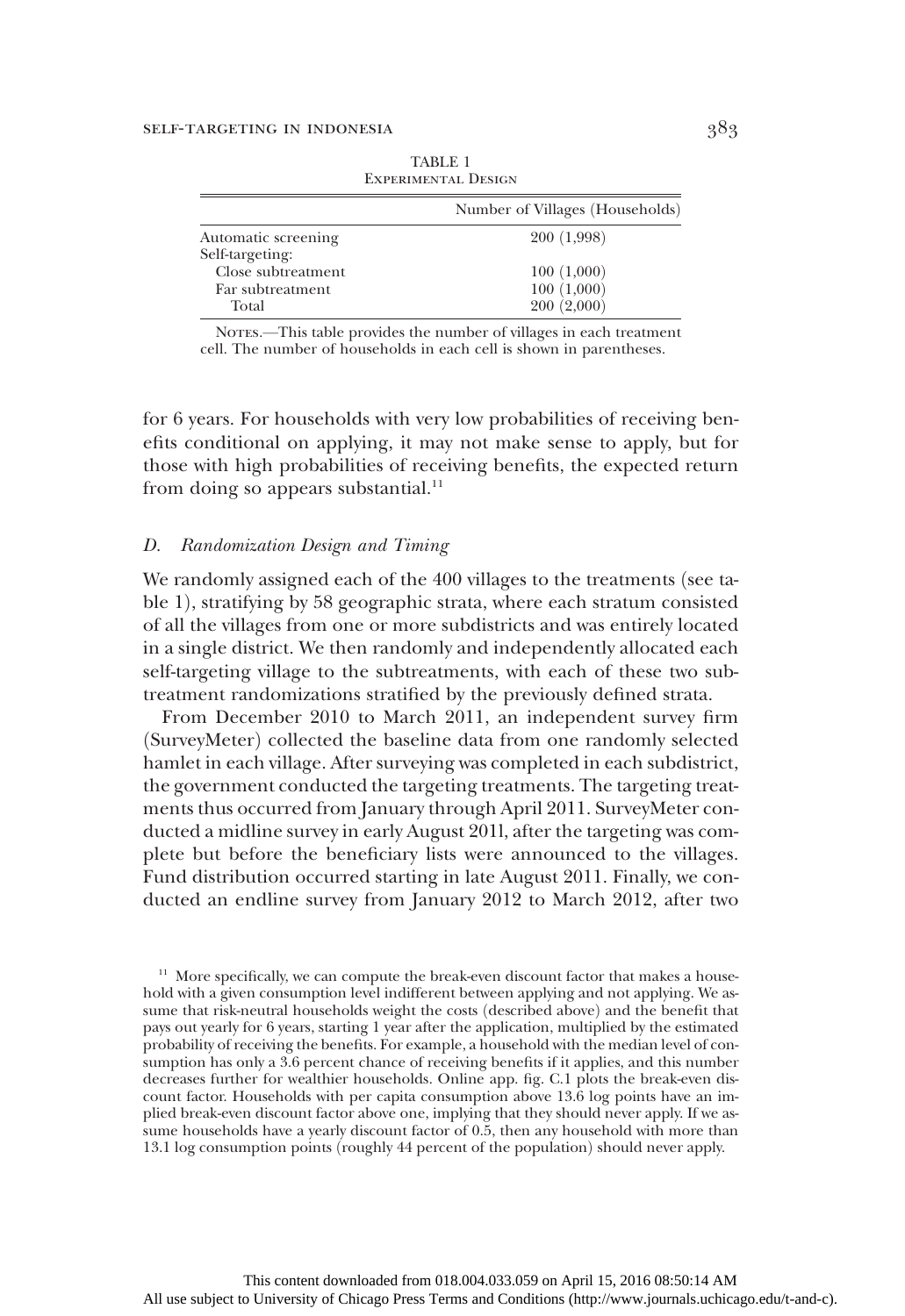fund distributions had occurred. Table 2 presents the time line of the experiment.

# E. Data, Summary Statistics, and Balance Test

# 1. Data Collection

We collected three main sources of data.

Baseline data.—The baseline survey was completed in each subdistrict before any targeting occurred, and there was no mention of the experiment in the villages until SurveyMeter had completed the baseline survey in the entire subdistrict. The mean time elapsed between the baseline survey and the commencement of targeting activities was 22 days. Within each village, we randomly selected one hamlet, and within that hamlet, we randomly sampled nine households from the set of those that met the demographic eligibility requirements for PKH, as well as the subvillage head, for a total of 3,998 households across the 400 villages. The survey included detailed questions on the household's consumption level and demographics. We also collected data for all of the variables that enter the PMT formula so that we could calculate PMT scores for each surveyed household.

Targeting data.—We obtained all of the targeting data from the government, including who was interviewed, all data from the interview (at the interview site, at home, or both), each household's predicted consumption score, and whether the household qualified to receive PKH. For the self-targeting villages, we additionally asked the government to record data on each step of the process (e.g., where and when the regis-

|                                | Self-Targeting Villages                                                                                                                                                                                                                                                      | <b>Automatic Screening Villages</b>                                                                                                                                                                                                                |
|--------------------------------|------------------------------------------------------------------------------------------------------------------------------------------------------------------------------------------------------------------------------------------------------------------------------|----------------------------------------------------------------------------------------------------------------------------------------------------------------------------------------------------------------------------------------------------|
| December 2010 to<br>March 2011 | Baseline survey                                                                                                                                                                                                                                                              |                                                                                                                                                                                                                                                    |
| January to April 2011          | Application process publicized.<br>Registration days: Households<br>that showed up to apply re-<br>ceived the PMT interview at<br>the registration site. Verifica-<br>tion process: A subset of<br>households received home<br>visits and received another<br>PMT interview. | Prescreen list: Households<br>suggested by village leaders<br>or BPS enumerators were<br>added to the prescreen list.<br>PMT interviews: BPS enu-<br>merators conducted home<br>visits and PMT interviews<br>with all prescreened house-<br>holds. |
| Early August 2011              | Midline survey                                                                                                                                                                                                                                                               |                                                                                                                                                                                                                                                    |
| Late August 2011               | Beneficiary lists were announced to the villages. First round of<br>PKH benefits distributed.                                                                                                                                                                                |                                                                                                                                                                                                                                                    |
| January to March 2012          | Endline survey                                                                                                                                                                                                                                                               |                                                                                                                                                                                                                                                    |

TABLE 2 Time Line of the Experiment

This content downloaded from 018.004.033.059 on April 15, 2016 08:50:14 AM All use subject to University of Chicago Press Terms and Conditions (http://www.journals.uchicago.edu/t-and-c).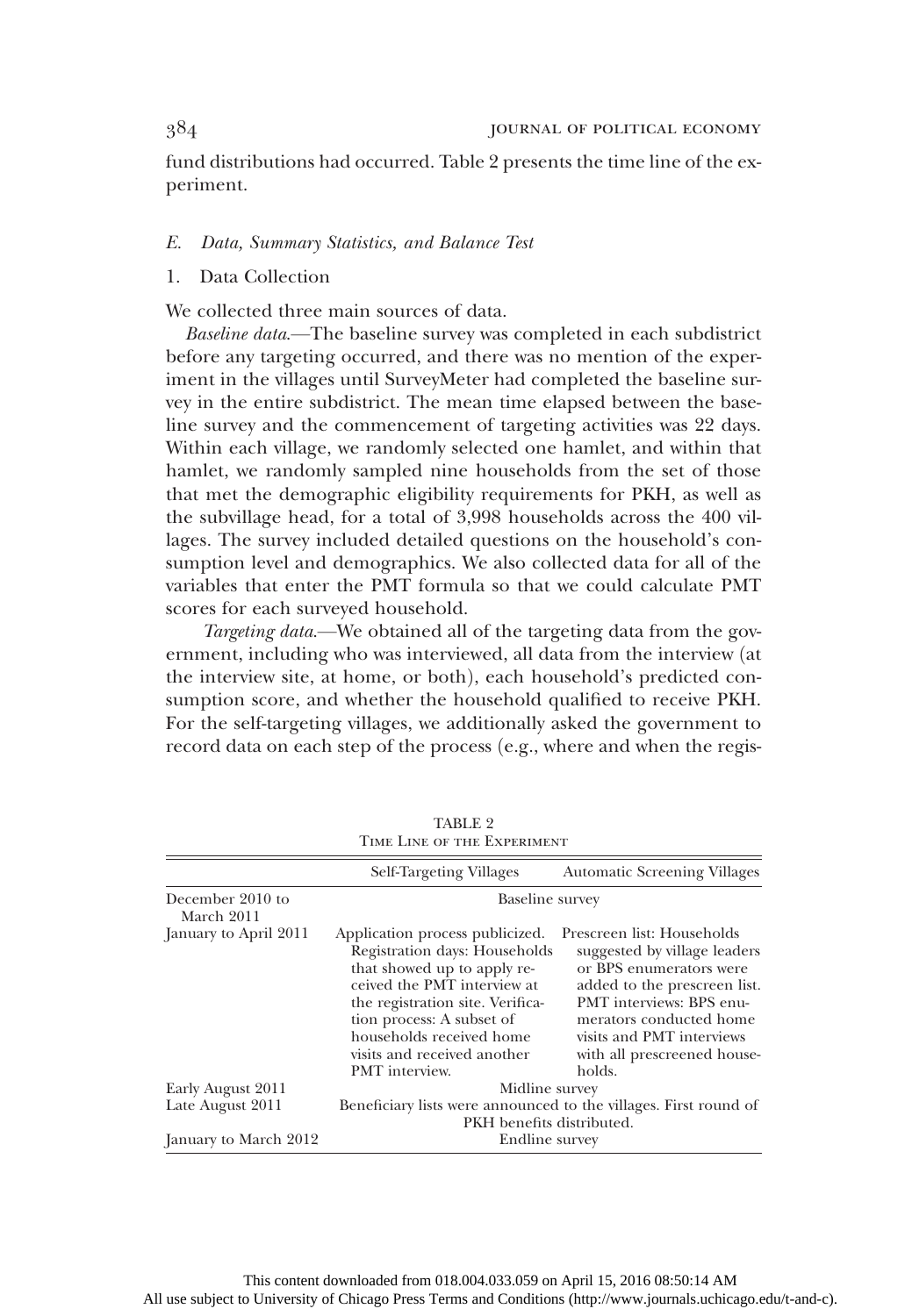tration meetings occurred, how the socialization was done in each village).

Midline and endline surveys.—We administered a midline survey and an endline survey, both of which were conducted by SurveyMeter. The first occurred in August 2011, prior to announcements of the beneficiary lists. We surveyed up to three beneficiary households per village and revisited one household from the baseline survey per village in 97 randomly chosen automatic screening villages and 193 self-targeting villages, for a total sample of  $1,045$  households.<sup>12</sup> In this survey, we collected detailed data on each household's consumption level, as well as the respondents' experience and satisfaction with the targeting process (e.g., whether they applied, how long they waited to be interviewed). We conducted the endline from January 2012 to March 2012, after two rounds of PKH fund distribution. In this survey, we revisited all 10 of the baseline households, collecting consumption data, as well as data on satisfaction with PKH.

2. Summary Statistics and Experimental Validity

Table 3 shows the flow of households through the experiment. Column 1 shows the total number of households in the baseline survey in each of the two primary treatments. The next columns show the number of households that applied to be interviewed for self-targeting (754 out of 2,000, or 38 percent) or were interviewed as part of the automatic screening treatment (706 out of 1,998, or 35 percent). Column 3 shows the number of baseline households that were ultimately chosen as beneficiaries (73 out of 2,000, or 3.65 percent, in self-targeting; 86 out of 1,998, or 4.3 percent, in automatic screening).

Online appendix table C.1 presents summary statistics and a check on the experimental validity using data from the baseline survey and a village census. We chose all of the variables for this table prior to analyzing the data. Column 3 shows the difference between villages in automatic screening and self-targeting (with associated standard errors), and column 4 shows this difference after controlling for stratum fixed effects. Only one of the 20 differences presented is statistically significant (at the 10 percent level), confirming balance at the baseline. In the final row, we also provide the  $p$ -value from a joint test of the treatment across all baseline characteristics that we consider. The  $p$ -values of .99 and .67, respectively, confirm that the groups are balanced in the baseline.

<sup>&</sup>lt;sup>12</sup> Owing to safety and travel concerns that were independent of the project, the survey company asked that we not return to 10 villages in the midline and 13 villages in the endline. These were spread among treatment and control villages.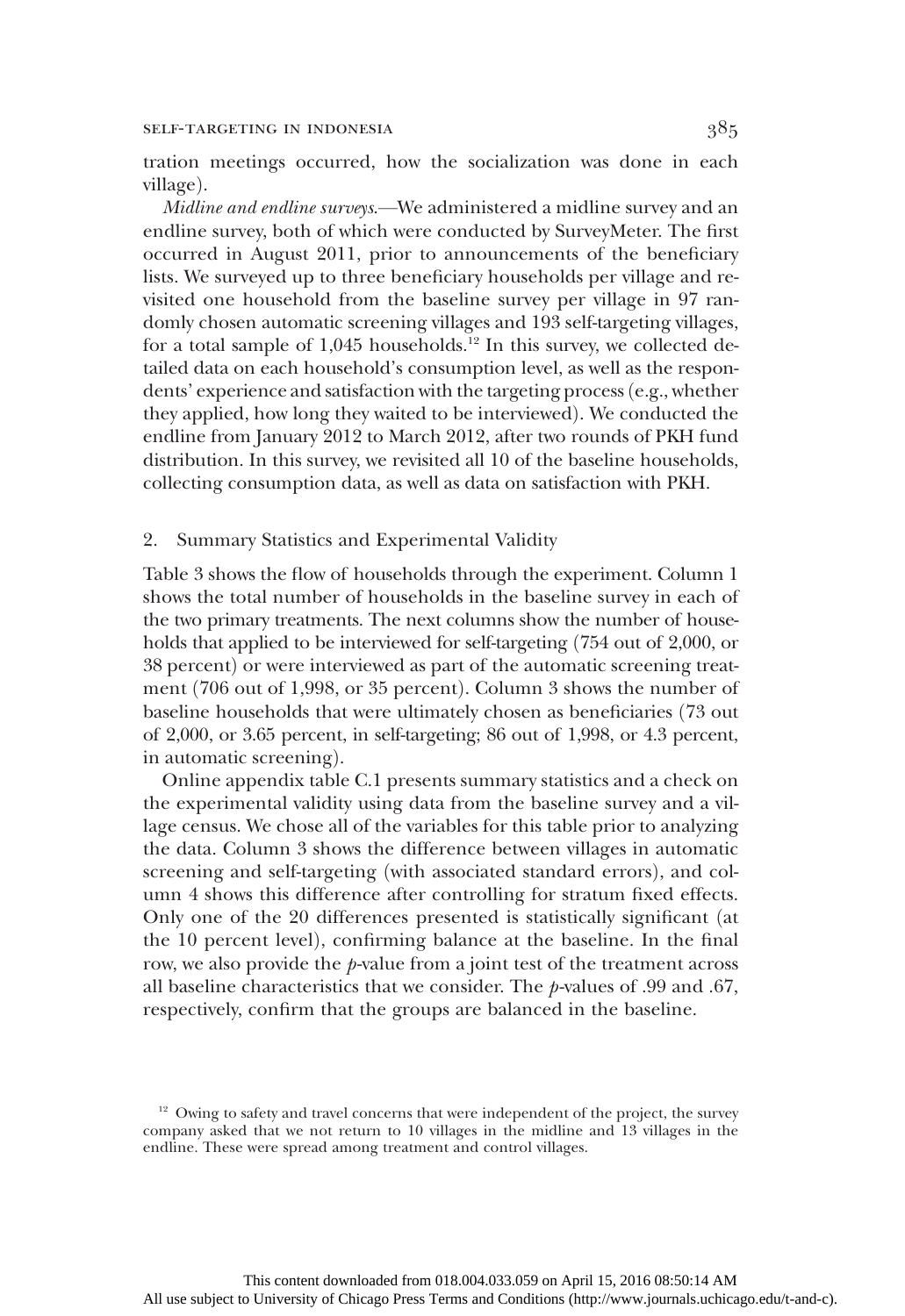|                                     |                                             |                                        |                                   | DESCRIPTIVE STATISTICS FOR HOUSEHOLDS SURVEYED IN THE BASELINE                                   |                                                                              |                                                      |
|-------------------------------------|---------------------------------------------|----------------------------------------|-----------------------------------|--------------------------------------------------------------------------------------------------|------------------------------------------------------------------------------|------------------------------------------------------|
|                                     | of Households<br><b><i>Cotal</i></b> Number | Households<br>Interviewed<br>Number of | <b>Beneficiaries</b><br>Number of | Interviewed (%)<br>Households                                                                    | Received Benefits $(\%$<br>Households That<br>Interviewed<br>$\widetilde{5}$ | Total Households<br>That Received<br>Benefits $(\%)$ |
| utomatic screening<br>elf-targeting | 1,998<br>2.000                              |                                        | 73                                | 35.34<br>37.70                                                                                   | 12.18<br>9.68                                                                | 4.30<br>3.65                                         |
|                                     |                                             |                                        |                                   | NOTE.—This table provides information on the flow of surveyed households through the experiment. |                                                                              |                                                      |

| TABLE 3 | RIPTIVE STATISTICS FOR HOUSEHOLDS SURVEYED IN THE BASELINE |
|---------|------------------------------------------------------------|
|         |                                                            |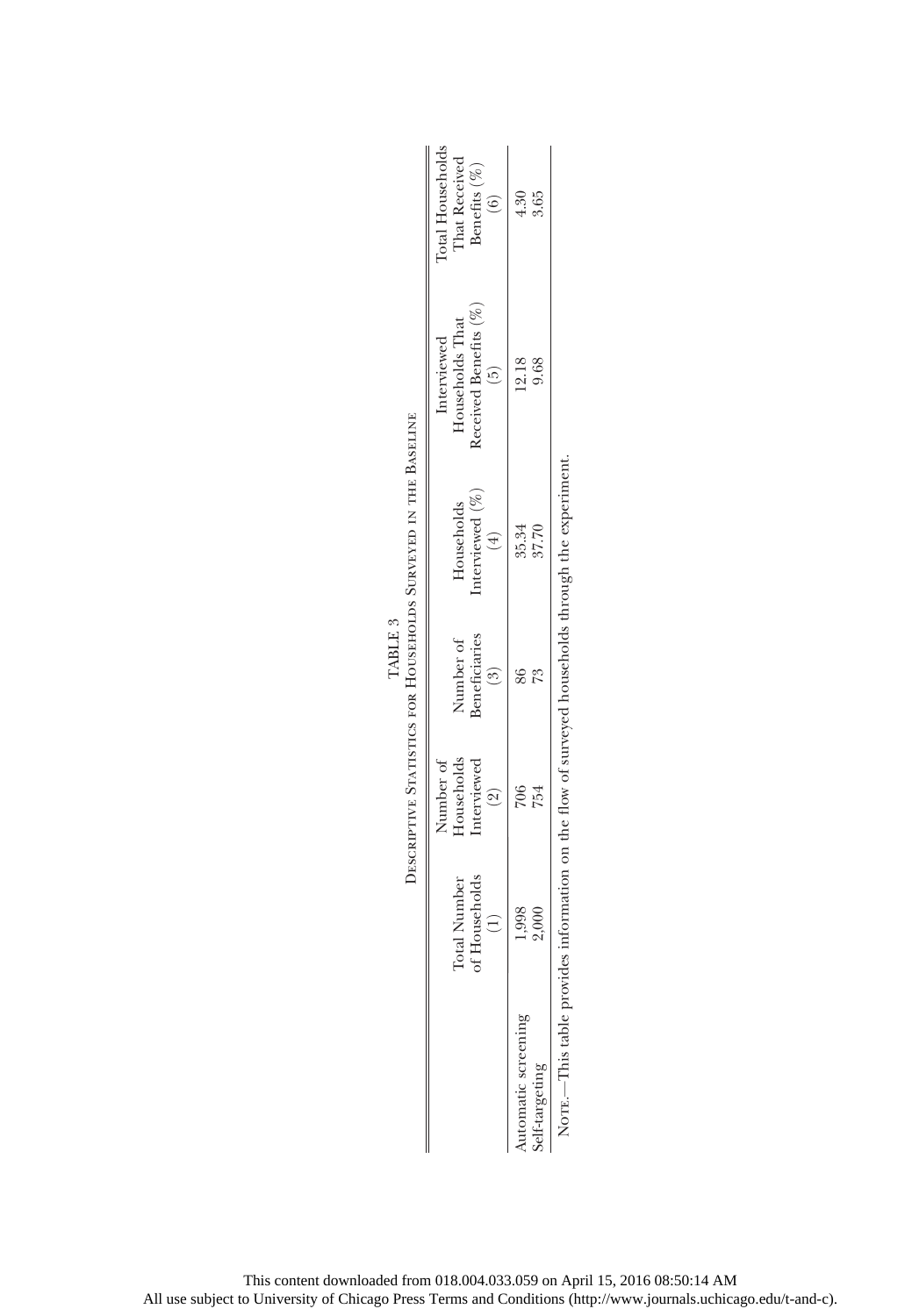# III. Model

## A. Model Setup

In this section, we reexamine self-selection into a welfare program based on the expected benefits and costs of applying. We assume that households live for two periods and have linear per-period utility in current consumption.13 We assume that households do not save or borrow and have no other assets and therefore that their consumption is equal to their flow income, including both labor income and any transfers, less any "travel" costs (this is the only cost we will consider and includes both the money cost of traveling and the time cost of both travel and any associated wait time).

Households vary in their per-period labor income, denoted by y, but for a given household this is the same number in both periods. At the beginning of the first period, which is before the household makes the choice of whether to apply for PKH, and obviously therefore before transfers have been allocated, its consumption is also y. We assume that this is what we measure in our baseline survey and also what the government is trying to target. However, the government observes only a part of this consumption: we denote the portion that is observable to the government by  $y^{\circ}$  and the portion that is unobservable to the government by  $y^u$ , so  $y = y^o + y^{u}$ .<sup>14</sup> The application cost is denoted by  $c(l, y)$ , where *i* is the distance to the registration site. The inclusion of v in this function is the distance to the registration site. The inclusion of  $y$  in this function captures the key idea that the opportunity cost of time for the household is related to its income/consumption; but as we will see below, y could also affect the money cost of travel.

Conditional on applying, households have a probability  $\mu(y^{\rho})$  of pass-<br>r the asset-based test and actually qualifying for the program ing the asset-based test and actually qualifying for the program  $(\mu'(\gamma^{\circ}) \leq 0)$ . Note that this is a function of the observable portion of con-<br>sumption. If the observable consumption was perfectly measured by the  $\frac{1}{\sqrt{2}}$  by  $\frac{1}{2}$  is the sum of the sum of the sumption was perfectly measured by the government, this would be a step function, with households receiving the transfer if the observable portion of consumption was less than a cutoff value, that is, if  $y^{\circ} < y^*$ . In practice, even the observable portion of consumption is measured by the government with noise, so household beliefs about their eligibility for the program take the probit form, with

 $14$  In practice, the government predicts  $y^{\circ}$  from a range of observable characteristics, and thus  $y^{\circ}$  and  $y^{\circ}$  are statistically independent.

<sup>&</sup>lt;sup>13</sup> The assumption of linearity rules out the possibility that for some of the poor, given their very high marginal utility of consumption, it does not make sense to bear the cost of applying (missed work, travel costs), which has to be paid before they get the benefits. This could lead to the wrong kind of selection. In a previous version of this paper (Alatas et al. 2013), we showed that the concavity of the utility function played no role in explaining the observed variation in show-up. Thus, for conciseness, we therefore assume linearity from the start and point the interested reader to that version.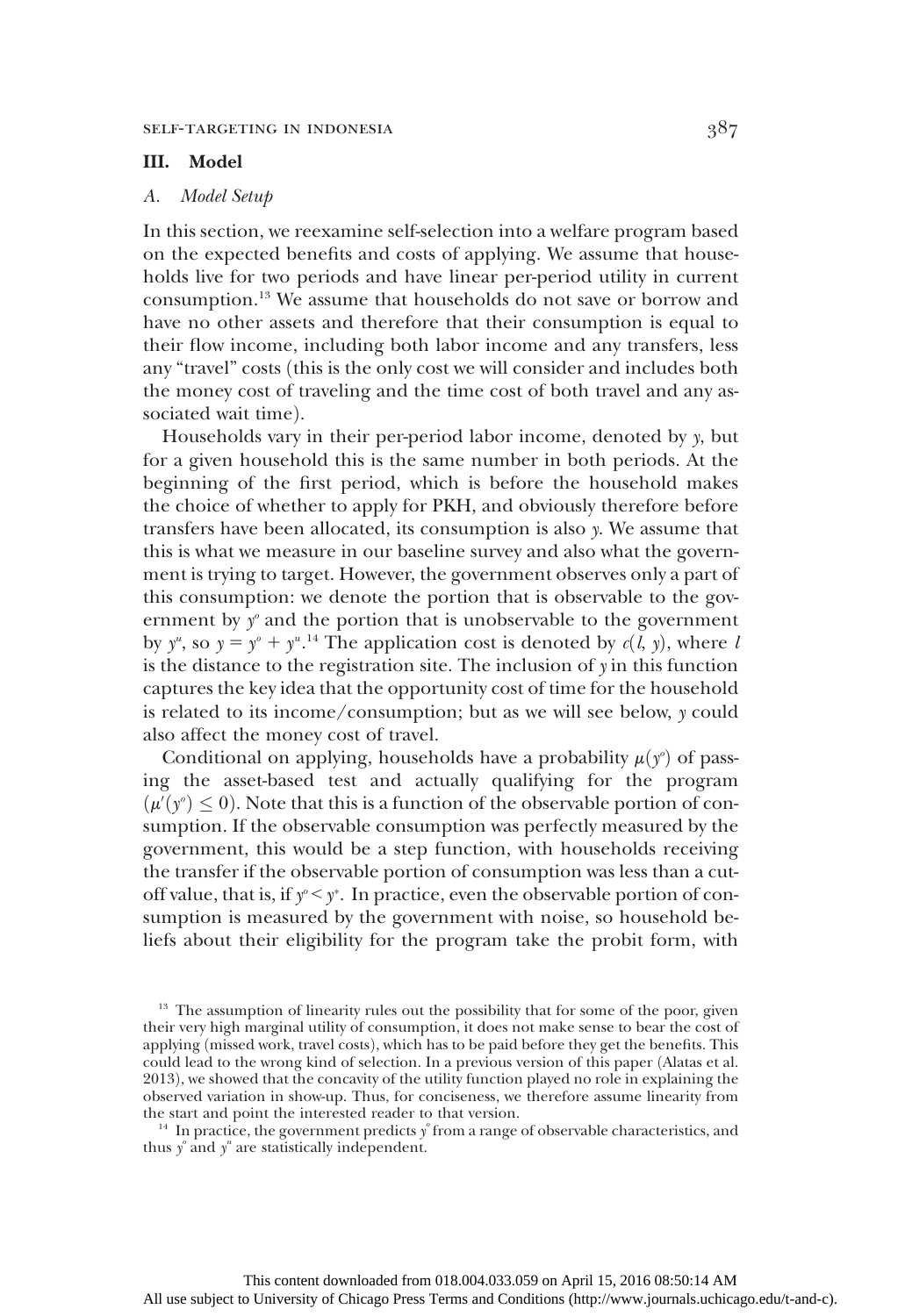$\mu(y^{\circ}) = \text{Prob}(y^{\circ} + \pi \le y^*)$ , where  $\pi$  is an independent and identically distributed normal noise term tributed normal noise term.

We assume there are two types of households in the population. Sophisticated households understand how the government computes  $\mu(y^o)$ .<br>Unsophisticated households, however, do not know what the govern-Unsophisticated households, however, do not know what the government observes and what it does not. These households know the actual empirical probability that someone with their consumption level receives the program conditional on applying,  $\lambda(y)$ . While  $\lambda'(y) \leq 0$ , intu-<br>itively u will be closer to a step function than  $\lambda$ , since the sophisticated itively  $\mu$  will be closer to a step function than  $\lambda$ , since the sophisticated households know more about the true rule the government uses.

If the household qualifies for the program, it receives an additional income  $b$  in the future period (for simplicity, we assume there is just one future period). Otherwise, it receives no additional income.

We think of period 1 in the model as the period during which the application process takes place and period 2 as the period when the chosen beneficiaries get to enjoy the net present value (NPV) of program benefits, where  $\delta$  is the weight given to the second period.

To complete the description of the model, assume that each person receives a random utility shock,  $\varepsilon$ , that encourages (or discourages) him to go to apply, and  $F(\varepsilon)$  is the cumulative distribution function (CDF) of  $\varepsilon$ . These utility shocks could capture, for example, psychological costs of applying. These idiosyncratic shock terms will be important in Section VII below when we estimate the model explicitly.

Taken together, the sophisticated household's expected utility upon applying is

$$
y - c(l, y) + \mu(y^{\circ})\delta(y + b) + [1 - \mu(y^{\circ})]\delta y + \varepsilon,
$$
 (1)

and the unsophisticated household's expected utility upon applying is

$$
y - c(l, y) + \lambda(y)\delta(y + b) + [1 - \lambda(y)]\delta y + \varepsilon. \tag{2}
$$

If the household does not apply, expected utility is

$$
y + \delta y. \tag{3}
$$

The expected gain from applying is the difference, that is,

$$
-c(l, y) + \mu(y^{\circ})\delta b + \varepsilon \tag{4}
$$

for sophisticated households and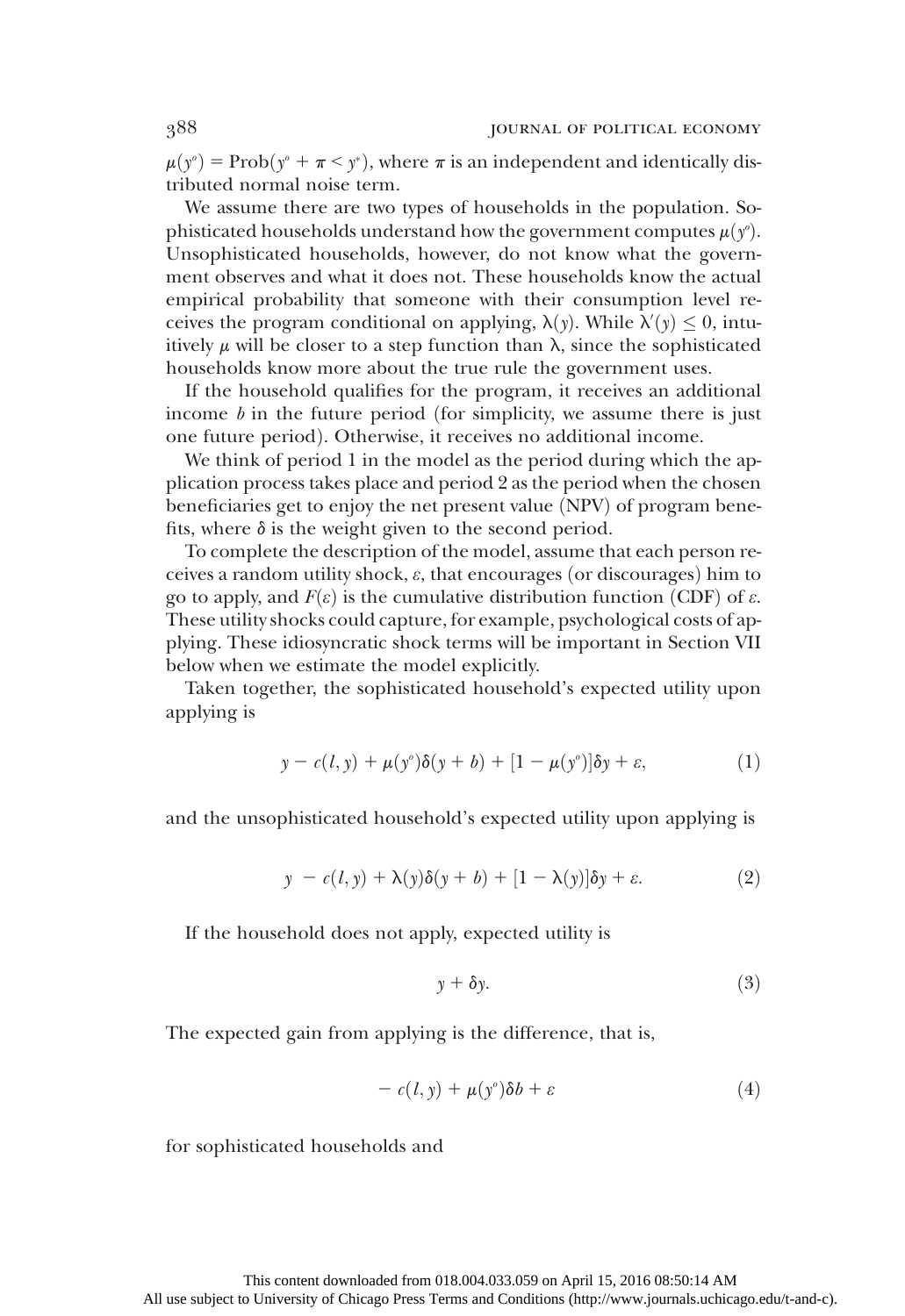self-targeting in indonesia 389

$$
-c(l, y) + \lambda(y)\delta b + \varepsilon \tag{5}
$$

for unsophisticated households. It will turn out to be convenient to define

$$
g(y^e, y, l) = -c(l, y) + \mu(y^e)\delta b,\tag{6}
$$

$$
h(y, l) = -c(l, y) + \lambda(y)\delta b \tag{7}
$$

to denote the net gains for sophisticated and unsophisticated households, respectively. Define

$$
A_{s}(y^{\circ}, y, l) = Prob[g(y^{\circ}, y, l) > \varepsilon] = 1 - F(-g(y^{\circ}, y, l))
$$

to be the probability that sophisticated households apply and

$$
A_u(y, l) = \text{Prob}[h(y, l) > \varepsilon] = 1 - F(-h(y, l))
$$

to be the probability that unsophisticated households apply.

To close the model we assume that unsophisticated households' beliefs about their probability of receiving benefits conditional on applying,  $\lambda(y)$ , are internally consistent in the sense that if these households show up on the basis of  $\lambda(y)$  and the sophisticated households show up on the basis of  $\mu(y^e)$ , the average probability that someone with in-<br>come y gets benefits is indeed  $\lambda(y)$ . Formally this is cantured by the folcome y gets benefits is indeed  $\lambda(y)$ . Formally this is captured by the following condition, which says that  $\lambda(y)$  equals the function  $\lambda_{induced}(y)$ , which is a weighted average of  $\mu(y^{\rho})$  among all the people with income<br>with a notably If  $\alpha$  denotes the share of sophisticated, this is given by  $\gamma$  who apply. If  $\alpha$  denotes the share of sophisticated, this is given by

$$
\alpha \iint \mu(y^{\circ}) A_s(y^{\circ}, y, l) \vartheta(y^{\circ}, l|y) d l dy^{\circ} +
$$
  
\n
$$
\lambda(y) = \lambda_{\text{induced}}(y) \equiv \frac{(1 - \alpha) \iint \mu(y^{\circ}) A_u(y, l) \vartheta(y^{\circ}, l|y) d l dy^{\circ}}{\alpha \iint A_s(y^{\circ}, y, l) \vartheta(y^{\circ}, l|y) d l dy^{\circ} +}
$$
  
\n
$$
(1 - \alpha) \iint A_u(y, l) \vartheta(y^{\circ}, l|y) d l dy^{\circ}
$$
\n(8)

where  $\vartheta(y^{\circ}, l|y)$  is the conditional distribution of y' and l given y. This condition simply states that at any consumption level y the probability of redition simply states that at any consumption level y, the probability of receiving benefits is given by the underlying government decision rule  $\mu(y^{\rho})$ ,<br>integrated over the distribution of the set of people (i.e., with observable integrated over the distribution of the set of people (i.e., with observable incomes  $y^{\circ}$  and costs l) that apply at a given full income y. Note that equation (8) is a fixed-point condition, because  $A_u(y, l)$  is a function of  $\lambda(y)$ . It provides an additional moment restriction that helps us identify the unobserved parameters of the model.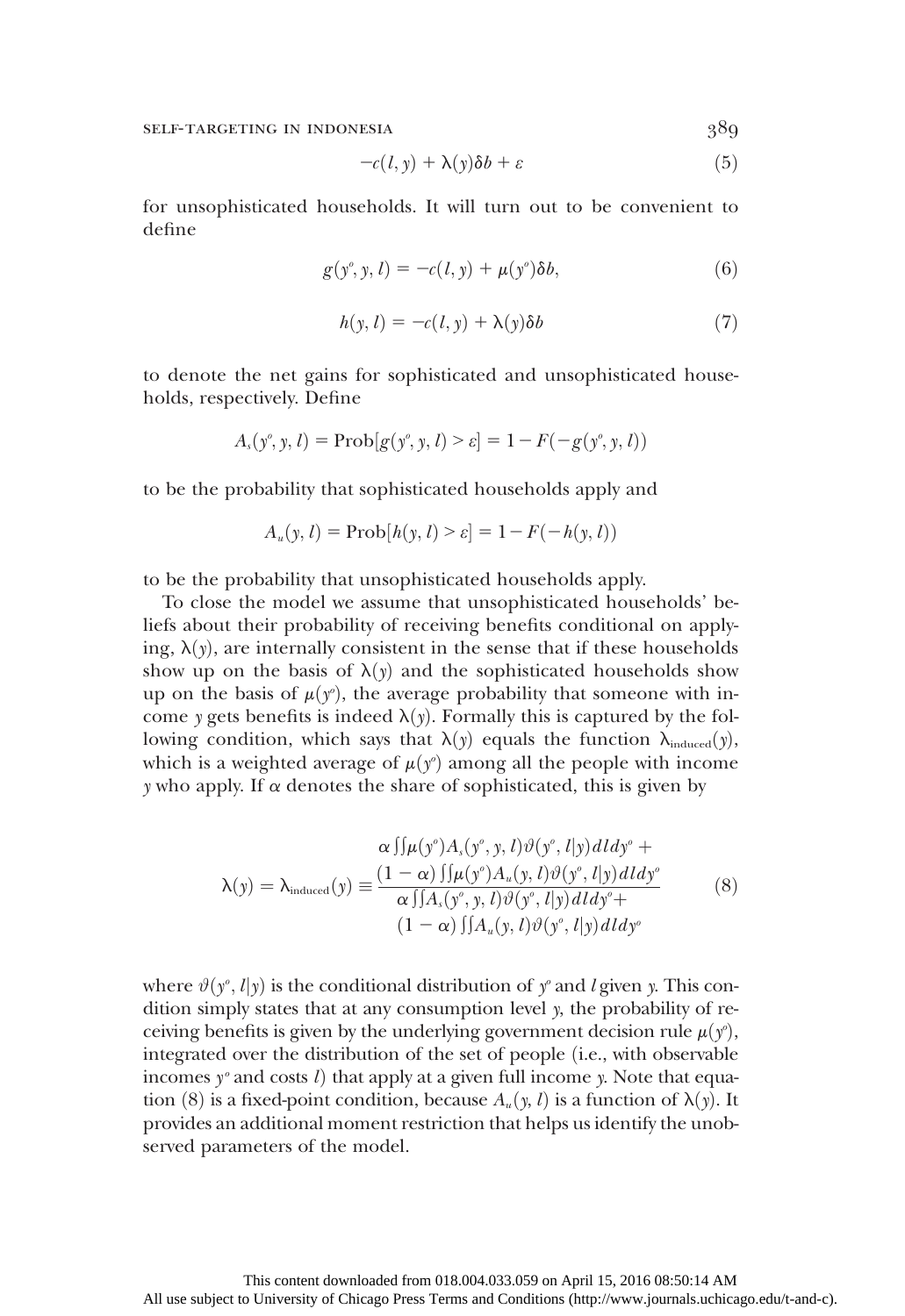### B. Analysis

We start with the most basic model and add elements to the model one by one in order to understand how each affects selection.

## The Benchmark Case

Suppose that the time cost of applying is linear in distance  $\tau l$  and that all households are unsophisticated and do not know the difference between observable and unobservable components of consumption. For someone who earns a wage  $w$ , this imposes a monetary cost of  $\tau w$ . Assuming that wages are proportional to income/consumption,  $w = \phi y$ , then the monetary application cost is  $\tau l\phi y$ . Assume also that there are no shocks ( $\varepsilon \equiv 0$ ). Thus,  $h(y)$  can be written such that a household applies if

$$
-\tau l\phi y + \delta\lambda(y) b \ge 0. \tag{9}
$$

Since the left-hand side of this expression is decreasing in y, this expression defines a cutoff value y\* such that those with incomes less than  $y^*$  apply and those with incomes greater than  $y^*$  do not. Moreover, an inspection of equation (9) shows that  $\partial y^*/\partial l \leq 0$ ; that is, making the ordeal more onerous increases the degree of selection and implies that the applicants will be poorer. This expression captures the basic intuition for using ordeal mechanisms for selection that is captured by Nichols and Zeckhauser (1982).

# 2. Adding Shocks

Consider what happens if we reintroduce the utility shock term. A household applies iff

$$
\tau l \phi y - \delta \lambda(y) b \le \varepsilon. \tag{10}
$$

Consider two levels of income,  $y_1$  and  $y_2 > y_1$ , and assume that the cutoff value of  $\varepsilon$  in both cases is interior to the support of its distribution. The ratio of their show-up rates is

$$
\frac{1 - F(\tau l \phi_{y_1} - \delta \lambda(y_1)b)}{1 - F(\tau l \phi_{y_2} - \delta \lambda(y_2)b)}.
$$
\n(11)

This ratio is always greater than one because the rich are less likely to sign up as their costs are higher and their probability of getting the benefit is lower. Note that this ratio is a measure of how well targeted the application process is: the higher the ratio, the higher the fraction of the poor in the applicant population. Making the ordeal tougher reduces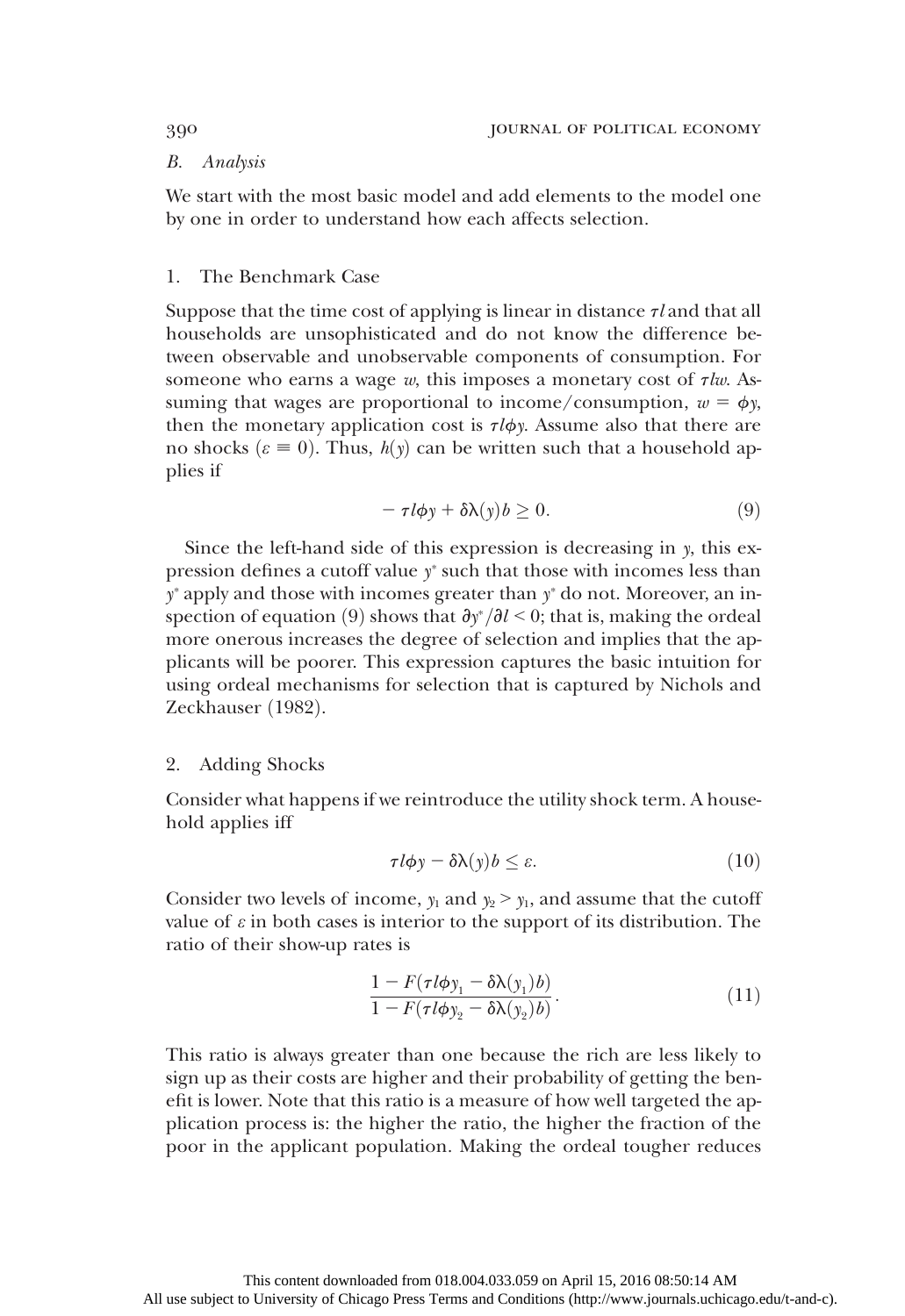the number of poor applicants and imposes deadweight costs on all applicants, which are both undesirable. Therefore, the only reason to do so is that it improves the ratio of poor to rich, which may reduce the government's program costs per eligible beneficiary.

Taking the derivative with respect to  $l$ , the distance to the registration site, tells us that targeting efficiency measured by this ratio improves when  $l$  increases if and only if

$$
\frac{f(\tau l \phi_{y_2} - \delta \lambda(y_2)b)}{1 - F(\tau l \phi_{y_2} - \delta \lambda(y_2)b)} \tau \phi_{y_2} - \frac{f(\tau l \phi_{y_1} - \delta \lambda(y_1)b)}{1 - F(\tau l \phi_{y_1} - \delta \lambda(y_1)b)} \tau \phi_{y_1} > 0. \tag{12}
$$

When costs,  $l$ , are marginally increased by a small amount, the share of people who are lost is proportional to the density of people right on the margin—given by the probability density function (PDF)  $f(y)$ —to the number of people who are inframarginal, given by the  $1 - F(y)$  term.

Thus, a sufficient condition for targeting efficiency to be improving as l increases is that the hazard rate,

$$
\frac{f(\tau l\phi y - \delta\lambda(y)b)}{1 - F(\tau l\phi y - \delta\lambda(y)b)},
$$
\n(13)

is weakly increasing with y, since if this is true, then clearly

$$
\frac{f(\tau l\phi y - \delta \lambda(y)b)}{1 - F(\tau l\phi y - \delta \lambda(y)b)}\tau \phi y
$$

is increasing in y. This property holds if  $F(\varepsilon)$  represents a uniform, logistic, exponential, or normal distribution, but not in other relevant cases such as the Pareto distribution and other "thick-tailed" distributions. The log-logistic distribution function  $F(\varepsilon) = \varepsilon^{\beta} / (c^{\beta} + \varepsilon^{\beta})$ , where c and  $\beta$ are two known positive parameters and  $\varepsilon \geq 0$ , exhibits declining hazard rates as long as  $\beta \le 1$ , but not otherwise.

What this discussion illustrates is that single crossing in the classical screening sense is not sufficient for increasing ordeals to increase targeting effectiveness. Instead, one also needs to consider the density of people who are near the threshold and, hence, who will be affected by any marginal change in ordeals.

## 3. Nonlinearities in the Application Cost

We now model a nonlinearity in the cost of applying,  $c(l, y)$ . This nonlinearity may be more realistic because there are different transportation modes: one can either walk or take a bus. Buses are faster, but they cost money. Given that  $l$  is the distance to the registration site, walkers face a calorie cost  $\gamma l$  and a time cost  $\tau l w$ , where w is their wage rate and  $\tau l$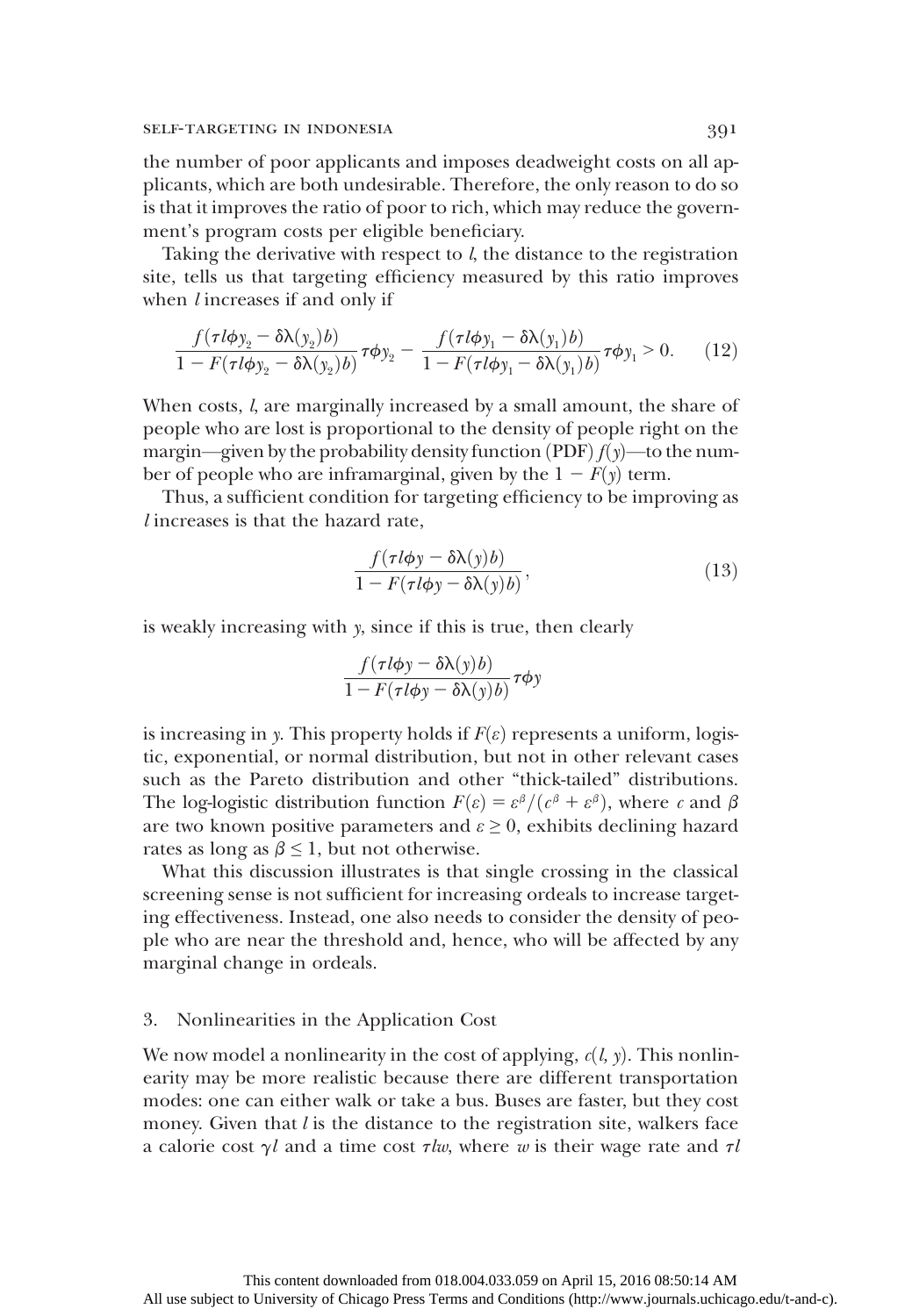is defined to include the waiting time. Taking a bus requires a fixed bus fare,  $\nu$ , plus a time cost,  $\lambda/w$ , where  $\lambda < \tau$ . Again,  $\lambda$ l includes waiting time. Assuming that the wage is proportional to income/consumption,  $w =$  $\phi$ y, the decision rule is

$$
D = \begin{cases} \text{bus} & \text{if } \nu + \lambda l \phi y < \gamma l + \tau l \phi y \\ \text{walk} & \text{if } \nu + \lambda l \phi y \ge \gamma l + \tau l \phi y. \end{cases} \tag{14}
$$

Applying is optimal if and only if

$$
-\min\{\gamma l + \tau l\phi y, \nu + \lambda l\phi y\} + \delta\lambda(y) b \ge \varepsilon. \tag{15}
$$

The expression on the left-hand side is declining in y. Therefore, richer people always apply less.

To explore the effect of increasing  $l$ , consider two income levels  $y_1$  and  $y_2$ , such that at  $y_1$ , an individual just prefers to walk if he applies, and at  $y_2$ , he just prefers to take a bus, so that  $y_1$  and  $y_2$  are separated by some small distance  $\psi$ . For those with income  $y_1$ , the cost of travel is  $\gamma l + \tau l \phi y_1$ . For those at  $y_2$ , it is  $\nu + \lambda l \phi y_2$ . The fall in utility due to an increase in distance of  $\Delta l$  will be greater at  $y_1$  than  $y_2$ :  $(\gamma + \tau \phi y_1)\Delta l > (\lambda \phi y_2)\Delta l$ . Therefore, an increase in distance can increase travel costs more for the poor than for the rich.

### 4. Sophisticated versus Unsophisticated Households

The cases that we considered thus far were all based on unsophisticated households, with a single  $\lambda(y)$  function. We now reintroduce the distinction between sophisticated and unsophisticated households.

Observe from equations  $(1)$  and  $(2)$  that the only difference between sophisticated and unsophisticated households is that the sophisticated ones understand that their probability of obtaining benefits is based on the observable portion of their income  $\mu(y^{\rho})$ , whereas the unsophisticated use the coarser rule  $\lambda(y)$ cated use the coarser rule  $\lambda(y)$ .

This difference is important because it affects the ways in which selection on unobservables may occur. For sophisticated households, the unobservable portion of income  $(y^u)$  affects the show-up decision only<br>through the cost of applying  $(c(I, y))$ . For upsophisticated households through the cost of applying  $(c(l, y))$ . For unsophisticated households, the unobserved portion of consumption  $(y^u)$  also affects their beliefs<br>about the probability of receiving the benefits  $\lambda(y)$ . Unsophisticated about the probability of receiving the benefits,  $\lambda(y)$ . Unsophisticated households should therefore exhibit more selection on unobservables than sophisticated ones.

To the extent that there are errors in the government's targeting formula (e.g., because there is a substantial portion of income that is unobserved or poorly measured), selection on unobservables could substan-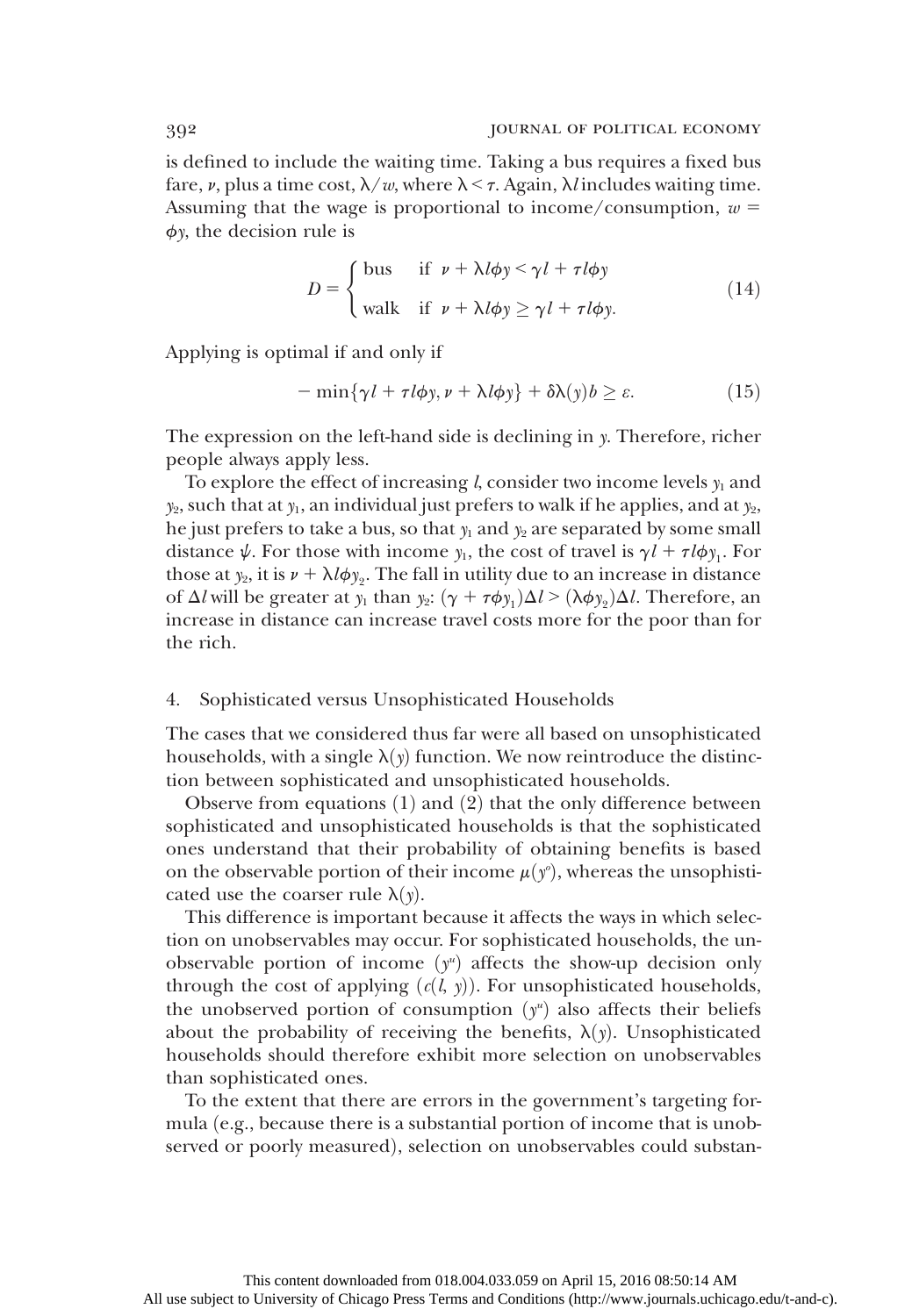## self-targeting in indonesia 393

tially improve targeting efficiency. Having these unsophisticated households with an intermediate amount of knowledge (i.e., they understand that  $\lambda(y)$  is downward sloping, but not what aspects of income figure into the  $\mu$  function) could therefore improve targeting relative to either having all households be sophisticated or having all households lack information about the government decision rule and instead believing that  $\lambda(y)$  was a constant rather than downward sloping. Having only sophisticated households would be bad, since sophisticated households that know that they have a low  $y^{\circ}$  (and hence pass the screen) may choose to sign up, meaning that the government gets precisely those rich households that are likely to slip through the asset screen.

## IV. Who Self-Selects?

We begin by examining whether richer or poorer households were more likely to apply for PKH in the 200 villages where the government implemented the self-targeting treatment. Specifically, we plot a nonparametric Fan (1992) regression of the probability of applying against baseline log per capita consumption (fig. 2). This corresponds to total consumption, y, in the model. Note that the consumption data were collected be-



FIG. 2.—Show-up rates versus log per capita consumption. This figure provides a nonparametric Fan regression of the probability of applying for PKH against baseline log per capita consumption in the 200 self-targeting villages. Bootstrapped pointwise 95 percent confidence intervals, clustered at the village level, are shown in dashes.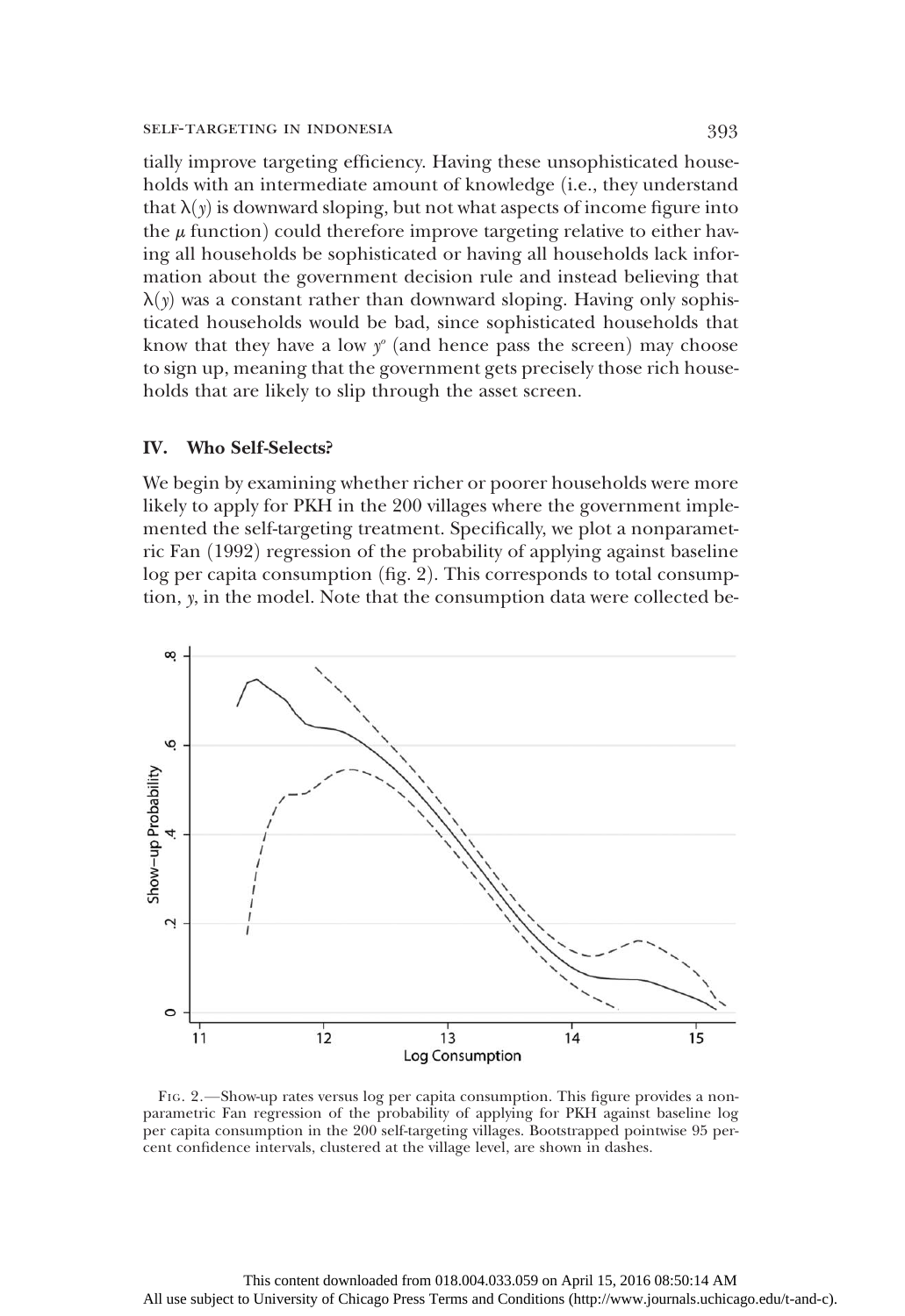fore any mention of targeting occurred. Bootstrapped pointwise 95 percent confidence intervals, clustered at the village level, are shown in dashes.

Across all expenditure ranges, figure 2 shows that the poor are more likely to apply than the rich. This is evident as the probability of applying falls monotonically with per capita consumption. At the very bottom of the expenditure distribution, a majority of households apply: 61 percent of households at the 5th percentile of the consumption distribution do so. The share that apply falls rapidly as consumption increases: at the middle of the expenditure distribution, only 39 percent of households apply, and by the 75th percentile, only 21 percent do so. At the 95th percentile of per capita expenditure, only 10 percent of households apply.

As described in the model, from the perspective of the government, self-selection could affect targeting along two distinct dimensions. First, there could be selection on characteristics that are observable to the government (i.e.,  $y^o$ ); that is, households that have more assets, and are<br>therefore less likely to pass the PMT may be less likely to show up. This therefore less likely to pass the PMT, may be less likely to show up. This type of selection could potentially reduce the government's administrative costs since it would reduce the number of interviews that it would have to conduct for those who are likely to fail the PMT anyway, but it would not necessarily change the poverty profile of beneficiaries compared to automatic screening. Second, there could be selection on the unobservable component of consumption  $(i.e., y<sup>u</sup>)$ ; that is, conditional<br>on a household's PMT score, households with higher unobservable conon a household's PMT score, households with higher unobservable consumption might be less likely to attend. This could arise if there is selfselection based on the opportunity cost of time or if households do not perfectly understand the construction of the PMT score. If this type of selection on unobservables is occurring, then introducing self-selection has the potential to lead to a poorer distribution of beneficiaries than automatic screening.

As in the model, we can decompose household consumption into the components that are observable and unobservable to the government:

$$
y_i = y_i^o + y_i^u, \tag{16}
$$

where  $y_i$  is the household's log per capita consumption,  $y_i^o$  is the projection of  $y_i$  on the predicted PMT score for the household based on the observable characteristics that enter the PMT formula, and  $y_i^u$  is the residual from the regression of  $y_i$  on the PMT score, or the unobserved component of consumption. We then examine the relationship between the probability of applying and both the observable component,  $y_i^o$ , and the unobservable component,  $y_i^u$ .

We first examine these relationships graphically, presenting nonparametric Fan regressions of the probability of showing up as a function of the observable (fig. 3, panel  $A$ ) and unobservable (panel  $B$ ) components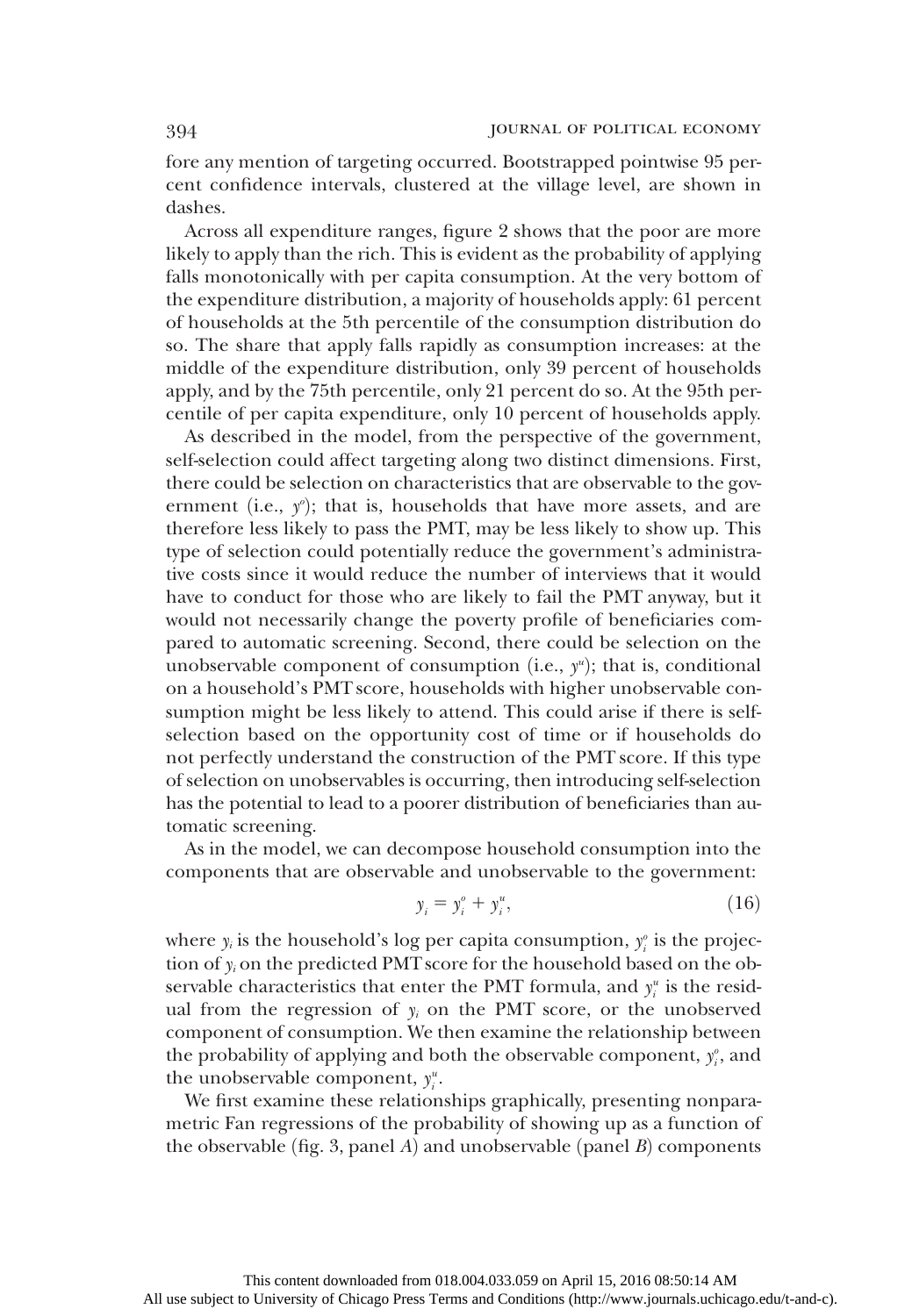

FIG. 3.—Show-up rates versus observable and unobservable components of log per capita consumption. A, Show-up as a function of observable consumption  $(y_i^p)$ . B, Show-up as a function of unobservable consumption  $(y_i^p)$ . Figures provide nonparametric Fan regresfunction of unobservable consumption  $(y_i^u)$ . Figures provide nonparametric Fan regressions of the probability of applying for PKH against the observable and unobservable comsions of the probability of applying for PKH against the observable and unobservable components of baseline log per capita consumption in the 200 self-targeting villages. The scales for the x-axis are both in logs and so are comparable. Bootstrapped pointwise 95 percent confidence intervals, clustered at the village level, are shown in dashes.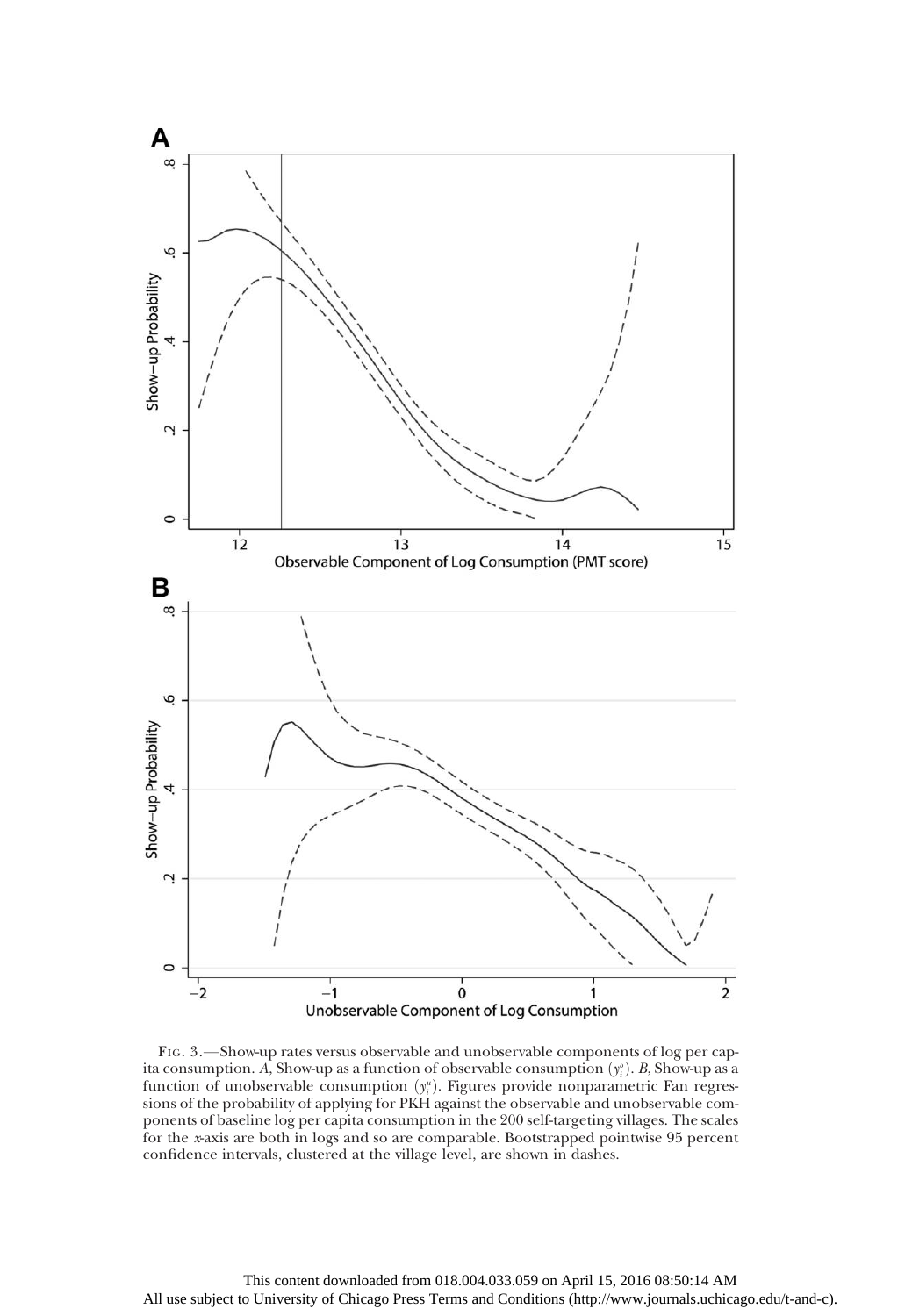of log per capita consumption. Bootstrapped pointwise 95 percent confidence intervals (clustered at the village level) are shown in dashes, and the vertical line in the top panel shows the average eligibility cutoff for receiving benefits, calculated using baseline data. Strikingly, the probability of applying is decreasing in both the observable and unobservable components of consumption.

We now formally examine these relationships in a regression framework. Table 4 provides the results from estimating the following logit equation:

Prob(show-up<sub>i</sub> = 1) = 
$$
\frac{\exp{\{\alpha + \gamma y_i^o + \psi y_i^u\}}}{1 + \exp{\{\alpha + \gamma y_i^o + \psi y_i^u\}}},
$$
 (17)

where  $y_i^o$  and  $y_i^u$  are as defined in equation (16). We use logit specifications since baseline show up rates will differ substantially once we start tions since baseline show-up rates will differ substantially once we start to examine different samples, and therefore, in these settings the logit model is easier to interpret. We show in online appendix table C.2 that the results are qualitatively similar if we use linear probability models instead. All standard errors are clustered by village.

Table 4 confirms the graphical analysis and shows that there is selfselection along both margins. Column 1 provides the coefficient estimates for the full sample. Both the observable and unobservable components of consumption significantly predict applying at the 1 percent level. The relative magnitudes suggest that the observed component of

| TABLE 4                                                                |
|------------------------------------------------------------------------|
| Probability of Showing Up as a Function of the Observed and Unobserved |
| COMPONENTS OF BASELINE LOG PER CAPITA CONSUMPTION                      |

|                                    |                      | <b>SHOWED UP</b>         |                                   |
|------------------------------------|----------------------|--------------------------|-----------------------------------|
|                                    | All<br>(1)           | Very Poor<br>(2)         | Not Very Poor<br>$\left(3\right)$ |
| Observable consumption $(y_i^o)$   | $-2.217***$          | $-.325$                  | $-2.310***$                       |
| Unobservable consumption $(y_i^u)$ | (.201)<br>$-.907***$ | (1.785)<br>$-.775$       | (.208)<br>$-.908***$              |
| Stratum fixed effects              | (.136)<br>No.        | (.581)<br>N <sub>o</sub> | (.138)<br>No.                     |
| <b>Observations</b>                | 2,000                | 114                      | 1,886                             |
| Mean of dependent variable         | .377                 | .658                     | .360                              |

NOTE.—Each column reports the coefficients from a logit regression of the show-up dummy on the observable and the unobservable components of log consumption. Very poor is defined as being eligible for the program on the basis of the PMT score calculated using the baseline asset data (see fn. 19). Robust standard errors, clustered at the village level, are shown in parentheses

\*  $p < 1$ . \*\*  $p < .05$ . \*\*\*  $p < .01$ .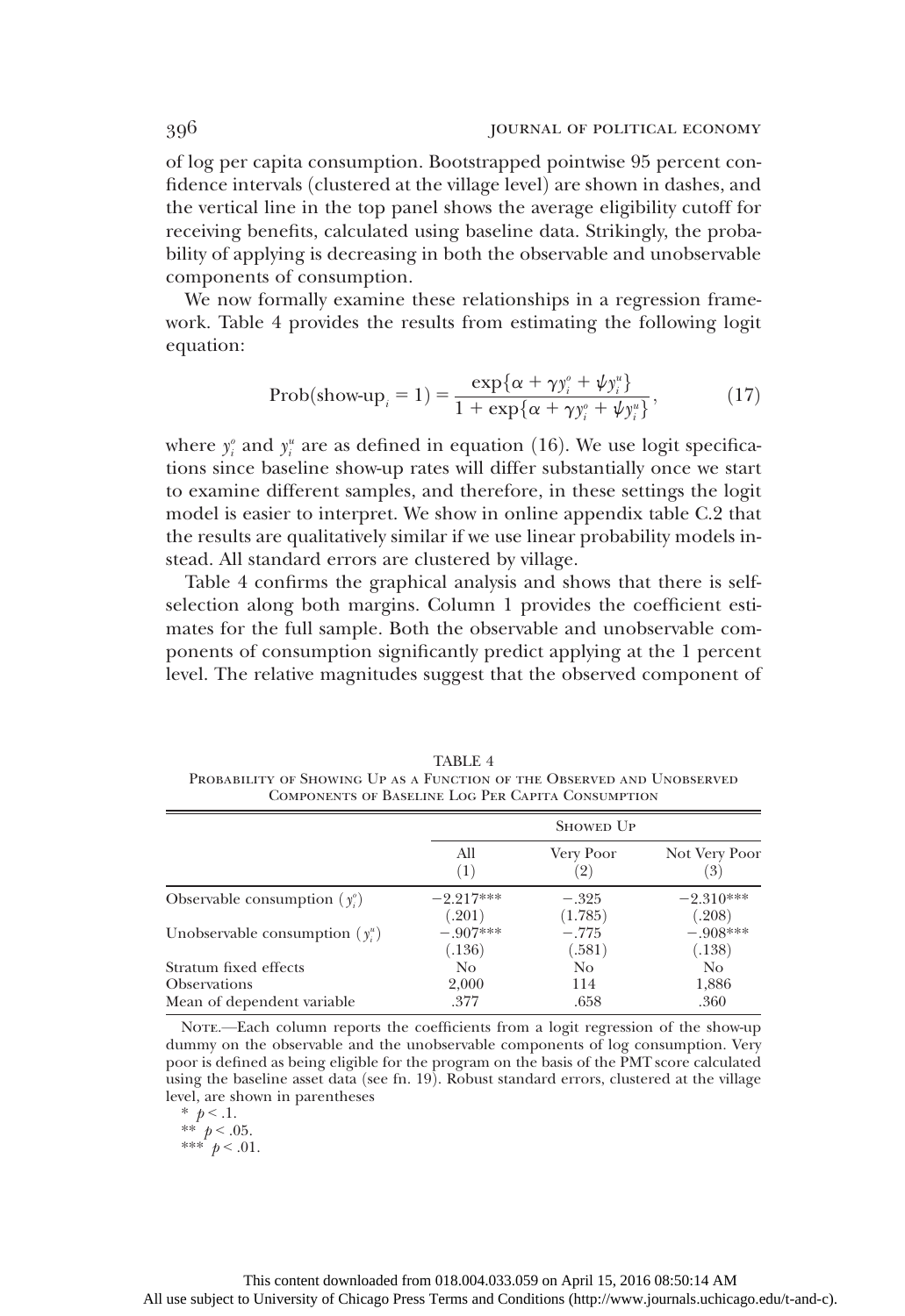## self-targeting in indonesia 397

consumption has about 2.5 times the impact of the unobserved component, but both are large: a doubling of the PMT score (i.e., predicted log consumption based on assets) reduces the log odds ratio of showing up by about 1.5; a doubling of the unobserved component of consumption reduces the log odds ratio of showing up by about 0.6. In columns 2 and 3, we split the sample on the basis of whether the household would have been eligible had it chosen to apply. Among the poorest 4 percent of households in our sample, the coefficient on unobservable consumption is negative and has a magnitude similar to that in the first column, implying that those who are poorer on unobservables are more likely to apply, though this result (estimated on a sample of 114 households) is not statistically significant. Overall, the strong selection on unobservables suggests that self-selection has the potential to result in a dramatically poorer distribution of beneficiaries than other methods.15

# V. Comparing Self-Selection and Automatic Screening

The self-targeting treatment generated considerable self-selection, and yet only about 60 percent of the poorest group showed up, suggesting that there was significant exclusion error. However, it is not clear that we should be comparing self-targeting to the theoretical ideal of no error because, in reality, it is very costly for the government to collect consumption data for each and every household. Therefore, in Section V.A, we compare self-targeting against the real government procedure, which consists of enrolling those who pass a PMT among those selected to be interviewed by the government and local communities.

How self-targeting compares against the automatic screening will depend in part on how well the government selects the set of households to be interviewed. As we show in online appendix table  $C.3$  (discussed in more detail below), prescreening by the government is reasonable given both budgetary and administrative constraints, and therefore, it is a realistic comparison of the true policy options available for many developing countries. However, to better understand how self-targeting operates, in Section V.B, we also compare self-targeting against a hypothetical exercise in which we use the data that we have collected independently to

 $15$  In online app. table C.4, we add additional variables to eq.  $(17)$  to investigate other factors that influence show-up rates, both for the entire sample and for the eligible subset. We find that households' subjective perceptions of their own wealth influence show-up and that those households that have received previous government programs (Raskin [rice for the poor], Askeskin [health insurance for the poor], and Bantuan Langsung Tunai [direct cash assistance for the poor]) are also more likely to show up. Both of these results imply that households may be basing their show-up decisions in part on their perceived likelihood of receiving programs conditional on applying (i.e., their perceptions of  $\lambda(y)$ ).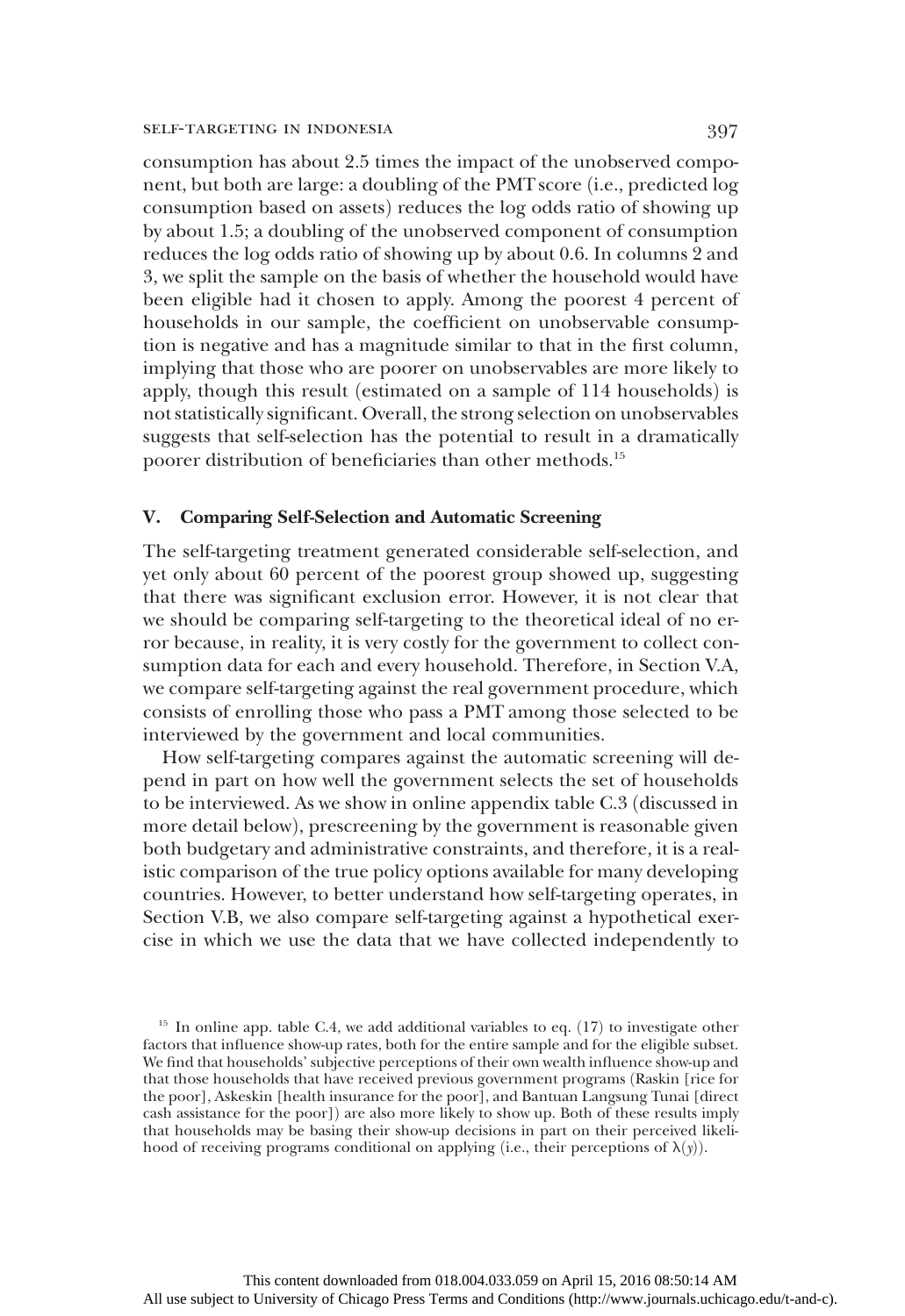predict selection if the PMT was implemented universally (i.e., everyone was interviewed).

# A. Experimental Comparison of Self-Targeting with Usual Government Targeting Procedure

In this section, we test whether the types of individuals selected under self-targeting and automatic screening (the current usual procedure of the Indonesian government) differ. We compare the distribution of beneficiaries in the 200 villages randomized to receive the self-targeting treatment with the 200 villages randomized to receive the automatic screening treatment. Given the randomization, the distribution of beneficiaries and the probability of receiving benefits should be identical in the two sets of villages in the absence of the difference in targeting, so we can ascribe the differences that we observe to the differences in targeting methodologies.

We begin with a graphical analysis in which we compare the distribution of beneficiaries under the self-targeting and automatic screening treatments (fig. 4). In panel  $A$ , we plot the CDF of log per capita consumption of the final PKH beneficiaries in both sets of villages. The beneficiaries under self-selection appear substantially poorer: the CDF of beneficiaries' consumption under automatic screening first-order stochastically dominates that under selection. A Kolmogorov-Smirnov test of equality of distributions using randomization inference methods that account for clustering at the village level yields a  $p$ -value of .103.

While the results in panel A imply that the distribution of beneficiaries is poorer under self-selection, it does not tell us whether this is due to the inclusion of more poor households, the exclusion of rich households, or some combination of both. For this reason, we next present nonparametric Fan regressions of the probability of obtaining benefits as a function of log per capita consumption in panel B of figure 4. Bootstrapped pointwise 95 percent confidence intervals, clustered at the village level, are shown as dotted lines. The figure shows that the probability of receiving aid is substantially higher for the very poorest households in the selftargeting treatment. For those with log per capita consumption in the bottom 5 percent, that is, those with log per capita consumption below about 12.33, the probability of receiving benefits is more than doubled by the self-targeting treatment: 16 percent receive benefits in the selftargeting treatment as compared with just 7 percent in the automatic screening treatment. This difference is statistically significant at the 5 percent level. While exclusion error is still very high—even in self-targeting, only 16 percent of these very poor households received benefits, meaning that 84 percent were excluded—the rate of receiving benefits is four times higher than the overall rate of 4 percent of households in the sample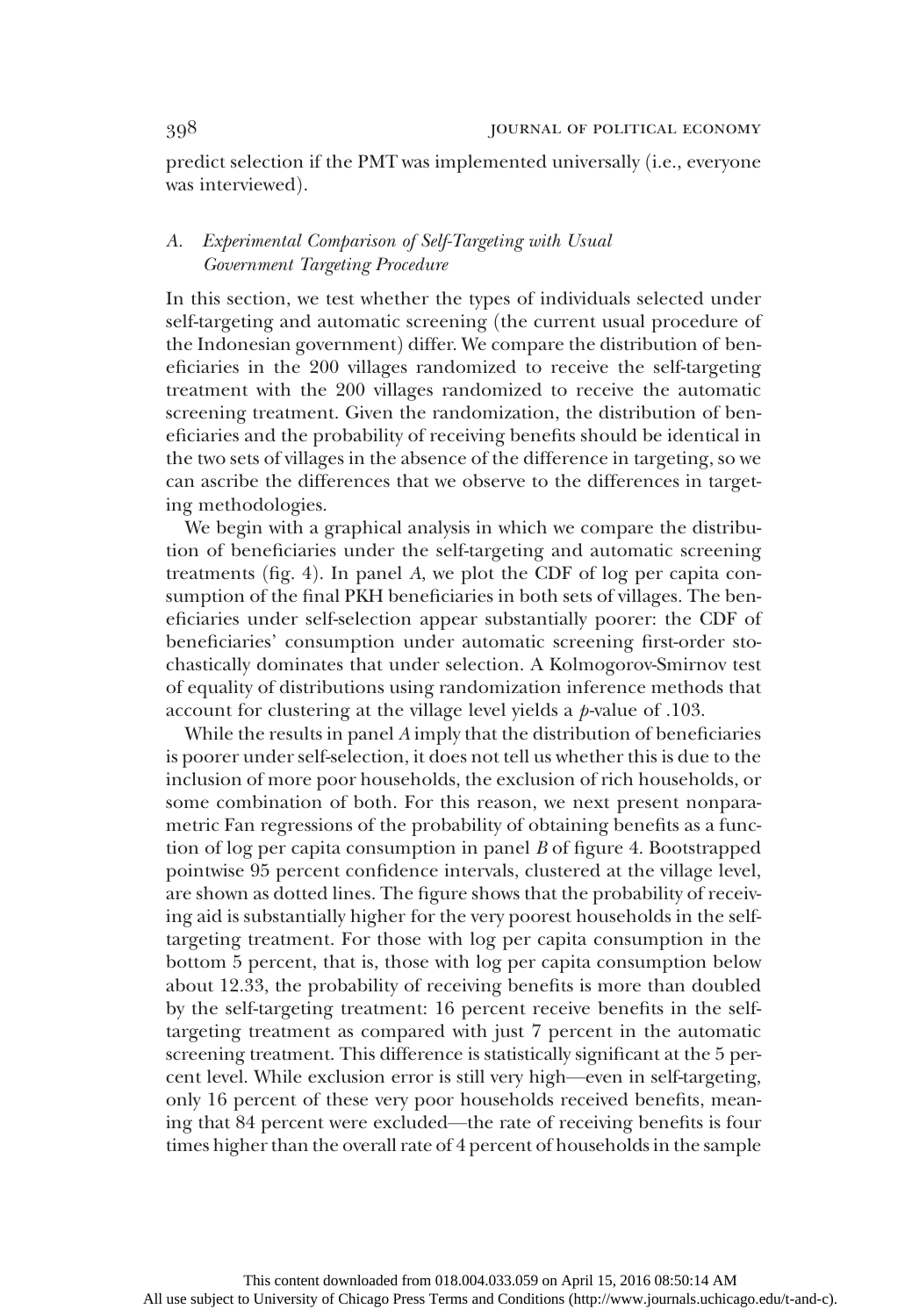

FIG. 4.—Experimental comparison of self-targeting and automatic screening treatments. A, CDF of log per capita consumption of beneficiaries. B, Receiving benefit as a function of log per capita consumption. Panel A shows the CDFs of log per capita consumption of beneficiaries in the self-targeting and automatic screening treatments. A Kolmogorov-Smirnov test of equality yields a  $p$ -value of .10. Panel B presents nonparametric Fan regressions of benefit receipt on log per capita consumption in the two treatments. Bootstrapped pointwise 95 percent confidence intervals, clustered at the village level, are shown in dashes.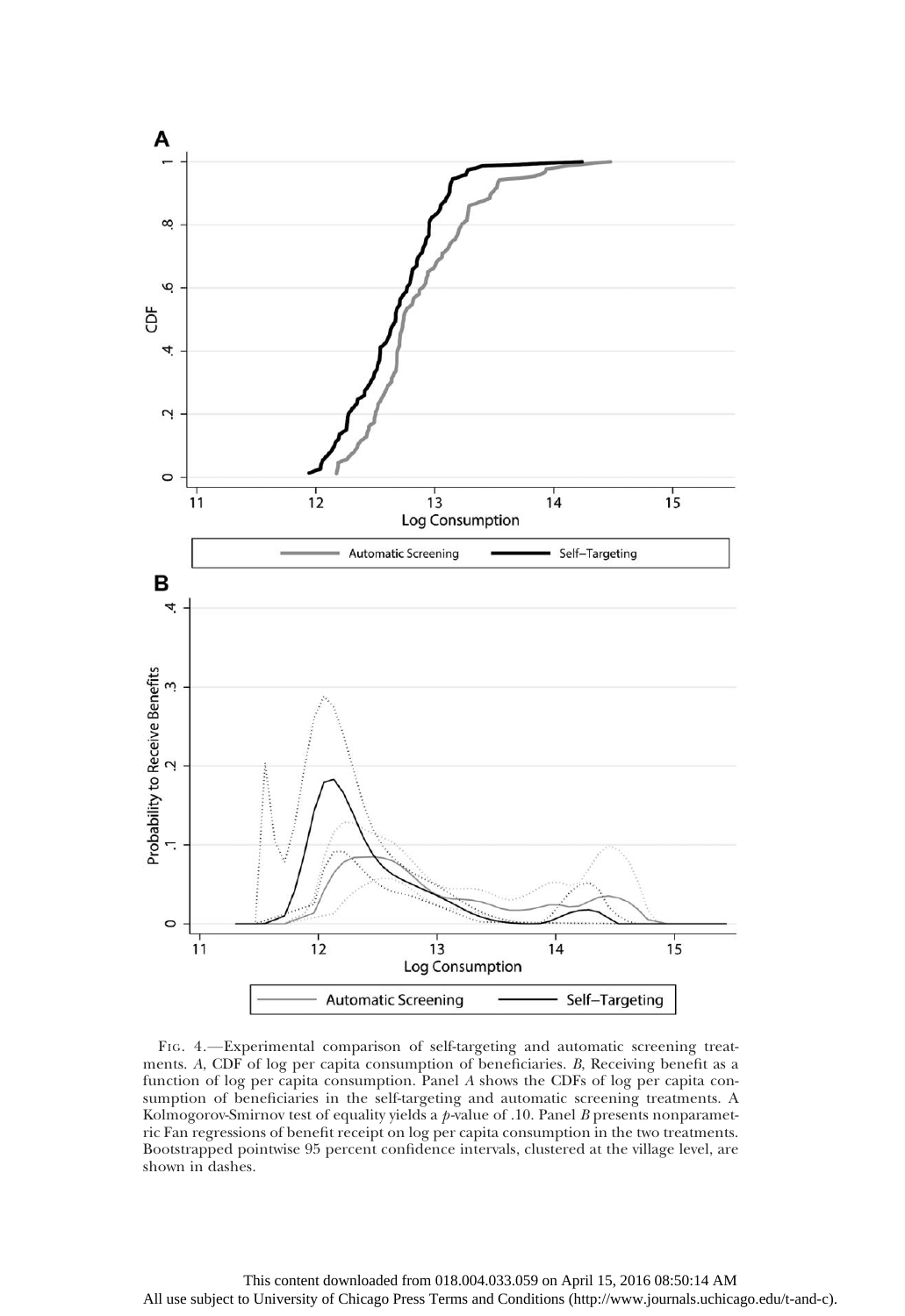that receive benefits and double what it is in the usual procedure automatic screening villages.

Conversely, households at higher consumption levels are substantially more likely to receive benefits in the automatic screening treatment. Households in the top 50 percent of the per capita expenditure distribution—none of which should be receiving benefits—are more than twice as likely to receive benefits in automatic screening as in the self-targeting treatment: 2.5 percent of such households receive benefits in automatic screening compared with 1 percent of such households in self-targeting (statistically significant at the 5 percent level). One explanation is that there are always errors in the PMT formula that allow some fraction of ineligible households to slip through the PMT, but many of these households would not apply (and therefore not slip through) with self-targeting. In sum, figure 4, panel B, suggests that self-targeting both increased the probability that the poor received benefits and decreased the probability that richer households did so, relative to the current usual procedure.

We now quantify these effects using regression analysis, the results of which are presented in table 5. In column 1, we compare average log per capita consumption of the beneficiary populations  $(y_{vi})$  in the two treatments by estimating by ordinary least squares (OLS):

$$
y_{vi} = \alpha + \beta \text{SELF}_v + \vartheta_{vi}, \tag{18}
$$

where  $\text{SELF}_{v}$  is a dummy for village v being in the self-targeting treatment and  $\vartheta_{vi}$  is the error term. Standard errors are clustered by village. We estimate this model directly (panel  $A$ ) and with stratum fixed effects  $(panel B)$ . As suggested by the figures above, the regression analysis confirms that beneficiaries are substantially poorer under self-selection: Column 1 of panel A reports that per capita consumption of beneficiaries is 21 percent lower in self-targeting as compared to automatic screening (significant at the 1 percent level). Including stratum fixed effects (panel B), the difference becomes 11 percent, and the  $p$ -value increases to .14.

To increase our precision of the difference in consumption levels of beneficiaries, we conducted a midline survey after the targeting was complete but before program beneficiary status had been announced or benefits had begun. In column 2, we compare log per capita consumption of beneficiaries in the two treatments, including both the 159 beneficiaries from our baseline sample and the additional 745 beneficiaries whom we oversampled at midline. Since the average level of consumption may be different in these two survey rounds (e.g., because of seasonality), we include a dummy variable for the survey round. The results in column 2 are similar in magnitude but more precisely estimated: self-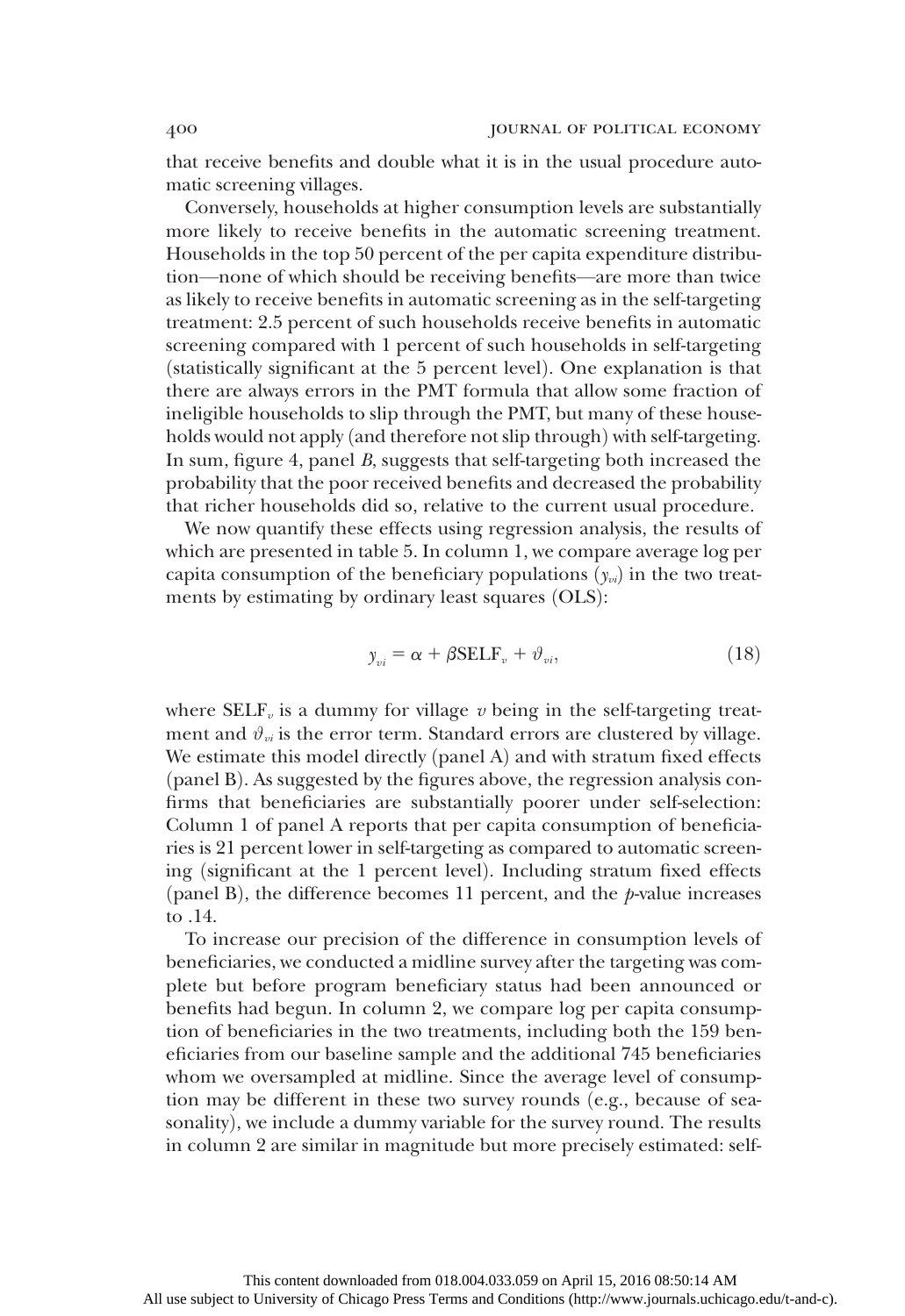targeting selects beneficiaries who are 18–19 percent poorer than those selected by the automatic screening treatment (statistically significant at the 1 percent level).

In column 3 of table 5, we examine the probability of getting benefits—Prob(benefit<sub>vi</sub> = 1)—across the treatments for different groups by estimating the following logit model:

$$
\text{Prob}(\text{benefit}_{vi} = 1) = \frac{\exp\{\alpha + \beta \text{SELF}_{v} + \gamma y_{vi} + \eta \text{SELF}_{v} \times y_{vi}\}}{1 + \exp\{\alpha + \beta \text{SELF}_{v} + \gamma y_{vi} + \eta \text{SELF}_{v} \times y_{vi}\}}. (19)
$$

The coefficient of interest is the coefficient  $\eta$  on SELF<sub>v</sub>  $\times$   $y_{vi}$ , which captures the degree to which there is differential targeting in the selftargeting treatment as compared with automatic screening (the omitted category). The coefficient on  $\eta$  is negative, large in magnitude, and statistically significant. The magnitude suggests that self-targeting is twice as strong in targeting as the automatic screening: the estimates in panel A imply that doubling consumption decreases the log odds of receiving benefits by 0.70 under automatic screening, whereas it decreases the log odds of receiving benefits by 1.37 under self-targeting.

In columns 4–6, we examine alternative dependent variables to quantify the types of inclusion and exclusion error shown in panel  $B$  of figure 4. Governments may place different weight on these types of errors, that is, between exclusion error (failing to give benefits to a very poor household) and inclusion error (giving benefits to a non–very poor household), an issue we return to in Section VII.B below. In column 4 we define the overall error rate as a dummy that is equal to one if either exclusion error or inclusion error occurs. We find that the log odds ratio of making an error is about 0.2 lower under self-targeting  $(p$ -values of 0.08 without stratum fixed effects and .11 with stratum fixed effects). Column 5 examines exclusion error, defined as a dummy for very poor households failing to receive benefits. The results in the table suggest that the log-odds of such households being excluded are between 0.55 and 0.71 lower in self-selection, though these results are not statistically significant ( $p$ -values of .18 and .15, respectively). Likewise, inclusion error, defined as a non–very poor household that does receive benefits, is lower in selftargeting and statistically significant in the specification with stratum fixed effects (col. 6;  $p$ -values .14 and .08, respectively).<sup>16</sup>

<sup>&</sup>lt;sup>16</sup> In online app. table C.7, we add additional variables and their interactions with the self-targeting treatment to eq.  $(19)$  to explore other factors that differentially influence the probability of receiving benefits. We find that none of the household characteristics differentially influence whether the household receives the benefit. The only robust finding is that the unobserved component of consumption  $(y'')$  is a stronger predictor of receiving the benefit in the self-targeting treatment ing the benefit in the self-targeting treatment.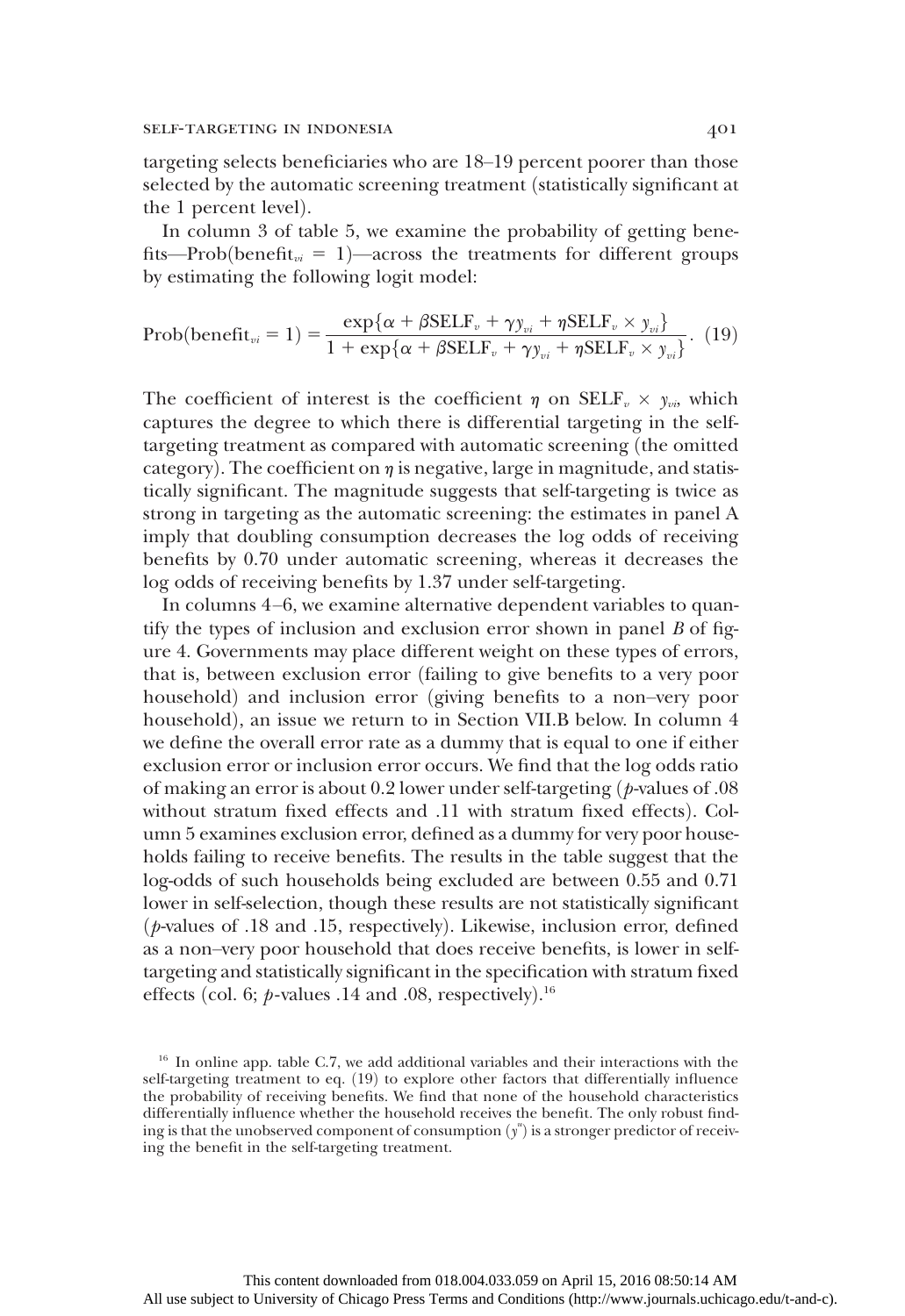|                                   | Log Consumption<br>(Beneficiaries;<br>Baseline; OLS)<br>$(1)$ | Log Consumption<br>(Beneficiaries;<br>Midline; OLS)<br>Baseline +<br>(2) | $\begin{array}{c} \rm{Benchis}\; (\rm{Logit}) \\ (3) \end{array}$<br>Receives | $\begin{array}{c} \mathrm{(Logit)} \\ \mathrm{(4)} \end{array}$<br>Error | $\begin{array}{l} \mbox{Error (Logit)}\\ \mbox{(5)} \end{array}$<br>Exclusion | Error $(Logit)$<br>(6)<br>Inclusion |
|-----------------------------------|---------------------------------------------------------------|--------------------------------------------------------------------------|-------------------------------------------------------------------------------|--------------------------------------------------------------------------|-------------------------------------------------------------------------------|-------------------------------------|
|                                   |                                                               |                                                                          | A. No Stratum Fixed Effects                                                   |                                                                          |                                                                               |                                     |
| Self-targeting                    | $-.208***$                                                    | $-.193***$                                                               | 12.142**                                                                      | $-190$                                                                   | $-.506$                                                                       | $-311$                              |
| Log consumption                   | (076)                                                         | (.060)                                                                   | $(4.894)$<br>-1.016***<br>(.280)                                              | (.126)                                                                   | .402)                                                                         | (.210)                              |
| og consumption × self-targeting   |                                                               |                                                                          | $-964**$<br>(.383)                                                            |                                                                          |                                                                               |                                     |
| <b>bservations</b>                | 159                                                           | 904                                                                      | 3,996                                                                         | 3,998                                                                    | 249                                                                           | 3,749                               |
| <i>dean</i> of dependent variable | 12.78                                                         | 13.61                                                                    | 0398                                                                          | .0870                                                                    | 880                                                                           | 0344                                |
|                                   |                                                               |                                                                          |                                                                               |                                                                          |                                                                               |                                     |

TABLE S AUTOMORPHE SELF-TARGETHG AUTOMORPHE SELF-TARGET SCREENING TRATWENTS Experimental Comparison of Targeting under Self-Targeting and Automatic Screening Treatments TABLE 5

402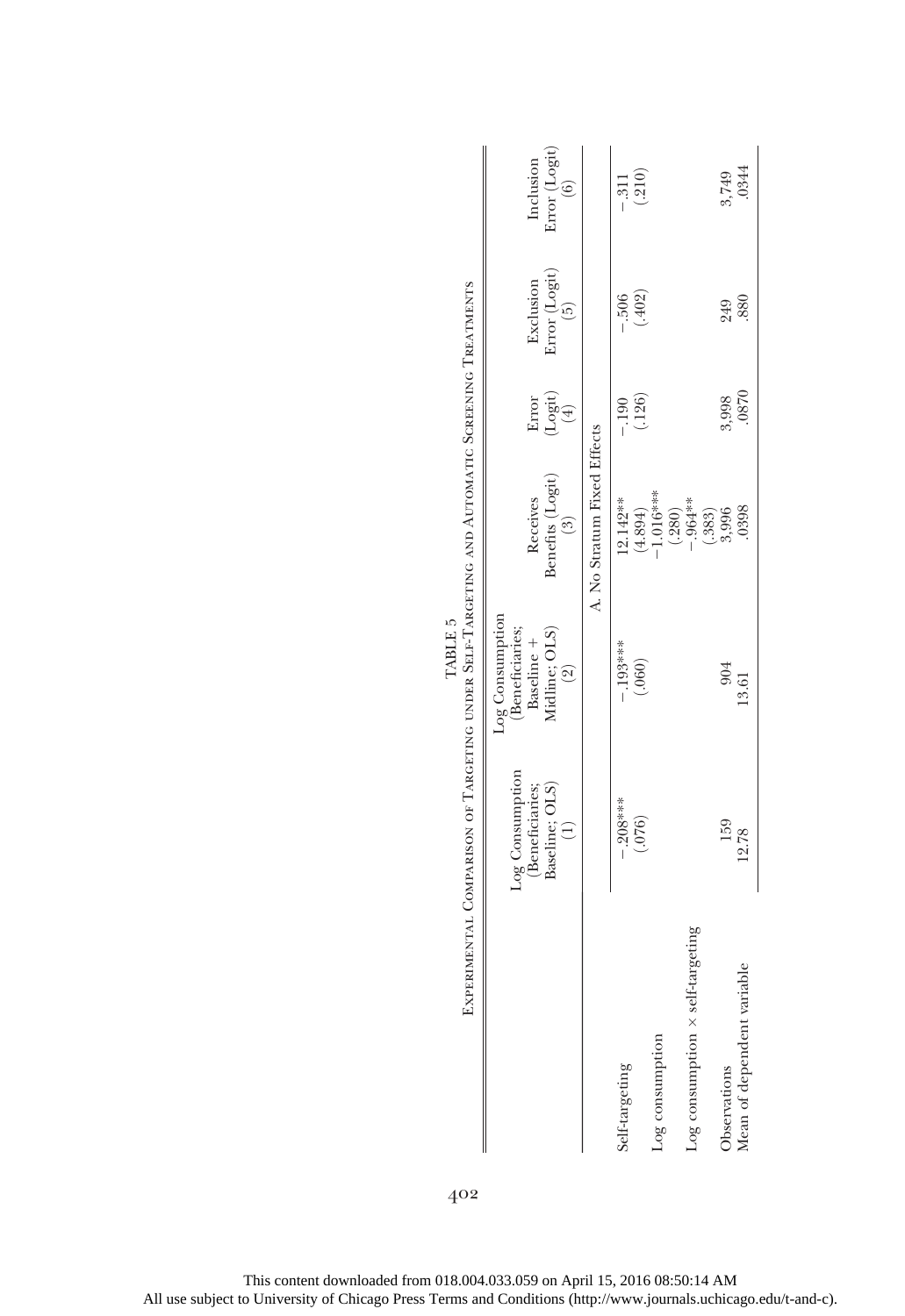|                                                                                                                                                                                                                                                                                                                                                                                                                                                                                                                                                                                                                                                                                                                                                                                                                                                                                                                                                                                                                                                                                                                                                                                                            |                |                      | B. With Stratum Fixed Effects |                  |                    |                   |
|------------------------------------------------------------------------------------------------------------------------------------------------------------------------------------------------------------------------------------------------------------------------------------------------------------------------------------------------------------------------------------------------------------------------------------------------------------------------------------------------------------------------------------------------------------------------------------------------------------------------------------------------------------------------------------------------------------------------------------------------------------------------------------------------------------------------------------------------------------------------------------------------------------------------------------------------------------------------------------------------------------------------------------------------------------------------------------------------------------------------------------------------------------------------------------------------------------|----------------|----------------------|-------------------------------|------------------|--------------------|-------------------|
| Self-targeting                                                                                                                                                                                                                                                                                                                                                                                                                                                                                                                                                                                                                                                                                                                                                                                                                                                                                                                                                                                                                                                                                                                                                                                             | (77)<br>$-114$ | $-.175***$<br>(.058) | 15.180***<br>(5.295)          | (.140)<br>$-209$ | (.441)<br>$-0.649$ | $-.331*$<br>(192) |
| Log consumption                                                                                                                                                                                                                                                                                                                                                                                                                                                                                                                                                                                                                                                                                                                                                                                                                                                                                                                                                                                                                                                                                                                                                                                            |                |                      | $-1.042***$<br>(.283)         |                  |                    |                   |
| Log consumption × self-targeting                                                                                                                                                                                                                                                                                                                                                                                                                                                                                                                                                                                                                                                                                                                                                                                                                                                                                                                                                                                                                                                                                                                                                                           |                |                      | $-1.202***$<br>(.416)         |                  |                    |                   |
| Mean of dependent variable<br><b>Oservations</b>                                                                                                                                                                                                                                                                                                                                                                                                                                                                                                                                                                                                                                                                                                                                                                                                                                                                                                                                                                                                                                                                                                                                                           | 159<br>12.78   | 904<br>13.61         | 0456<br>3,489                 | .0884<br>3,938   | 761<br>113         | 0412<br>3,130     |
| and does not receive PKH and zero if the household is very poor and receives PKH. Inclusion error is defined to be one if a not very poor household does<br>poverty line); in col. 6, it consists of households that are not very poor. (Smaller sample sizes are due to two households that do not have consumption data<br>in col. 3 and due to dropped strata because of a lack of within-<br>receive PKH and zero if a not very poor household does not receive PKH. Error is defined to be one if either exclusion or inclusion error is equal to one,<br>and zero otherwise. In panel A and cols. 1 and 2 of panel B, robust standard errors, clustered at the village level, are shown in parentheses. In panel B,<br>sample in cols. 3 and 4 consists of all households; in col. 5, it consists of very poor households (those with baseline consumption below 80 percent of the<br>The samples in cols. 1 and 2 consist of beneficiary households included in the baseline survey, and in the baseline and midline surveys, respectively. The<br>NOTE.—In each panel, each column reports the coefficients from a logit or OLS regression with dependent variable indicated in the column header. |                |                      |                               |                  |                    |                   |

\*  $p < 1$ .<br>\*\*  $p < .05$ .

403

cols. 3–6, robust standard errors are clustered at the stratum level.

cols. 3-6, robust standard errors are clustered at the stratum level.

\*\*\*  $p < 01$ .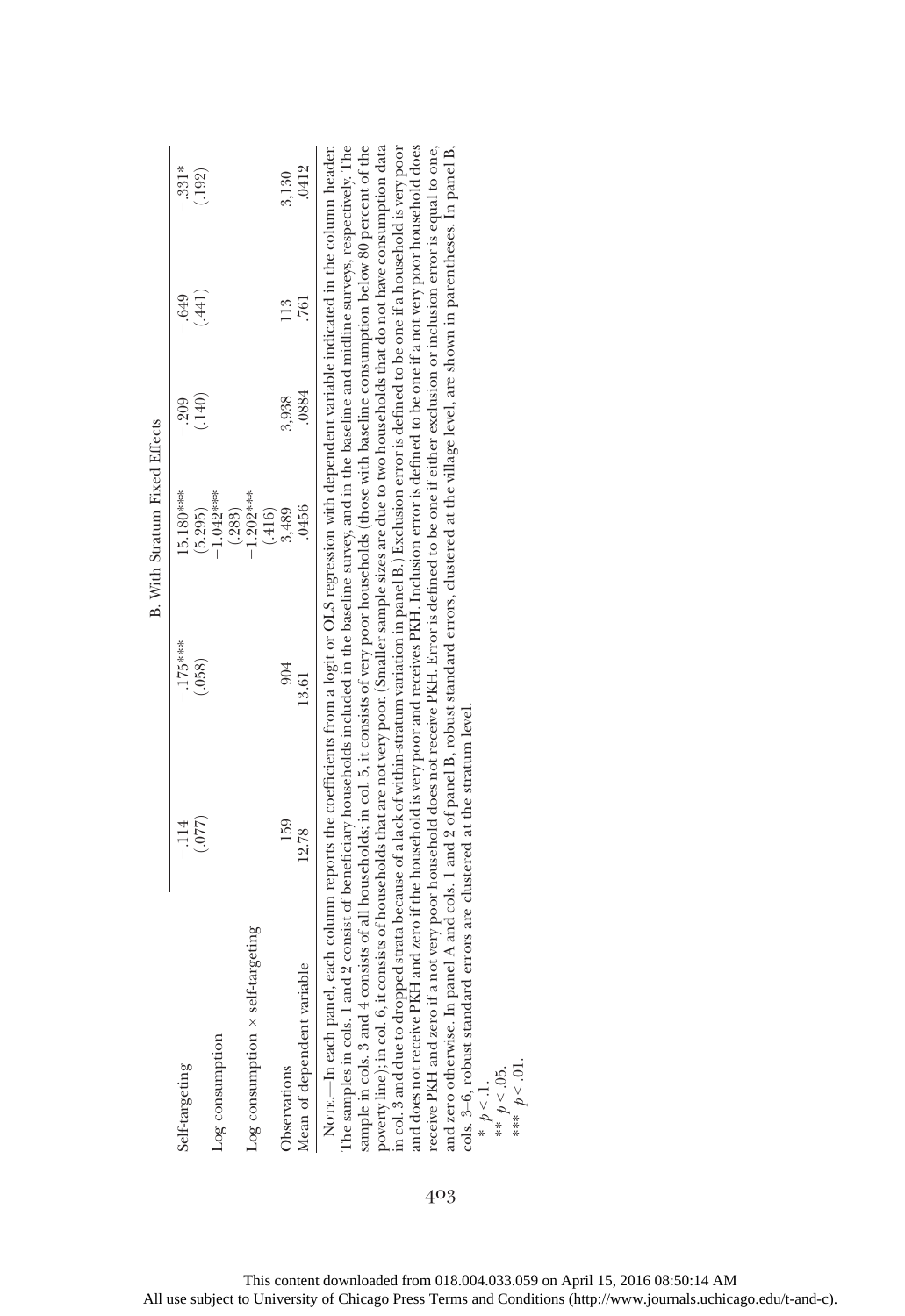On net, the nonparametric and parametric results combine to paint a clear picture: self-targeting leads to a poorer distribution of beneficiaries, both because the poor are more likely to receive benefits and because richer households are less likely to receive benefits.

# B. Comparing Self-Targeting to a Hypothetical Universal Automatic Targeting Treatment

In the automatic screening procedure, not all households were considered for enrollment. Instead, as discussed in Section II.C.1, households received the full PMT interview only if they passed an initial set of screens. These prescreening criteria were designed to save the government the cost of having to conduct a complete long-form census of all households in the country every time it wanted to select beneficiaries. On net, as shown in table 3, about 35 percent of households in the village received the full PMT interview, which is roughly comparable to the share of households that self-selected to be interviewed in the selftargeting treatment. While the prescreening does select a set of households that are poorer than the average household, it is possible that some eligible households are excluded from the prescreen.<sup>17</sup> This could be the case, for example, if many of the very poorest rarely come in contact with government officials; so officials do not realize they are present, and hence they are missed from the survey list.

Comparing self-targeting against the current procedure is interesting because it provides information on the different methods that are realistically within a government's choice set. However, it is also interesting to ask how self-targeting performs relative to a PMT procedure that does not have the prescreening. While this is less realistic (i.e., it is too costly to actually be conducted by the government), it provides us with a greater understanding of the margins through which self-selection occurs. Thus, in this section, we assume, hypothetically, that the government had conducted the full PMT interview on everyone in the community. Recalling the decomposition of who selects to apply in the self-targeting treatment in Section IV into selection on observables and selection on unobservables, we know a priori that self-targeting will perform worse than univer-

<sup>&</sup>lt;sup>17</sup> Online app. table C.3 compares who applies in self-targeting with who is prescreened in automatic screening. The first two columns replicate the analysis in table 4 and show that the households that apply for benefits in the self-targeting treatment are poorer in terms of observable and unobservable consumption. The last two columns repeat the same exercise in the automatic screening treatment and show that the prescreen also selects poorer households in terms of observable and unobservable consumption. The estimated coefficients show that the two treatments select equally well in terms of observed consumption, though self-targeting is much better at selecting households to be screened on the basis of the unobservable component.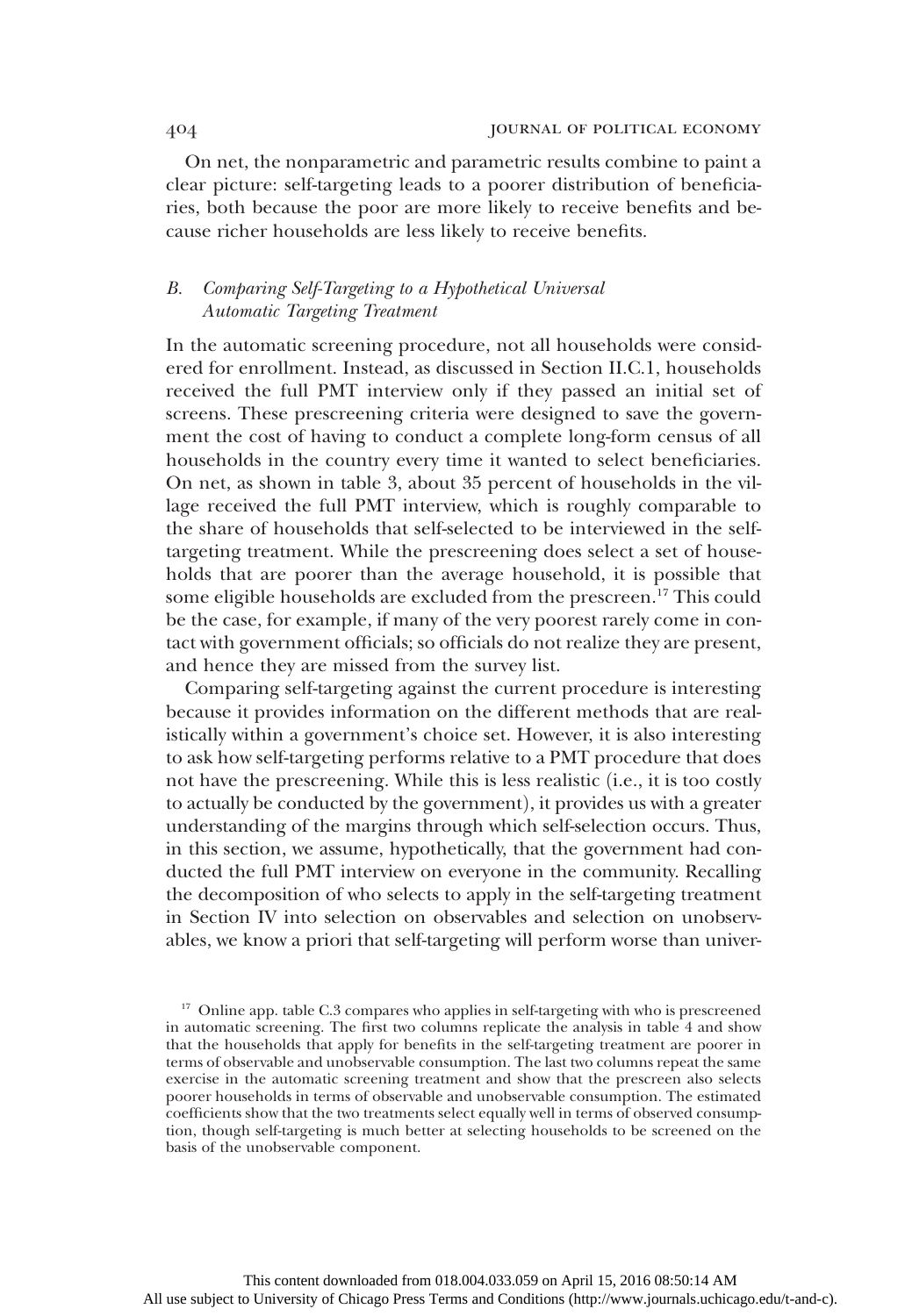### self-targeting in indonesia 405

sal automatic targeting with respect to selection on observables, because by definition, universal automatic targeting picks up 100 percent of households with PMT scores less than the cutoff whereas self-targeting limits the beneficiaries to a subset of those who chose to apply. However, it is still possible that self-selection could outperform universal automatic targeting on net if the selection on unobservables is sufficiently large.

To simulate what would have happened in universal automatic targeting, we use asset data we collected in our baseline data to construct PMT scores for the households that applied in the self-targeting treatment and for all households in the automatic screening treatment. Using the same data source for the PMT scores in both treatments ensures that any difference that we find is due to selection. However, the PMT score using the baseline data is a better predictor of poverty compared to the government's PMT score, both because our baseline data are of higher quality than the government's data and because our consumption data come from the same survey. This effect would tend to underestimate the relative quality of selection under self-targeting, because it reduces a (true) benefit of self-targeting, namely, that those rich people who make it through the actual government PMT screen, which is quite noisy, choose not to apply in self-targeting. To correct for this, we add random noise to make the PMT score from baseline data more similar to the government's PMT score,<sup>18</sup> and we assume that households would have received benefits if their constructed PMT score (with random noise) was below the threshold required to receive the program.<sup>19</sup> We then repeat the same analysis in figure 4 and table 5, but instead of comparing

<sup>19</sup> The threshold to receive benefits is computed using the baseline data, in the same way as the government threshold. First, in each district times urban/rural cell, the consumption percentile corresponding to a value of 80 percent of the 16th percentile is calculated. The PMT threshold is the score corresponding to that percentile in the noisy PMT distribution. We do not directly use the government's PMT threshold because the mean levels of assets in our baseline survey are different and generally larger than those in the government's survey. Using the same threshold as the government leads to broadly similar results (see online app. table C.10), although the number of hypothetical beneficiaries is different.

<sup>&</sup>lt;sup>18</sup> Specifically, we construct the noisy PMT score from the baseline PMT score by adding a normally distributed random variable with mean zero and standard deviation  $\sigma = 0.45$ . The standard deviation  $\sigma$  is chosen such that the exclusion error using the noisy PMT score matches the exclusion error using the government's PMT score in the sample of prescreened households in the automatic enrollment treatment. Specifically, we calculate the exclusion error using the noisy PMT score for different values of  $\sigma$ . Panel A of online app. fig. C.2 shows the results. The exclusion error with  $\sigma = 0$  is lower than if we use the government's data, and it is increasing in j. We cannot match the government's inclusion error (panel B) because inclusion error is weakly decreasing in  $\sigma$ ; this may occur because the density of households is increasing around the poverty line. So adding noise both makes the density gradient flatter, which tends to increase inclusion error, and also pushes down the poverty line (which is defined as a percentile of the distribution; see fn. 19), which tends to decrease inclusion error. We have also verified that beneficiaries selected using the baseline data and  $\sigma = 0$  are poorer than beneficiaries selected using the government's data, and this difference shrinks as  $\sigma$  increases; see panel C.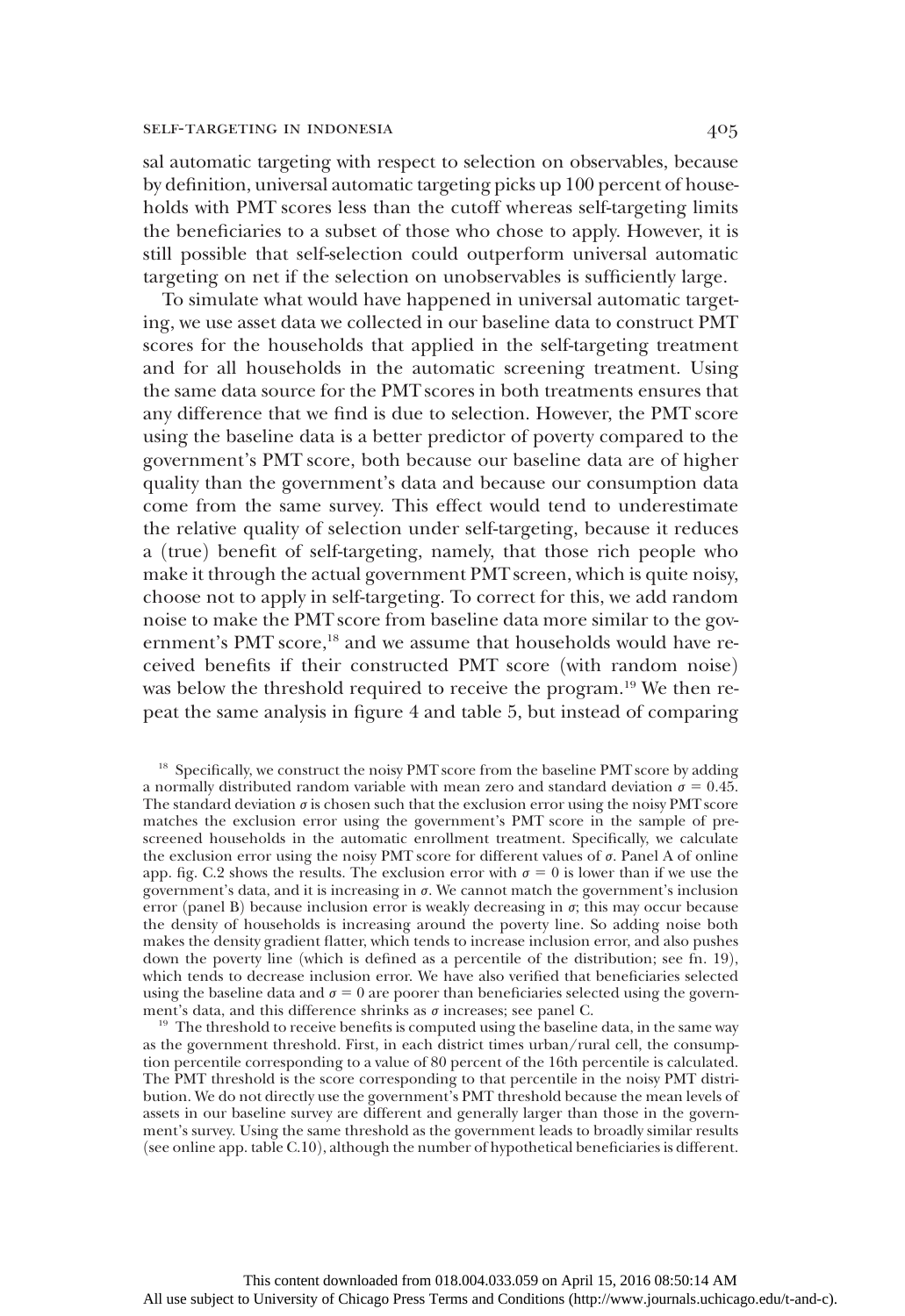self-targeting to the actual automatic screening treatment, we compare it to the constructed hypothetical universal automatic targeting procedure.

The results are shown graphically in figure 5 and in regression form in table  $6.^{20}$  Panel A of figure 5 shows that the distribution of beneficiaries looks significantly poorer in self-selection than in the hypothetical universal automatic targeting, and the difference between the two distributions is statistically significant (the  $p$ -value from the Kolmogorov-Smirnov test of equality of distributions, with randomization inference to cluster at village level, is  $.047$ ). Panel B of figure 5 reveals that universal automatic targeting and self-targeting have similar patterns in terms of the probability of being selected at the low end of the spectrum (and the error bands cannot reject equality between them) but that nonpoor households are more likely to receive benefits under the universal automatic targeting than under self-targeting. This is related to selection on unobservables shown in figure 4B: in the universal automatic targeting treatment, some higher-consumption people make it through the PMT screen as a result of errors in the PMT, whereas those people do not self-select in the selftargeting treatment.

Looking at the regressions, columns 1 and 2 of table 6 confirm that, even under this hypothetical universal automatic targeting treatment, the beneficiaries are poorer in self-targeting than in universal automatic targeting. Exclusion error is higher in self-targeting, and this result is significant at the 10 percent level in the specification without stratum fixed effects. Inclusion error is substantially lower in self-selection. As a result, the overall error rate in targeting is substantially (and statistically significantly) lower in self-targeting than under this hypothetical universal automatic targeting.

An alternative to using baseline data for everyone would be to use the constructed PMT score from baseline data only to screen households that are not prescreened in the automatic enrollment treatment and use the original government's PMT score where available. Online appendix table C.11 shows the results, which are qualitatively very similar.<sup>21</sup>

<sup>&</sup>lt;sup>20</sup> Online app. table A.1 summarizes alternative specifications of table 6.

<sup>&</sup>lt;sup>21</sup> Online app. tables C.12 and C.13 are versions of tables 5 and C.11, where we use the PMT score calculated from baseline data, without adding noise. In both cases, the results are slightly muted in magnitude and statistical significance compared to those in the original tables. As mentioned above, the reason is likely that using the higher-quality baseline data for everyone reduces the relative benefit of self-targeting over the government's PMT of screening out richer households. The one substantive change is that exclusion error is higher under self-targeting. The results in fig. 5 and table 6 are computed for a given random draw of noise. Online app. fig. C.3 and table C.8 present results in which we simultaneously bootstrap the sample and resample the noise each time. The results are qualitatively similar yet have lower levels of statistical significance.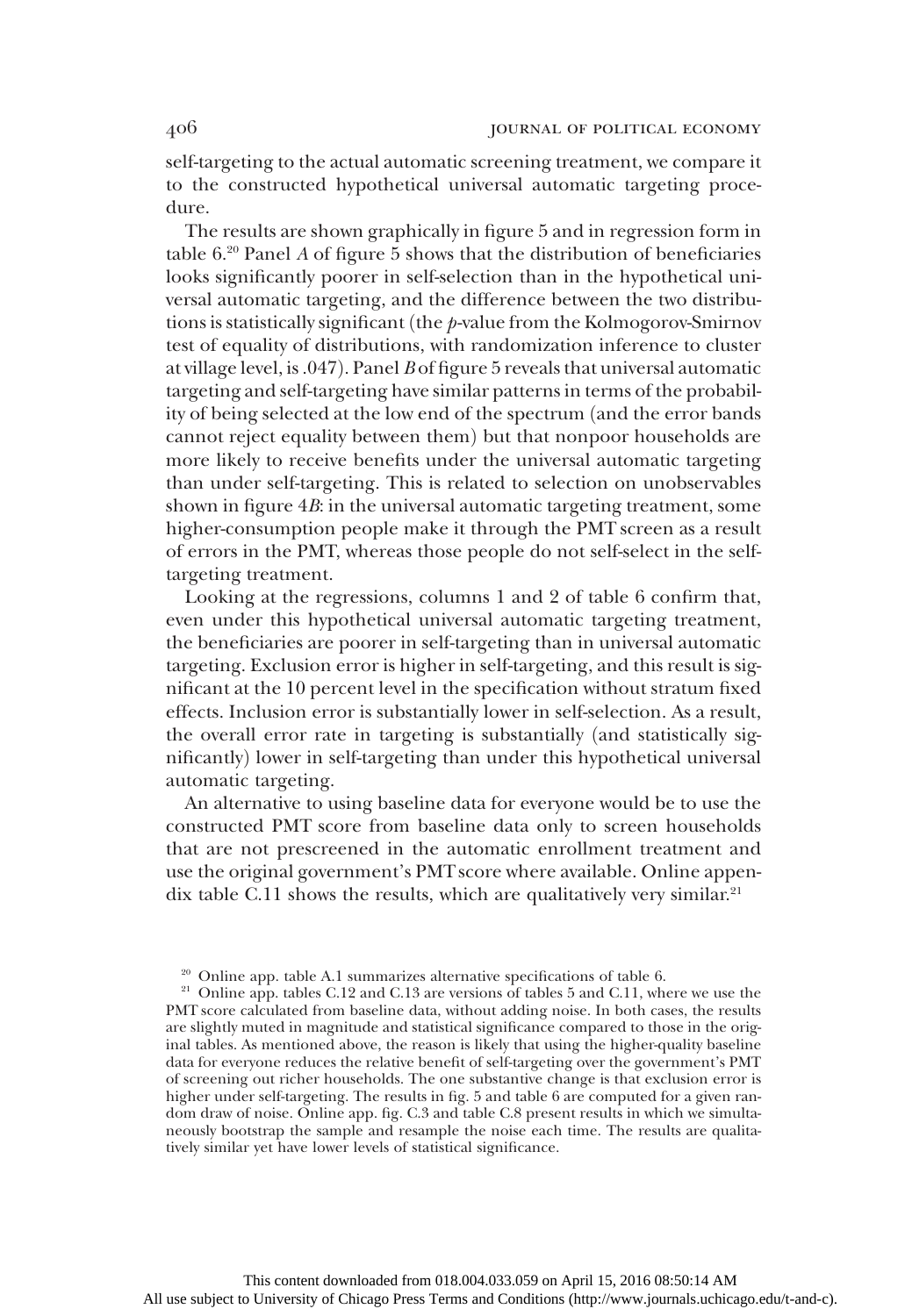# VI. Marginal Effect of a Change in the Ordeal

We next examine the results from experimentally varying the distance to the registration site. This experiment was carefully designed to be within the set of policy instruments that potentially could be considered by the government in its real conditional cash transfer program, under the constraints that the ordeals could not be so onerous that they would either discourage the severely credit-constrained poor from applying or impose large application costs on the poor who might still be incorrectly screened out by the asset test.

In the self-targeting villages, we experimentally chose whether the sign-up location would be situated very close or further away from the potential applicants' households. Moving from the far to close registration sites decreased the distance from 1.83 kilometers  $(km)$  to 0.27 km, a reduction of  $1.61 \text{ km}$  (or  $1.69 \text{ km}$  controlling for strata fixed effects; see online app. table C.15a).<sup>22</sup><br>Table 7 explores the im

Table 7 explores the impact of the close treatment on targeting outcomes by estimating the following logit equation in the sample of selftargeting villages:

$$
\text{Prob}(\text{show-up}_{i} = 1) = \frac{\exp\{\alpha + \beta \text{Close}_{v} + \gamma y_{vi} + \eta \text{Close}_{v} \times y_{vi}\}}{1 + \exp\{\alpha + \beta \text{Close}_{v} + \gamma y_{vi} + \eta \text{Close}_{v} \times y_{vi}\}},\tag{20}
$$

where Close<sub>v</sub> is a dummy for the close treatment in village v,  $y_{vi}$  is household i's log per capita consumption, and Close<sub>v</sub>  $\times$   $y_w$  is the interaction between them. Columns 1–3 show results without stratum fixed effects, and columns 4–6 show results with stratum fixed effects.

Increasing distance reduces the number of applicants but does not differentially affect who applies. We first show the results from estimating equation  $(20)$  including only the Close<sub>v</sub> variable. The results show that the close treatment increases the log odds of applying by between 0.21 (col. 1, no stratum fixed effects,  $p$ -value .16) and 0.28 (col. 4, with stratum fixed effects, *p*-value .10<sup>23</sup>. This means that moving from far<br>to close increases the percentage of households that apply by 15 percent to close increases the percentage of households that apply by 15 percent

<sup>&</sup>lt;sup>22</sup> Given differences in geography, the nature of the variation in distance was not the same across rural and urban locations. In rural areas, the sign-up station in the close treatment was located in each hamlet of the village (essentially zero distance from people's houses), whereas in the far treatment it was in the village office (an average of 1.2 km from people's houses; see online app. table C.15b). In urban areas, the sign-up station in the close treatment was located in the village office (an average of  $0.8$  km from people's houses), whereas in the far treatment it was in the subdistrict office (an average of 3.1 km from people's houses; see table C.15c).

<sup>&</sup>lt;sup>23</sup> The OLS version of this coefficient, which is clustered at the village level rather than the stratum level, is statistically significant at the 5 percent level  $(p$ -value .024). See app. table C.14.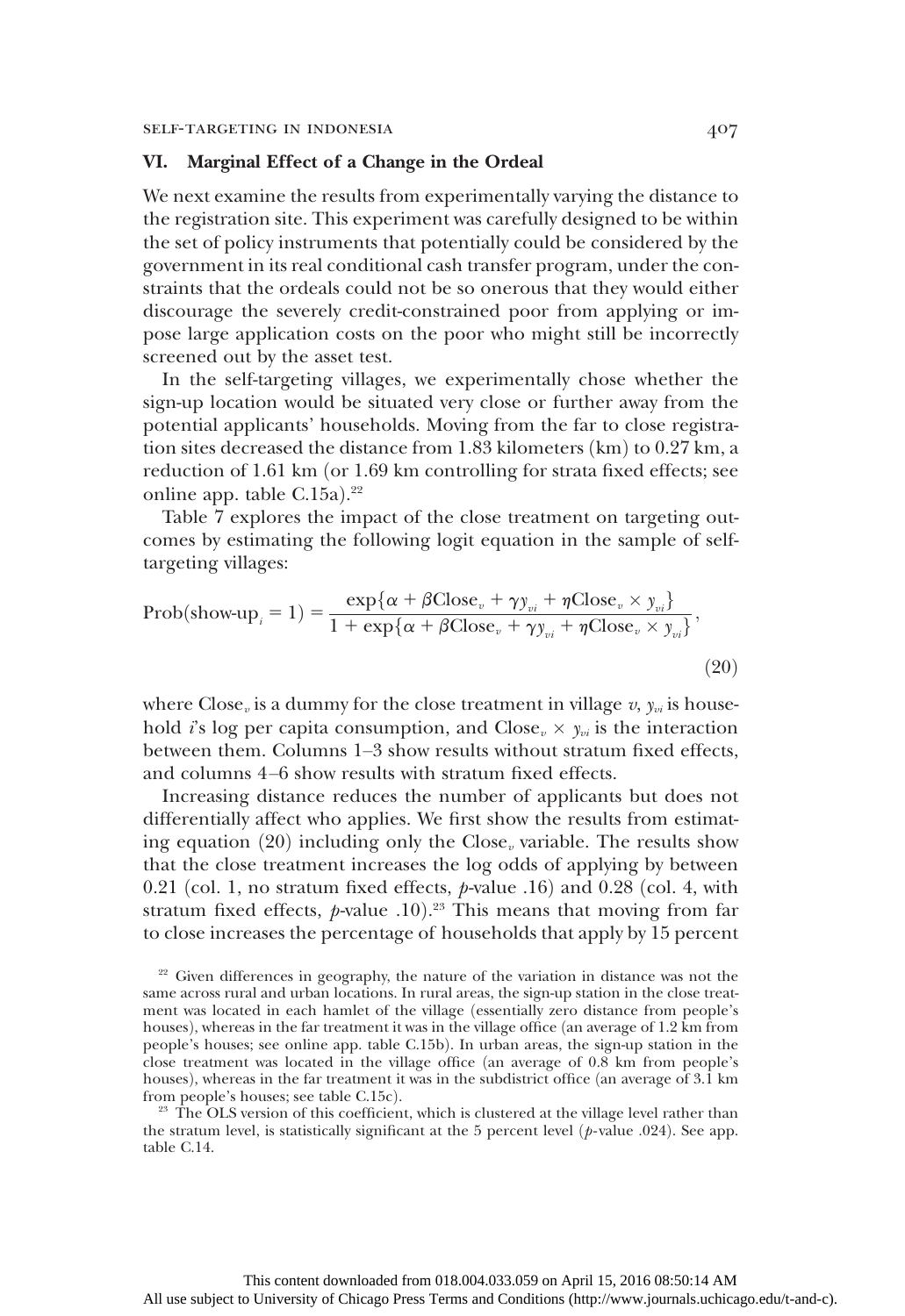

FIG. 5.—Comparison of self-selection and hypothetical universal automatic targeting. A, CDF of consumption of beneficiaries. B, Getting benefit as a function of log per capita consumption. Panel A shows the CDFs of log per capita consumption of beneficiaries in the self-targeting and hypothetical universal automatic targeting treatments. Households in self-targeting villages are defined as beneficiaries if they applied for benefits and if their PMT score according to the baseline asset data (with random noise) was below the required threshold. Households in automatic screening villages are defined as beneficiaries if their PMT score according to the baseline asset data (with random noise) was below the required threshold. (The threshold is computed using the baseline data, in the same way as the government threshold; see fn. 19.) A Kolmogorov-Smirnov test of equality yields a  $p$ -value of .068. Panel B presents nonparametric Fan regressions of benefit receipt on log per capita consumption in the two treatments. Bootstrapped pointwise 95 percent confidence intervals, clustered at the village level, are shown in dashes.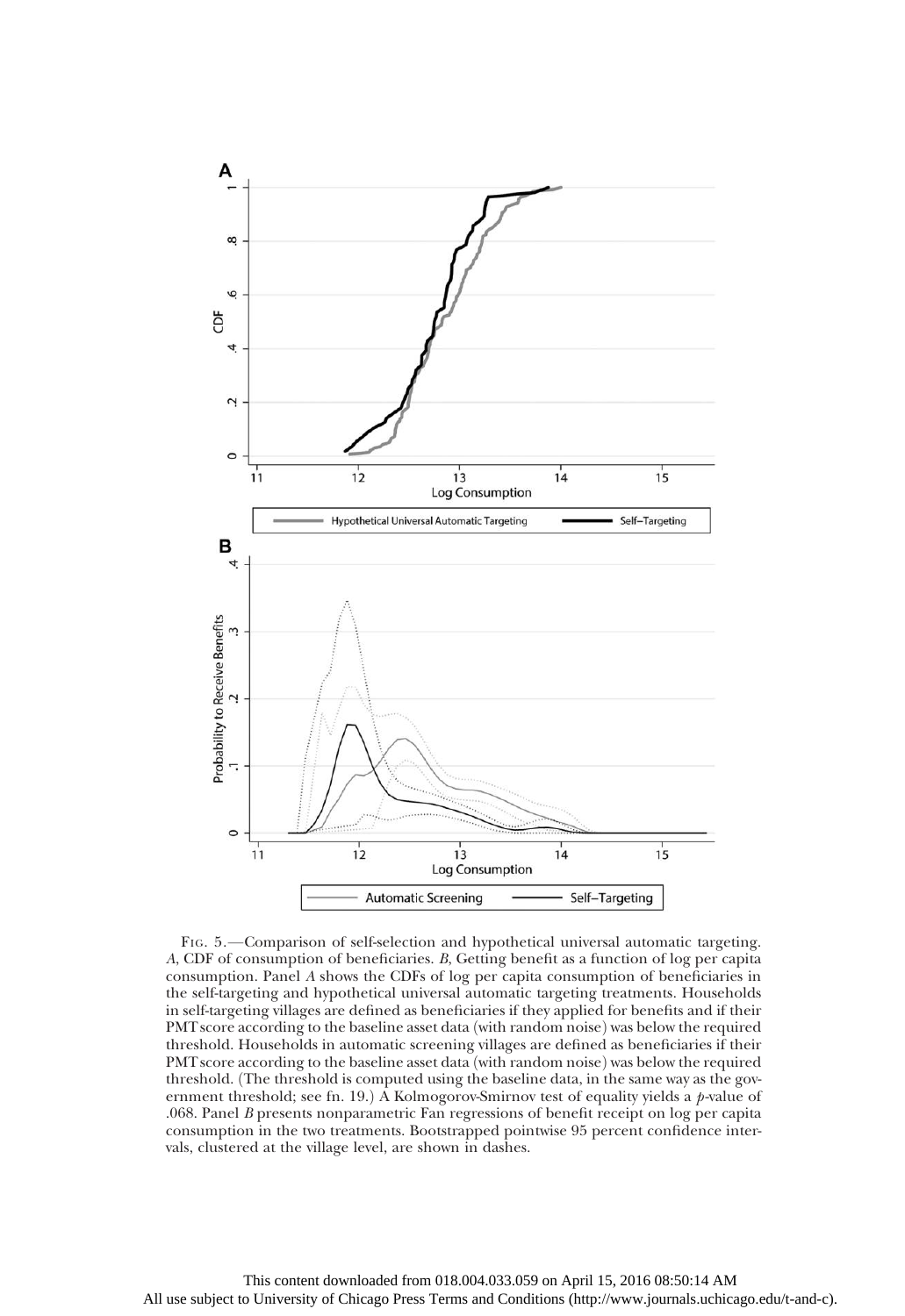### self-targeting in indonesia  $409$

|                                            | Log Consumption<br>(Beneficiaries:<br>OLS)<br>(1) | Receives<br><b>Benefits</b><br>(Logit)<br>(2) | Error<br>(Logit)<br>(3)       | Exclusion<br>Error<br>(Logit)<br>(4) | Inclusion<br>Error<br>(Logit)<br>(5) |
|--------------------------------------------|---------------------------------------------------|-----------------------------------------------|-------------------------------|--------------------------------------|--------------------------------------|
|                                            |                                                   |                                               | A. No Stratum Fixed Effects   |                                      |                                      |
| Self-targeting                             | $-.116**$<br>(.059)                               | 4.556<br>(3.359)                              | $-.403***$<br>(.119)          | $.663*$<br>(.396)                    | $-.982***$<br>(.182)                 |
| Log consumption                            |                                                   | $-1.083***$<br>(.199)                         |                               |                                      |                                      |
| Log consumption $\times$<br>self-targeting |                                                   | $-.431$<br>(.263)                             |                               |                                      |                                      |
| <b>Observations</b><br>Mean of dependent   | 193                                               | 3.996                                         | 3,998                         | 249                                  | 3,749                                |
| variable                                   | 12.84                                             | .048                                          | .098                          | .896                                 | .045                                 |
|                                            |                                                   |                                               | B. With Stratum Fixed Effects |                                      |                                      |
| Self-targeting                             | $-.136**$<br>(.062)                               | $6.546*$<br>(3.544)                           | $-.425***$<br>(.119)          | .245<br>(.404)                       | $-1.002***$<br>(.180)                |
| Log consumption                            |                                                   | $-1.048***$<br>(.197)                         |                               |                                      |                                      |
| Log consumption $\times$<br>self-targeting |                                                   | $-.584**$<br>(.278)                           |                               |                                      |                                      |
| <b>Observations</b>                        | 193                                               | 3,437                                         | 3.938                         | 103                                  | 3,180                                |
| Mean of dependent<br>variable              | 12.84                                             | .056                                          | .099                          | .796                                 | .053                                 |

TABLE 6 Comparison of Targeting under Self-Selection and Hypothetical Universal Automatic Targeting Using Baseline Data

NOTE.—In each panel, each column reports the coefficients from a logit or OLS regression with dependent variable indicated in the column header. The sample in col. 1 consists of beneficiary households included in the baseline survey. The sample in cols. 2 and 3 consists of all households; in col. 4, it consists of very poor households (those with baseline consumption below 80 percent of the poverty line); and in col. 5, it consists of households sumption below 80 percent of the poverty line); and in col. 5, it consists of households<br>that are not very poor. See the note to table 5 for variable definitions. Households in self-targeting villages are defined as beneficiaries if they applied for benefits and if their<br>PMT score according to the baseline asset data (with random noise) was below the required PMT score according to the baseline asset data (with random noise) was below the required<br>threshold. Households in automatic screening villages are defined as beneficiaries if their PMT score according to the baseline asset data (with random noise) was below the required threshold. (The threshold is computed using the baseline data, in the same way as the govthreshold. (The threshold is computed using the baseline data, in the same way as the government threshold: see fn  $(19)$  In panel A and col  $(1)$  of panel B, robust standard errors ernment threshold; see fn. 19.) In panel A and col. 1 of panel B, robust standard errors,<br>clustered at the village level, are shown in parentheses. In panel B, cols. 2–5, robust stanclustered at the village level, are shown in parentheses. In panel B, cols.  $2-5$ , robust standard errors are clustered at the stratum level.

\* 
$$
p < .1
$$
.  
\*\*  $p < .05$ .  
\*\*\*  $p < .01$ .

 $(5.8 \text{ percentage points})$ .<sup>24</sup> When we test for differential selection by con-<br>sumption  $(\text{col}, 5)$ , we are unable to distinguish the differential effect of sumption  $(col. 5)$ , we are unable to distinguish the differential effect of the close treatment at different consumption levels from zero. While the

<sup>24</sup> The fact that the marginal change in costs had any effect is in contrast to the one study we know of with this form in the United States. In that study, Ebenstein and Stange (2010)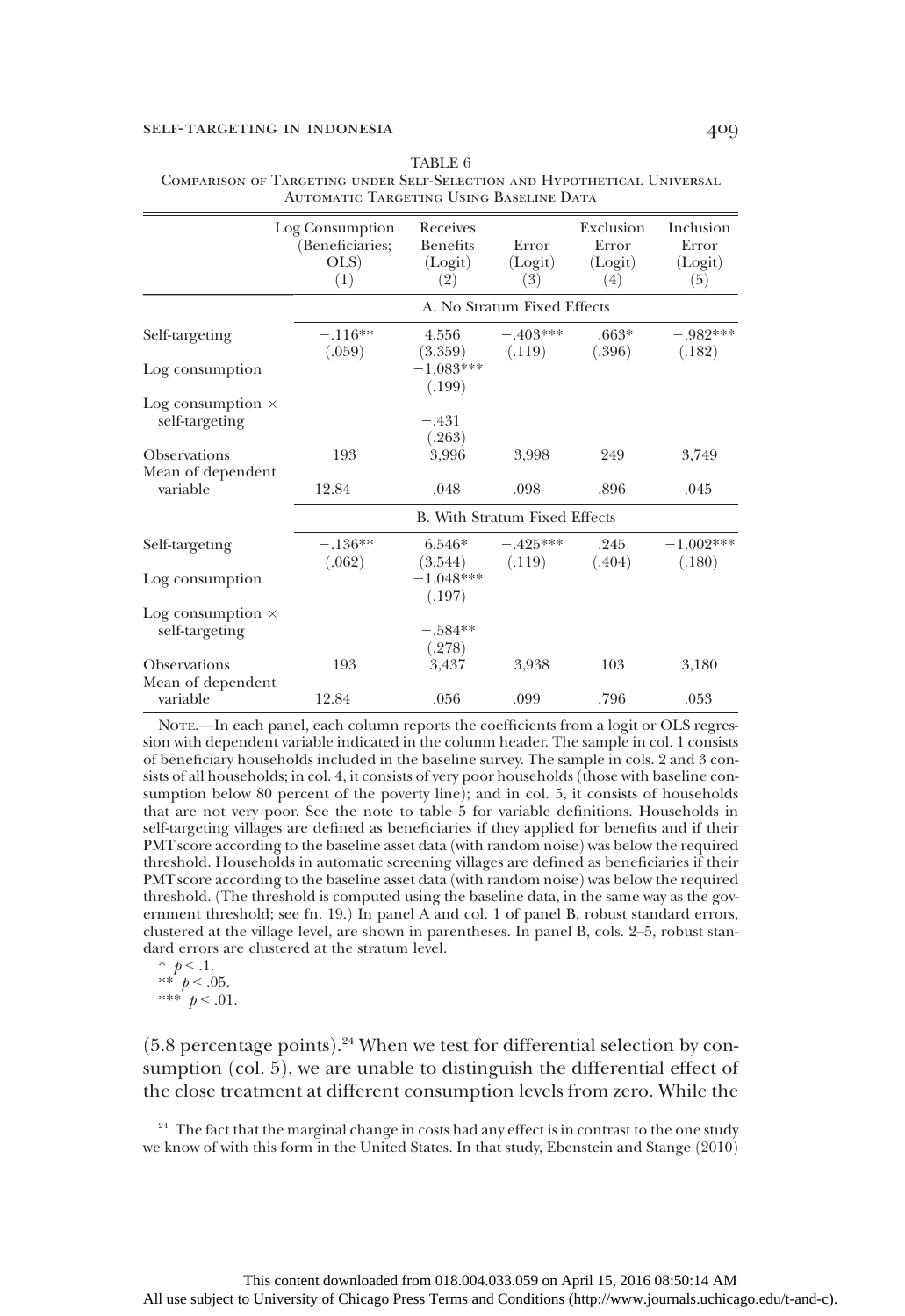|                                                       |                | <b>NO STRATUM FIXED EFFECTS</b> |                       |                | <b>WITH STRATUM FIXED EFFECTS</b> |                       |
|-------------------------------------------------------|----------------|---------------------------------|-----------------------|----------------|-----------------------------------|-----------------------|
|                                                       | (1)            | (2)                             | (3)                   | (4)            | (5)                               | (6)                   |
| Close subtreatment                                    | .205<br>(.146) | 1.345<br>(2.841)                | .185<br>(.237)        | .275<br>(.168) | .485<br>(2.920)                   | .179<br>(.314)        |
| Log consumption                                       |                | $-1.434***$<br>(.143)           |                       |                | $-1.446***$<br>(.144)             |                       |
| Close subtreatment $\times$ log<br>consumption        |                | $-.093$<br>(.217)               |                       |                | $-.023$<br>(.218)                 |                       |
| Consumption quintile 2                                |                |                                 | $-.312$<br>(.233)     |                |                                   | $-.326$<br>(.255)     |
| Consumption quintile 3                                |                |                                 | $-.821***$<br>(.229)  |                |                                   | $-.792***$<br>(.230)  |
| Consumption quintile 4                                |                |                                 | $-1.072***$<br>(.204) |                |                                   | $-1.050***$<br>(.231) |
| Consumption quintile 5                                |                |                                 | $-2.204***$<br>(.253) |                |                                   | $-2.276***$<br>(.271) |
| Close subtreatment $\times$<br>consumption quintile 2 |                |                                 | $-.243$<br>(.321)     |                |                                   | $-.246$<br>(.378)     |
| Close subtreatment $\times$<br>consumption quintile 3 |                |                                 | .268<br>(.295)        |                |                                   | .330<br>(.318)        |
| Close subtreatment $\times$<br>consumption quintile 4 |                |                                 | $-.382$<br>(.298)     |                |                                   | $-.262$<br>(.313)     |
| Close subtreatment $\times$<br>consumption quintile 5 |                |                                 | .189<br>(.368)        |                |                                   | .308<br>(.386)        |
| Stratum fixed effects                                 | N <sub>0</sub> | N <sub>0</sub>                  | No.                   | Yes            | Yes                               | Yes                   |
| Observations<br>Mean of dependent variable            | 2,000<br>.377  | 2,000<br>.377                   | 2,000<br>.377         | 1,960<br>.385  | 1,960<br>.385                     | 1,960<br>.385         |

TABLE 7 Experimental Results: Probability of Showing Up as a Function of Distance and Log per Capita Consumption

NOTE.—Each column reports the coefficients from a logit regression of the show-up dummy on the close subtreatment and other regressors. The sample is all households in self-targeting villages. In cols. 1–3, robust standard errors are clustered at the village level. In cols. 4–6, robust standard errors are clustered at the stratum level.

\*  $p < 1$ . \*\*  $p < .05$ . \*\*\*  $p < .01$ .

standard errors are large  $(i.e., in col. 5 of table 7, the confidence interval$ on the interaction of close treatment and log consumption ranges from about  $-0.45$  to 0.40), the range of effects is substantially smaller than the overall difference between self-targeting and automatic screening shown in table 5. Given that the theory implies that there may be nonlinearities

use cross-state variation to examine the impact of a marginal change in ordeal, where those receiving unemployment insurance could recertify their status online instead of in person. They find no effect on overall take-up from the change.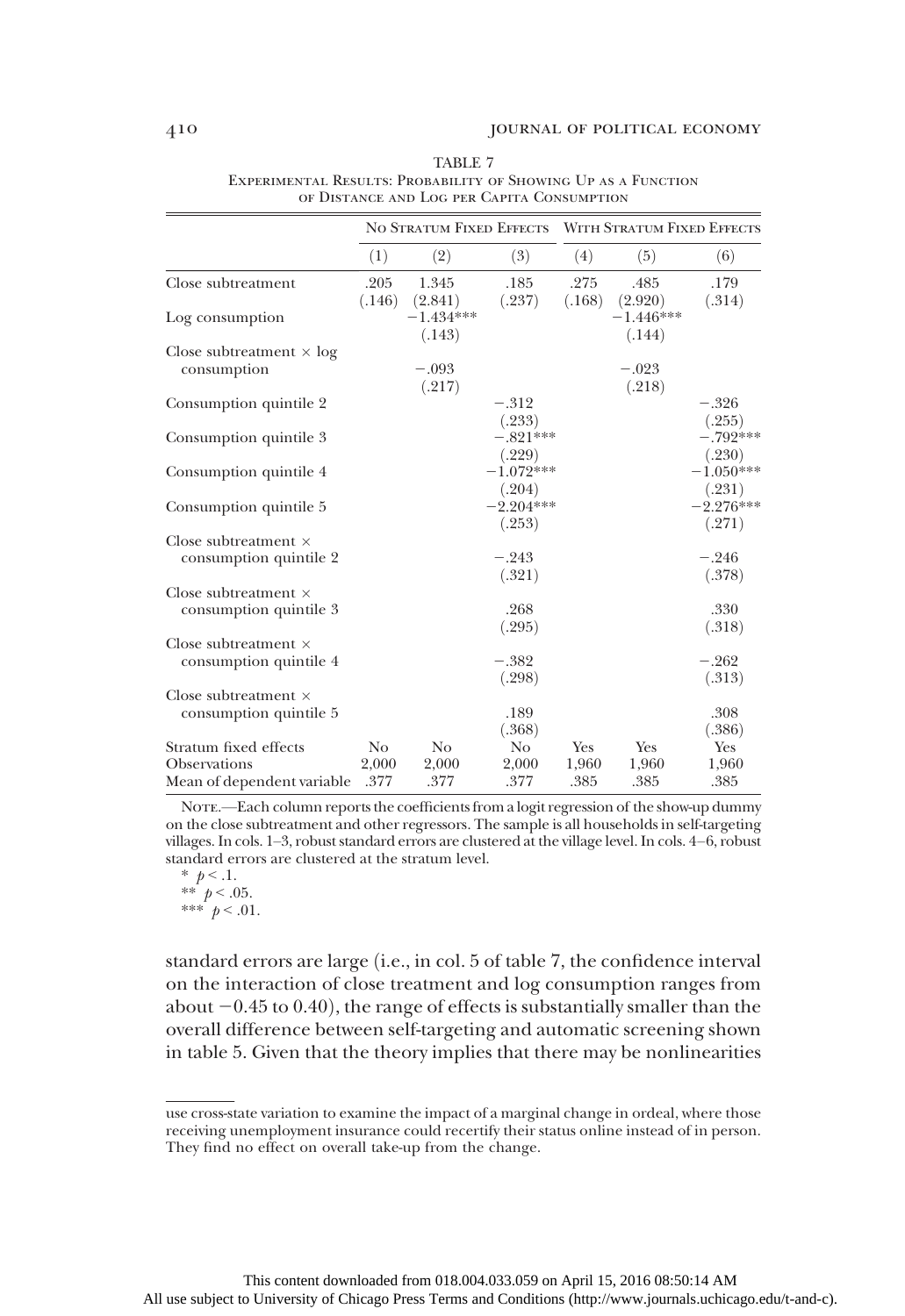in the effect on the type of individual who applies when we alter the ordeal, we next explore potential nonlinearities in the effect. Specifically, column 6 interacts the close treatment dummy with dummies for quintiles of log per capita consumption, and once again, we find no evidence that moving the targeting closer to the households differentially changes the distribution of who showed up.

# VII. Using the Model to Distinguish Theories and Predict Alternative Policies

The results thus far have shown that requiring households to apply for the program substantially improves targeting to the poor compared to automatic screening; yet marginal increases in application costs do not seem to further improve targeting. In this section, we return to the model in Section III, estimate the unknown parameters of the model from the data in the self-targeting sample, and use it to shed light on which theoretical mechanisms are driving the empirical results.

To take the model to the data, we start with equations  $(4)$  and  $(5)$  and specify a functional form for the shock term  $\varepsilon$ , which can be viewed as individuals' psychic costs to apply. We assume that the idiosyncratic utility shocks are drawn from a logistic distribution with mean  $v_{\varepsilon}$  and standard deviation  $\sigma_{\varepsilon}$ . We parameterize unsophisticated households' beliefs about the equilibrium probability of receiving benefits if they show up as a function of income, that is,  $\lambda(y)$ , to take the probit form, so that  $\lambda(y) =$  $\Phi(\gamma + \pi y)$ , where y is log per capita expenditure and  $\Phi$  is the standard normal CDF. We use the discount rate at which households can borrow from the government-subsidized credit program (Kredit Usaha Rakyat), 22 percent, to compute the NPV of benefits under the program. We also use a 22 percent discount rate for our base case estimate of  $\delta$ .<sup>25</sup> We focus on fitting five parameters:  $v_{\varepsilon}$ ,  $\sigma_{\varepsilon}$ ,  $\alpha$  (the share of households that are sophisticated), and the two parameters of the  $\lambda(y)$  distribution,  $\gamma$  and  $\pi$ .

To estimate the model, we exploit both cross-sectional and experimental variation in registration costs and benefits. We define registration costs as the per capita monetary cost, including forgone wages, of traveling to the registration site, waiting in line, and returning home. That is, for each household, we specify

$$
c(y_i, l_i) = \text{wage}_i \times (\text{traveltime}_i + \text{waittime}) + \text{travelmoney}_i, \quad (21)
$$

<sup>&</sup>lt;sup>25</sup> We show in online app. table C.16 that the results of the generalized method of moments (GMM) estimation are similar if we use either a much lower discount rate (5 percent), which corresponds to what households receive on savings accounts, or a much higher discount rate (50 percent), which corresponds to what poor households might pay to borrow from informal money lenders.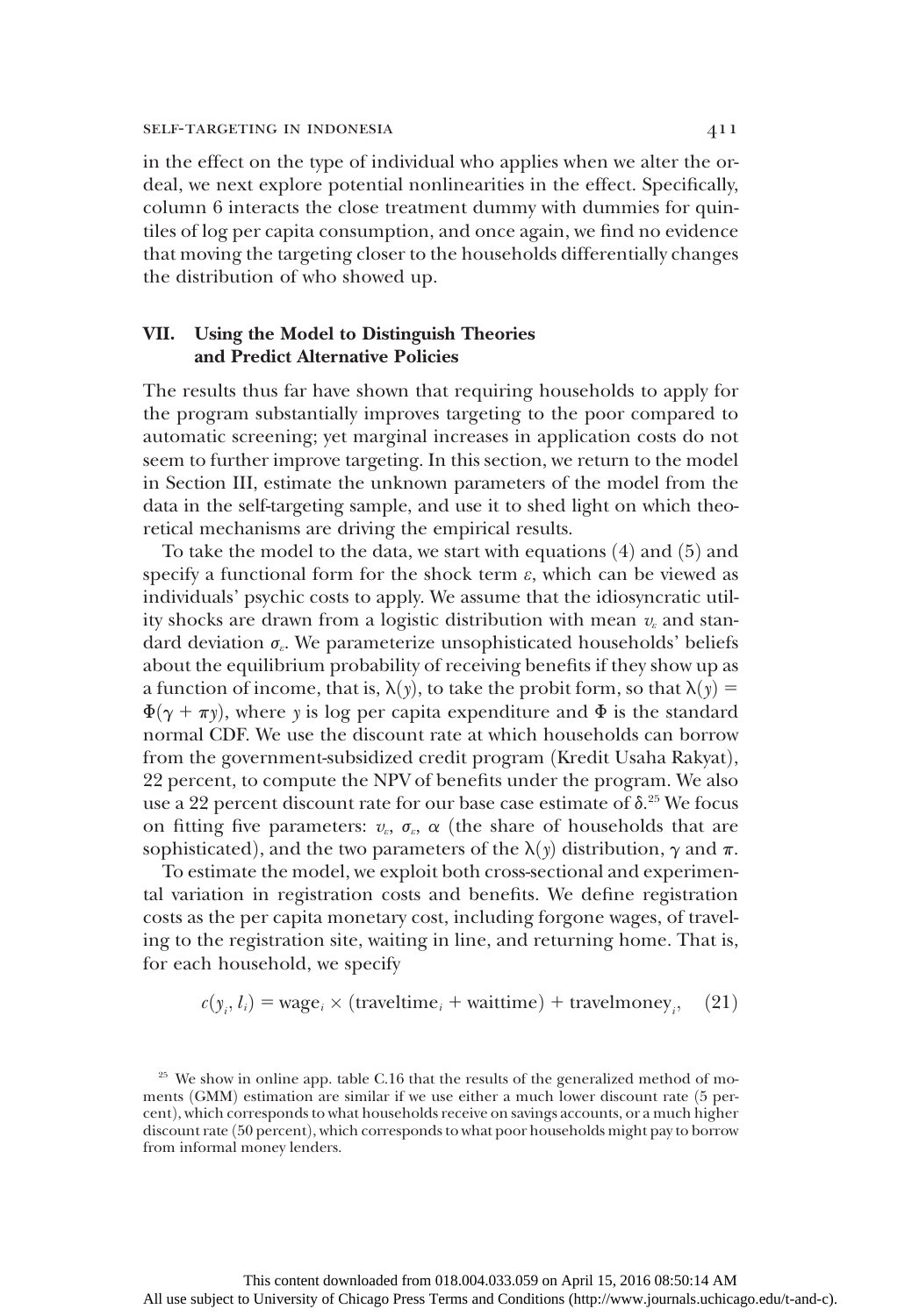where traveltime<sub>i</sub> and travelmoney<sub>i</sub> are the individual's reports of the time and expenditure required to reach the application site, which we observe in the baseline survey for all households, regardless of whether they show up or not. We compute waittime by taking average wait times by treatment group and urban/rural designation calculated from the midline survey. We calculate the household hourly wage rate wage, by dividing monthly household expenditure by hours worked by the household in a month.

Figure 6 plots a Fan regression of the total costs of applying,  $c(y_i, l_i)$ , against per capita consumption  $y_i$ . The figure shows that the actual total sign-up cost exhibits some mild concavity of the sort we introduced as a possibility in Section III.B.3.26

We calculate the level of benefit,  $b<sub>i</sub>$ , that the household would receive if enrolled in the program on the basis of the number of children and their respective education levels.<sup>27</sup> Since consumption is likely measured with error, we assume that individuals make their decisions on the basis of their true income y<sup>\*</sup>, whereas we observe  $y = y^*e^{\omega}$ , where  $\omega$  is a normally distributed error term. We use the fact that, for a random subset of our sample, we observe per capita consumption measured 3 months apart in the midline survey and the endline survey to calibrate the standard deviation of  $\omega$ . We assume that the standard deviation of measurement error  $\omega$  is half that of the total difference in consumption across the two surveys, or 0.275, suggesting that measurement error in consumption is nontrivial in our setting.

We estimate the model by GMM, using the following moments. The mean values of the show-up rates for the five quintiles of the consumption distribution in the far and close treatments generate 10 moment conditions. The mean values of the show-up rates in all combinations of top and bottom terciles of the distribution of observed consumption (PMT score) and top and bottom terciles of the distribution of unobserved consumption generate four moment conditions. The mean values of the show-up rates in the top and bottom quartiles of the distance distribution generate two moment conditions. For each of these show-up moments, we generate show-up rates from the model by integrating over

<sup>&</sup>lt;sup>26</sup> A regression of  $c(y_i, l_i)$  on  $y_i$  and  $y_i^2$  shows that the coefficient on the quadratic term is<br>coative and statistically significant at the 5 percent level. This is not driven by the outliers negative and statistically significant at the 5 percent level. This is not driven by the outliers shown in the figure; we obtain a similar result even when we drop the 17 observations with per capita consumption above Rp. 2 million per month.

 $27$  The benefit is calculated as follows. Beneficiary households each receive a base benefit of Rp. 200,000 per year. This level increases by Rp. 800,000 if they have a child younger than age 3 or are currently expecting, by Rp. 400,000 if they have a child enrolled in primary school, and by Rp. 800,000 if they have a child in middle school. Since all beneficiaries fall into at least one of these categories, the benefit level is therefore between Rp. 600,000 and Rp. 2.2 million per year, with a mean of about Rp. 1.3 million.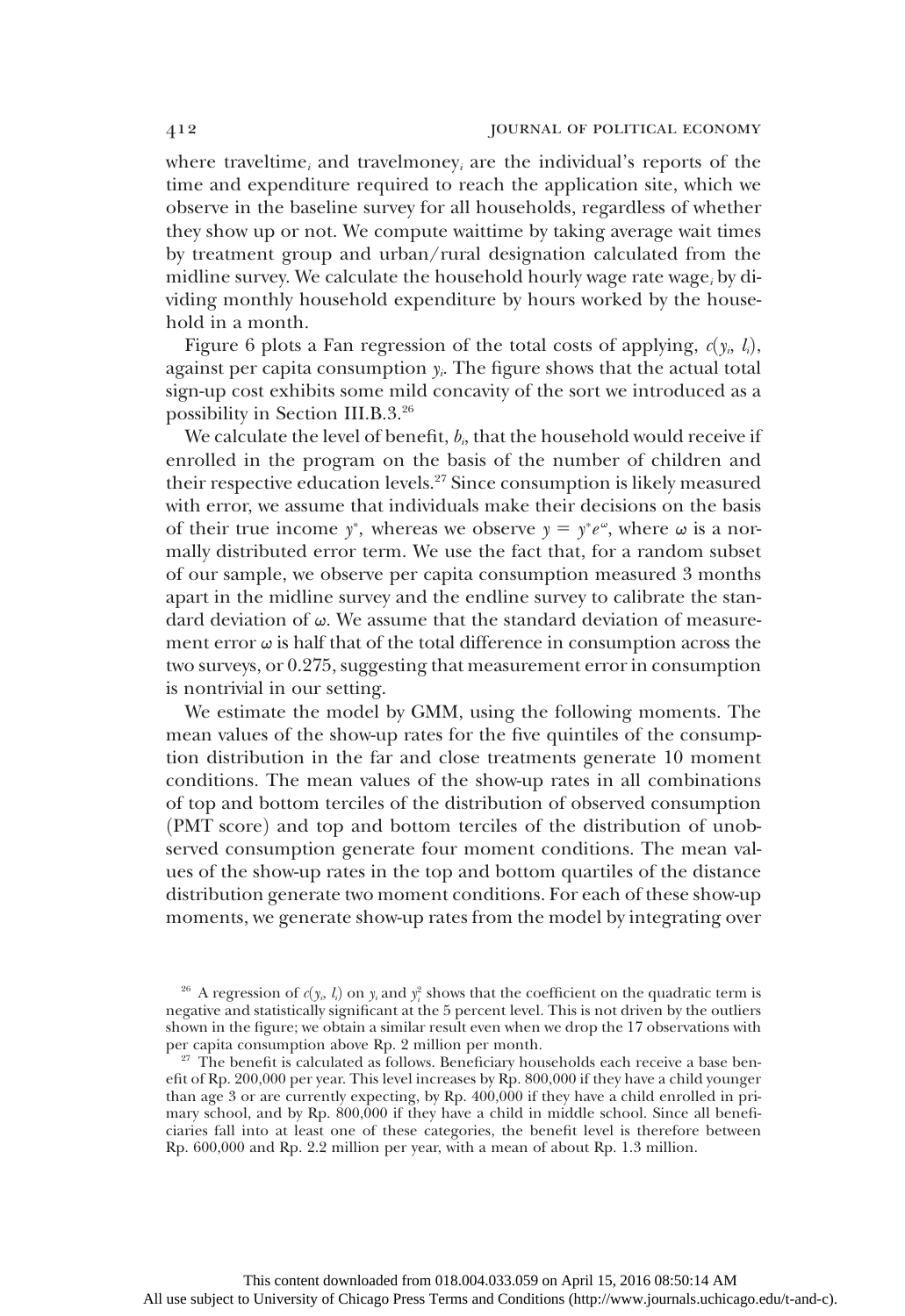

FIG. 6.—Cost of applying by per capita consumption. The figure shows a nonparametric Fan regression of total costs incurred in applying for PKH against per capita consumption. Bootstrapped pointwise 95 percent confidence intervals, clustered at the village level, are shown in dashes. Costs assume that one individual per household goes to a sign-up location, even for households in the opportunity cost subtreatment.

possible unobserved values of the utility shock ε and measurement error  $\omega$  term as follows:<sup>28</sup>

$$
\text{Prob}(\text{show-up}_i = 1) = \alpha \int \text{Prob}[\varepsilon > -g(y_i^{\circ}e^{\omega}, y_i e^{\omega}, l_i)] df_{\omega}
$$

$$
+ (1 - \alpha) \int \text{Prob}[\varepsilon > -h(y_i e^{\omega}, l_i)] df_{\omega}, \tag{22}
$$

where  $g(y^e, y, l)$  and  $h(y, l)$  are defined in equations (6) and (7).<sup>29</sup>

<sup>28</sup> To evaluate the integrals we use the explicit formula for the logit CDF and integrate numerically over  $\omega$  using the trapezoidal method over a grid with 100 points between  $-1.1 = 4 \times (-0.275)$  and 1.1.

<sup>29</sup> In contrast to the model in Sec. III, which has only two periods, we assume that utility is defined over monthly consumption. Costs are incurred in the first month, and benefits are distributed monthly for 6 years, starting 1 year after the application date. We assume that households evaluate the benefits using the yearly discount rate (set to 0.22 in our baseline specification) and the NPV of benefits calculated 1 year after the application date.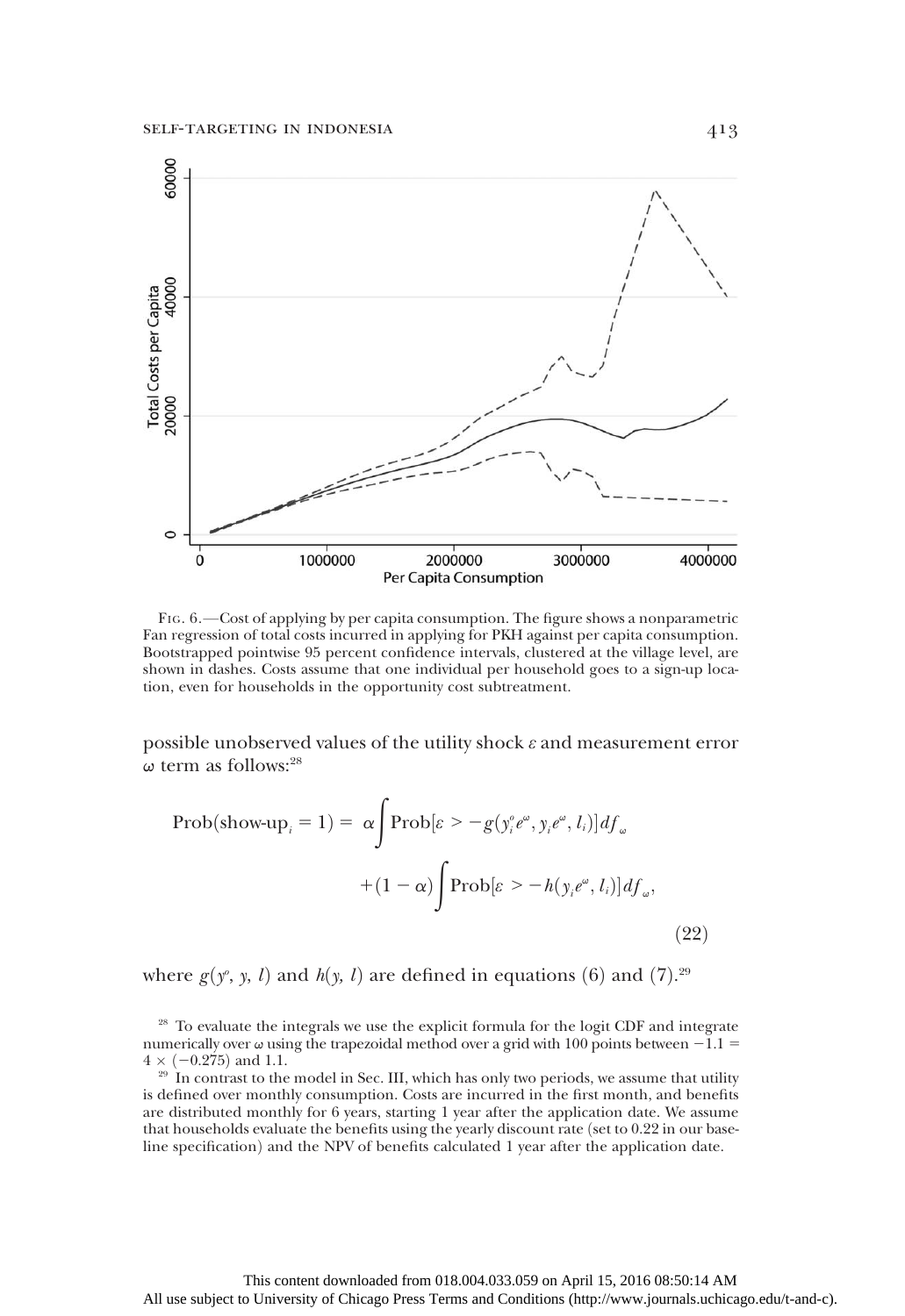Finally, we add the four following moments to help pin down the  $\lambda(y)$ function. The first moment matches  $E[\lambda(y)]$  computed using the  $\lambda$  function using the  $\gamma$  and  $\pi$  model parameters to the mean benefit receipt rate in the data, on the sample of households that applied. The third moment matches  $E[\lambda_{induced}(y)]$  computed using the  $\lambda_{induced}$  function induced if households base their show-up decisions on  $\lambda$  (see eq. [8]) to the mean benefit receipt rate in the data, on the sample of households that applied. The second and fourth moments impose that the errors in the first and third moments are uncorrelated with demeaned y. Specifically, the four moments are<sup>30</sup>

$$
E[\Phi(\gamma + \pi y_i) - \text{beneft}_{i} | \text{show-up}_{i} = 1] = 0,
$$
  
\n
$$
E[(\Phi(\gamma + \pi y_i) - \text{beneft}_{i}] (y_i - \bar{y}) | \text{show-up}_{i} = 1] = 0,
$$
  
\n
$$
E[\lambda_{\text{induced}}(y_i) - \text{beneft}_{i} | \text{show-up}_{i} = 1] = 0,
$$
  
\n
$$
E[(\lambda_{\text{induced}}(y_i) - \text{beneft}_{i}] (y_i - \bar{y}) | \text{show-up}_{i} = 1] = 0.
$$

This gives us a total of 20 moments to estimate five parameters, so we use a standard two-step GMM procedure to compute optimal weights for the 20 moments.

Table 8 shows the estimated parameter values. Specifically, the estimated model parameters are  $v_{\varepsilon} = -79,681, \sigma_{\varepsilon} = 59,715, \alpha = 0.50, \gamma =$ 8.04, and  $\pi = -0.72$ . Several observations are worth making about the estimated parameters. The result that  $v_{\varepsilon}$  < 0 implies that the idiosyncratic utility shocks, on average, favor not showing up. Since utility is linear,  $v_{\varepsilon}$ is interpretable in monetary terms, so the mean  $\varepsilon$  term is equal to about US\$8. The fact that  $\alpha = 0.50$  implies that households are equally divided between sophisticated and unsophisticated; that is, roughly half the households appear to self-select on the basis of their total income y, rather than knowing the components of income  $y^{\circ}$  that feed directly into the PMT. As we will show below, these unsophisticated households further help improve targeting over what would be achieved if all households were sophisticated.<sup>31</sup>

Online appendix table C.22 reports the empirical moments values as well as the simulated moments values using the estimated parameters. Panel A lists the 16 moments that are means of the show-up rate in various subgroups of the population. Panel B lists the four mean  $\lambda$  function

 $30$  Online app. table C.17 reports the (scaled) sensitivity measure proposed by Gentzkow and Shapiro  $(2014)$ . The results confirm that indeed the  $\lambda$  parameters are primarily identified by the four  $\lambda$  moments. The test also reveals that the model is approximately equally sensitive to the cross-sectional and experimental moment conditions.

<sup>&</sup>lt;sup>31</sup> Online app. table C.16 shows the estimated parameter values with alternative values for the 1-year discount factor ( $\delta = 0.50$  and  $\delta = 0.95$ ). The results show that changes in the annual discount factor are absorbed by changes in the scale of  $v_{\varepsilon}$  and  $\sigma_{\varepsilon}$ .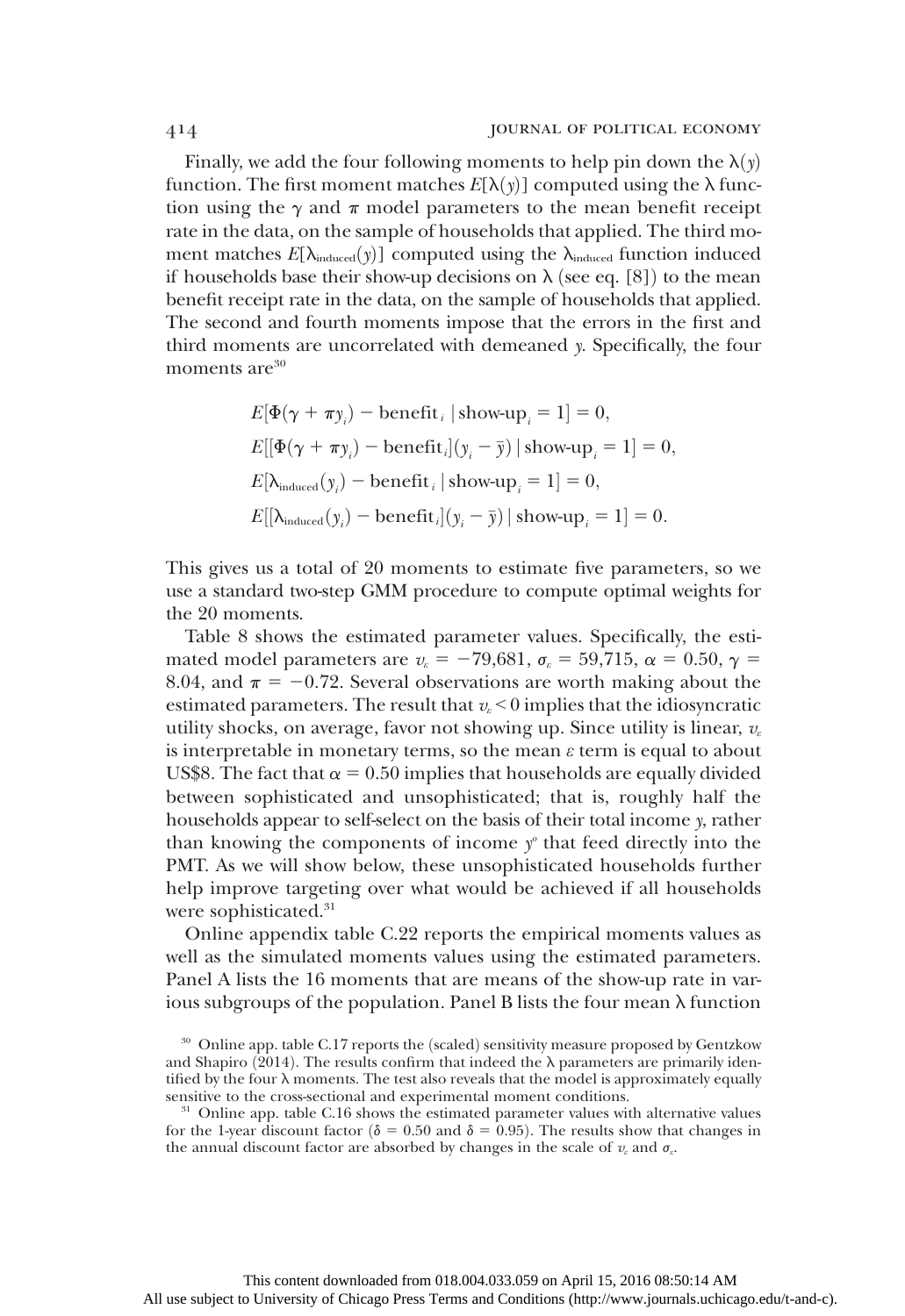| $v_{\varepsilon}$<br>$\sim$<br>$\alpha$<br>$\sigma_{\scriptscriptstyle{E}}$ |        |
|-----------------------------------------------------------------------------|--------|
|                                                                             |        |
| $-79,681$<br>59,715<br>8.04<br>.50                                          | $-.72$ |
| (6,798)<br>(11, 734)<br>.07)<br>.63)                                        | (05)   |

TABLE 8 Estimated Parameter Values for the Model

NOTE.—This table reports the estimated mean  $v_{\varepsilon}$  and standard deviation  $\sigma_{\varepsilon}$  of the utility shock  $(\varepsilon)$ , the fraction of sophisticated households  $(\alpha)$ , and the constant  $\gamma$  and log consumption coefficient  $\pi$  in the  $\lambda$  function. The parameters are estimated using two-step feasible GMM. For each step, we choose 100 random initial conditions and minimize the objective function using a trust-region-reflective algorithm. Bootstrapped standard errors, calculated using 100 bootstrap iterations, are in parentheses.

moments. The results serve as a goodness-of-fit check for the model and indicate that the estimated moments generally match their empirical counterparts. Online appendix figure C.4 graphs empirical and predicted show-up rates in the close and far subtreatments, by consumption quintile. The top-left graph uses measured show-up rates. The top-center graph (repeated in the middle-left and bottom-left graphs) shows the predicted show-up rates using the estimated model. A comparison of the topleft and top-center graphs offers another view of the fit of the model.

We now use the estimated parameters to predict the application rates under different assumptions on the model. For each possible scenario, we simulate predicted application rates. To summarize what the model predicts, we repeat the same logit regressions we performed in table 7 on the simulated data. We also calculate the predicted show-up rates for close and far subtreatments for those above and below the poverty line.

The results from this exercise are shown in table 9, and the predicted show-up rates by quintile are graphed in figure C.4. For comparison purposes, column 1 of table 9 and the top-left graph of figure C.4 replicate the actual empirical results (e.g., col. 2 of table 7). In addition to the empirical results from the logit model, in panel B we calculate the show-up rates for those above and below the poverty line for both close and far treatments. In panel C, we calculate the ratio of the poor to rich showup rates (i.e., eq.  $[11]$  from the model) for both treatments, as well as the difference in this ratio between the close and far treatments (i.e., eq.  $[12]$  from the model). In column 1, the difference is positive but statistically insignificant, indicating no statistically detectable differential targeting induced by moving from close to far in the experiment. $32$ 

<sup>&</sup>lt;sup>32</sup> Note that the difference of ratios is positive but insignificant, whereas the interaction term (the estimated coefficient on [Close  $\times$  log consumption]) in panel A is negative and interm (the estimated coefficient on [Close × log consumption]) in panel A is negative and in-<br>significant. The reason they have different signs is that the logit model in panel A is estimated using the continuous log consumption expenditure variable, whereas the ratios in panel C are based on a dummy variable for poor/nonpoor. If we reestimate the logit model using a dummy variable for rich, we obtain results with the same sign. Note also that the results in this table are based on the actual populations in the close and far subgroups. Since this was randomized, these will be statistically similar, but there may be small-sample differences. Online app. table C.19 replicates the analysis in this table adjusting for these small-sample differences.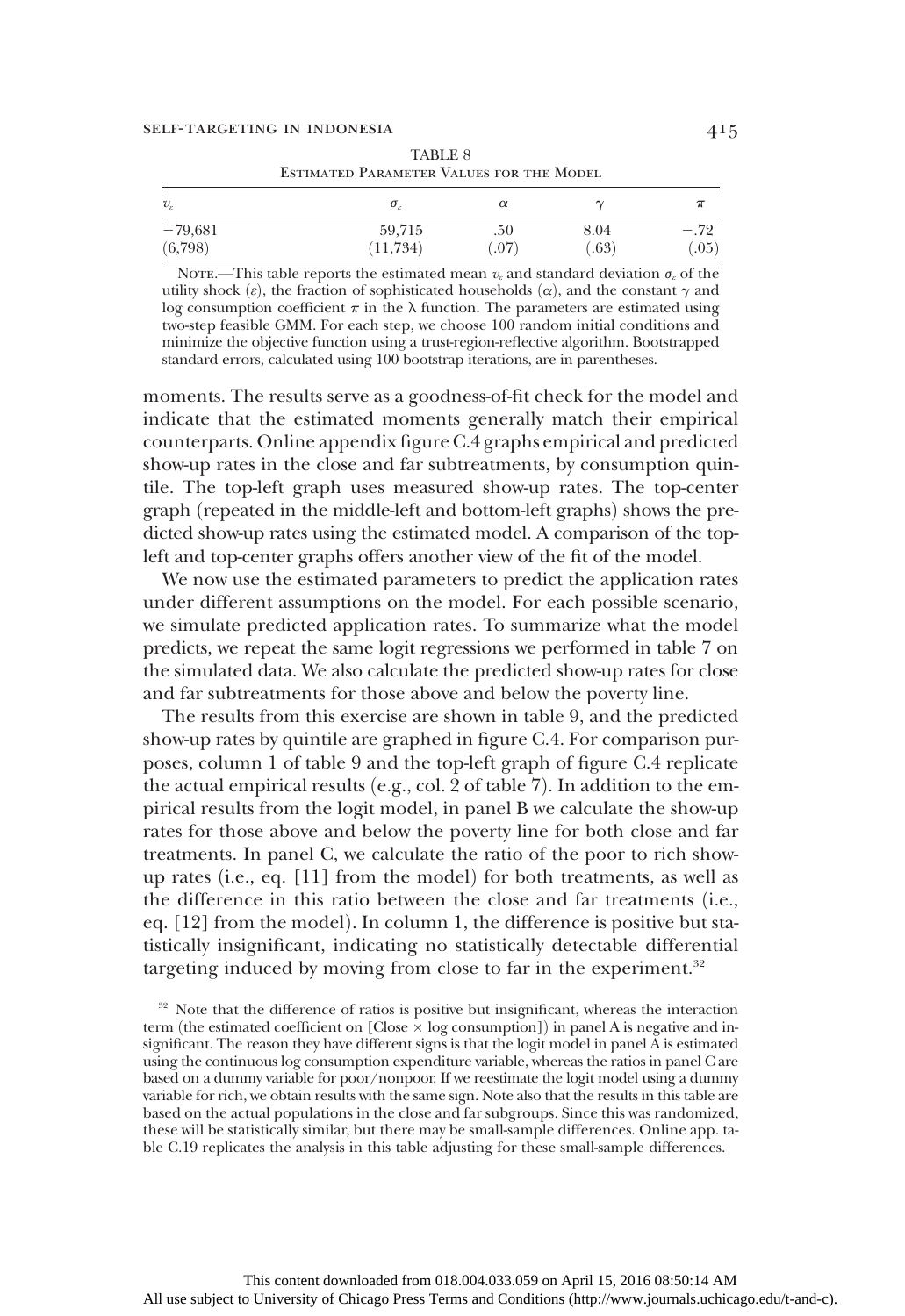|                                |                                                              | MODELED EFFECTS OF TIME AND DISTANCE COSTS ON SHOW-UP RATES |                                                                                                               |                                                   |                                                       |                                                                 |
|--------------------------------|--------------------------------------------------------------|-------------------------------------------------------------|---------------------------------------------------------------------------------------------------------------|---------------------------------------------------|-------------------------------------------------------|-----------------------------------------------------------------|
|                                |                                                              |                                                             |                                                                                                               | PREDICTED SHOW-UP PROBABILITY (Model)             |                                                       |                                                                 |
|                                | SHOW-UP RATE<br>Experimental<br>$\left( \frac{1}{2} \right)$ | Baseline<br>Model<br>$\circled{2}$                          | $\sigma_{\scriptscriptstyle \mathcal{E}} = \hat{\sigma}_{\scriptscriptstyle \mathcal{E}}/2$<br>$\binom{3}{2}$ | $\sigma_{\varepsilon}=0$<br>$\tag{4}$             | Travel Technology<br>Assuming Same<br>$\widetilde{5}$ | Constant $\mu(\cdot)$<br>and $\lambda(\cdot)$<br>$\odot$        |
|                                |                                                              |                                                             |                                                                                                               | A. Logistic Regressions                           |                                                       |                                                                 |
| Close                          | 1.509                                                        | $-1.365$                                                    | $-1.825$                                                                                                      | $-1.791$                                          | $-1.367$                                              | $-1.742$                                                        |
|                                | $(2.972)$<br>-1.423****                                      | (3.098)                                                     | $(3.472)$<br>-2.181***                                                                                        | (3.765)                                           | $(2.967)$<br>-1.631***                                | $\begin{array}{c} (2.18) \\ -103 \\ (.118) \\ .136 \end{array}$ |
| Log consumption                |                                                              | $1.630***$                                                  |                                                                                                               | $-2.456***$                                       |                                                       |                                                                 |
|                                | $(-148)$<br>-.105                                            | $(.163)$<br>$.105$                                          | $(193)$<br>$(141)$                                                                                            | $(204)$<br>.138                                   | $(166)$<br>$106$                                      |                                                                 |
| Close $\times$ log consumption |                                                              |                                                             |                                                                                                               |                                                   |                                                       |                                                                 |
|                                | $(0.227)$<br>1,971                                           |                                                             | (.268)                                                                                                        |                                                   |                                                       | (.166)                                                          |
| Observations                   |                                                              | $\begin{array}{c} (.238) \\ 5,913,000 \end{array}$          | 5,913,000                                                                                                     | $\begin{array}{c} (.29) \\ 5,913,000 \end{array}$ | $(0.228)$<br>5,913,000                                | 5,913,000                                                       |
| p-value                        |                                                              | 522                                                         | 483                                                                                                           | 509                                               | 513                                                   | 391                                                             |
|                                |                                                              |                                                             |                                                                                                               | B. Show-Up Rates                                  |                                                       |                                                                 |
| Above poverty line, far        | 34.09                                                        | 34.55                                                       | 30.04                                                                                                         |                                                   | 34.54                                                 | 45.89                                                           |
| Above poverty line, close      | 38.99                                                        | 37.37                                                       |                                                                                                               | 28.12<br>31.17                                    |                                                       | 47.15                                                           |
| Below poverty line, far        | 53.23                                                        | 71.94                                                       | 33.11<br>72.94                                                                                                | 73.83                                             | 37.37<br>71.92<br>65.52                               | 46.53                                                           |
| Below poverty line, close      | 59.32                                                        | 65.52                                                       | 65.81                                                                                                         | 66.25                                             |                                                       | 43.84                                                           |
|                                |                                                              |                                                             |                                                                                                               |                                                   |                                                       |                                                                 |

|         | <b>SON SHOW-L</b>                  |
|---------|------------------------------------|
| TABLE 9 | EFFECTS OF TIME AND DISTANCE COSTS |
|         | ELED 1                             |

416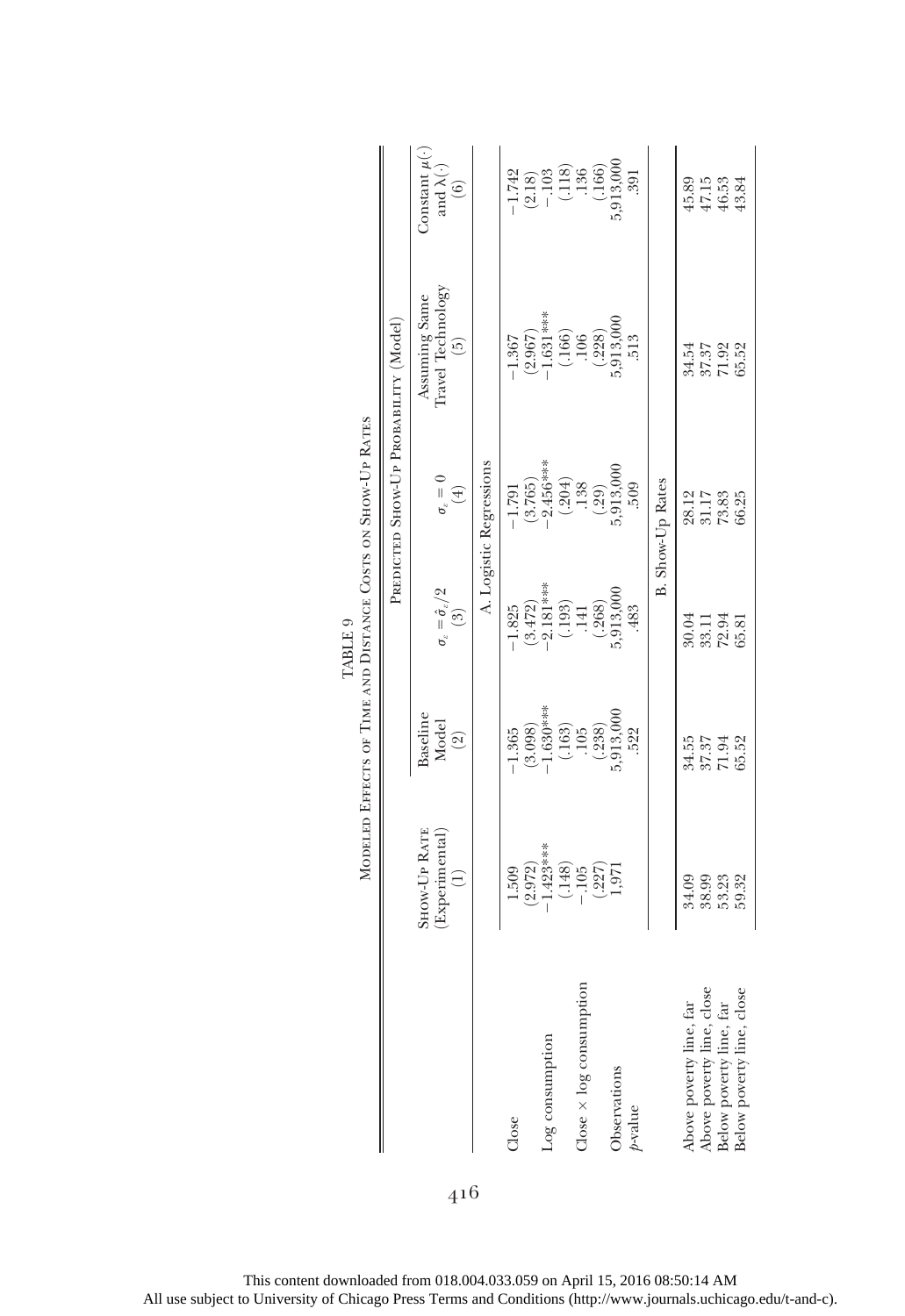|                                                                                                                                                                                                                                                                                                                                                                                                                                                                                                                                                                                                                                                                                                                                                                                                                                                                                                                                                                                                                                                                                                                                                                                                                                                                                                                                                                                                                                                                                                                                                                                                                                                                                                                                                                                                                                                                  |                                              |                 |                                  | C. Show-Up Rate Ratios     |                            |                                                   |
|------------------------------------------------------------------------------------------------------------------------------------------------------------------------------------------------------------------------------------------------------------------------------------------------------------------------------------------------------------------------------------------------------------------------------------------------------------------------------------------------------------------------------------------------------------------------------------------------------------------------------------------------------------------------------------------------------------------------------------------------------------------------------------------------------------------------------------------------------------------------------------------------------------------------------------------------------------------------------------------------------------------------------------------------------------------------------------------------------------------------------------------------------------------------------------------------------------------------------------------------------------------------------------------------------------------------------------------------------------------------------------------------------------------------------------------------------------------------------------------------------------------------------------------------------------------------------------------------------------------------------------------------------------------------------------------------------------------------------------------------------------------------------------------------------------------------------------------------------------------|----------------------------------------------|-----------------|----------------------------------|----------------------------|----------------------------|---------------------------------------------------|
| Poor to rich ratio, far                                                                                                                                                                                                                                                                                                                                                                                                                                                                                                                                                                                                                                                                                                                                                                                                                                                                                                                                                                                                                                                                                                                                                                                                                                                                                                                                                                                                                                                                                                                                                                                                                                                                                                                                                                                                                                          | (.213)<br>1.561                              | (.203)<br>2.082 | 2.428                            | 2.626                      | 2.082                      | 1.014                                             |
| Poor to rich ratio, close                                                                                                                                                                                                                                                                                                                                                                                                                                                                                                                                                                                                                                                                                                                                                                                                                                                                                                                                                                                                                                                                                                                                                                                                                                                                                                                                                                                                                                                                                                                                                                                                                                                                                                                                                                                                                                        | (.169)<br>1.522                              | (.183)<br>1.753 | $\frac{(.244)}{1.987}$<br>(.214) | $\binom{.262}{2.126}$      | $(0.199)$<br>1.753<br>(19) | $\begin{smallmatrix} 14 \\ -93 \end{smallmatrix}$ |
| Difference of ratios                                                                                                                                                                                                                                                                                                                                                                                                                                                                                                                                                                                                                                                                                                                                                                                                                                                                                                                                                                                                                                                                                                                                                                                                                                                                                                                                                                                                                                                                                                                                                                                                                                                                                                                                                                                                                                             | .268)<br>040                                 | (271)<br>.329   | (.322)<br>.441                   | $(.221)$ بة<br>$\cdot$ 34) | (.281)<br>.329             | (197)<br>(0.141)                                  |
| pvalue                                                                                                                                                                                                                                                                                                                                                                                                                                                                                                                                                                                                                                                                                                                                                                                                                                                                                                                                                                                                                                                                                                                                                                                                                                                                                                                                                                                                                                                                                                                                                                                                                                                                                                                                                                                                                                                           |                                              | 448             | 338                              | 288                        | 456                        | 893                                               |
| variation from the model rather than the experimental variation. In cols. 3 and 4, the standard deviation of the utility shocks <i>i</i> s assumed to be half<br>simulated using the estimated parameters and actual household application costs in col. 2; i.e., the specification is the same as in col. 1 but using the<br>of the estimated value, and zero, respectively. For col. 5, we regress reported monetary costs and reported travel time on quadratic functions of distance,<br>treating urban and rural populations separately. We then use these predicted average travel costs for all households and recalculate total registration costs $\epsilon(y, t)$ . In col. 6, the model is simulated assuming that the<br>regressions using predicted show-up rates, we create 3,000 copies on the trans. In the topics on a call a non-working that are designed to be comparable to its predicted probability of showing up. In parentheses we report<br>log consumption] is equal to the equivalent coefficient in col. I. Panel B reports show-up rates (probabilities) in all combinations of far/close subtreatments<br>Norr.—This table reports results using measured show-up outcomes in col. 1 and model predicted show-up probabilities in cols. 2-6. The model is<br>regression of the show-up dummy specific to that column, on the close subtreatment dummy, log consumption, and their interaction. In order to run logit<br>and below the poverty line (poor)/above the poverty line (rich). Panel C reports ratios of the numbers in panel B. The Avalue in panel C is the test of whether<br>make the sample equivalent to that in col. 1. We perform 1,000 bootstrap iterations. The <i>p</i> -value in panel A is the test of whether the coefficient on [Close x<br>the difference of ratios is<br>** $p < .05$ .<br>* $p < 1$ . | equal to the difference of ratios in col. 1. |                 |                                  |                            |                            |                                                   |

\*\*\*  $p < 01$ . \*\*\*  $p < 01$ .

417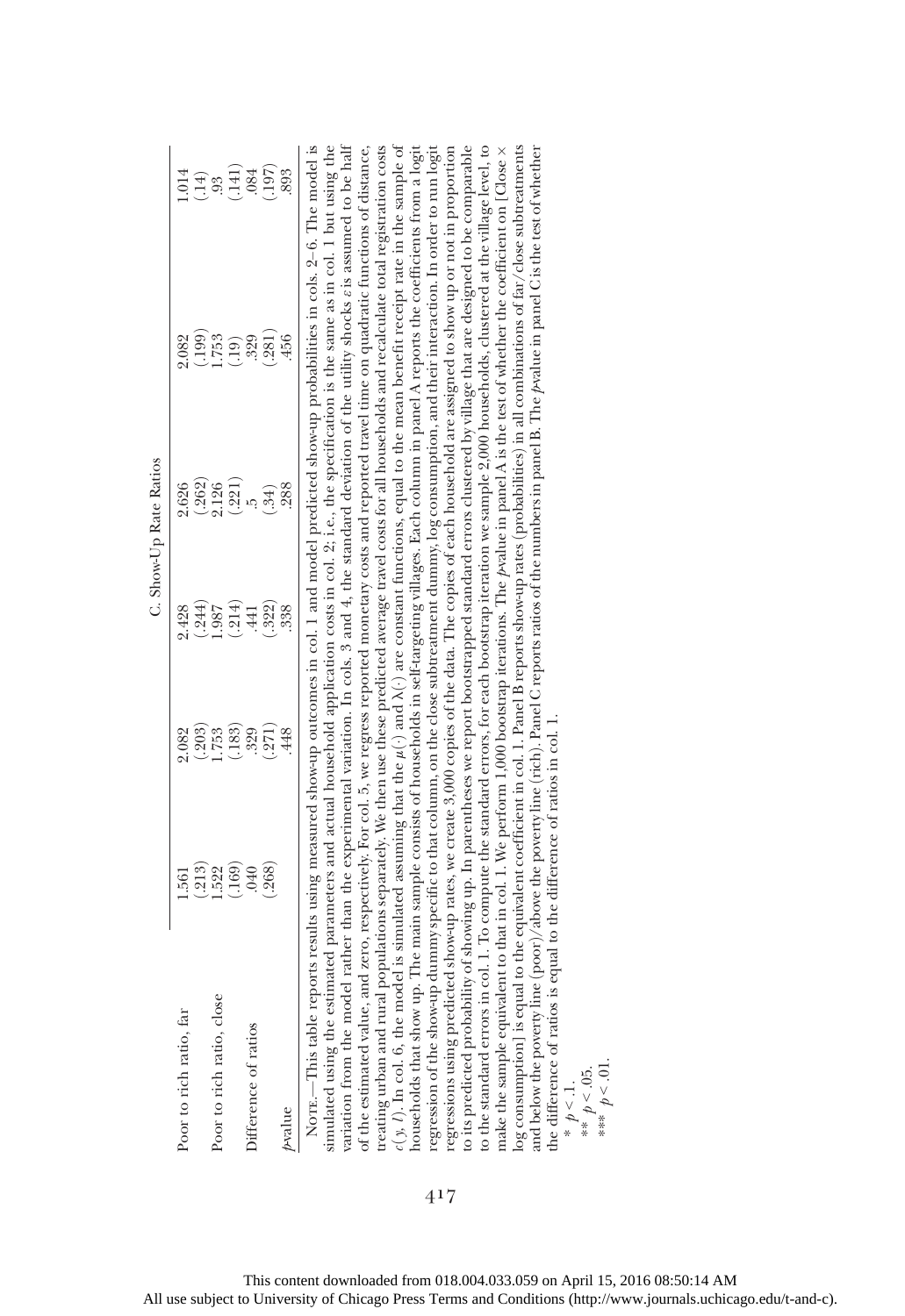In column 2 of table 9, we begin by estimating the effect on the simulated data of the change in  $c(y, l)$  induced by the close treatment; that is, we use the actual costs  $c(y_i, l_i)$  for both close and far households calculated using equation  $(21)$  and calculate each household's predicted show-up rate using the model with equation  $(22)$ . We bootstrap the standard errors for the model-generated data in order to make them equivalent to those from the actual data.<sup>33</sup> The results in column 2 thus show what we would have found had the data from our survey been generated by the model.

Comparing the actual empirical estimates in column 1 with the estimates on the model-generated data in column 2, we find similar results of differential targeting between the treatments. In particular, even though the model seems to overpredict show-up rates for the poor on average, the small differential effect between rich and poor show-up ratios moving from close to far in the simulated data is not statistically distinguishable from what we actually observe in the experiment (panel  $C$ ;  $p$ -value .448). Consistent with this, the coefficients on the close dummy interacted with log per capita consumption  $(\eta$  in eq. [20]), which is another way of capturing the degree of differential targeting between the close and far treatments, are also statistically indistinguishable between the actual experimental data in column 1 and the simulated data in column 2 (panel A;  $p$ -value .522).<sup>34</sup>

### A. Distinguishing Alternative Theories

We now use the structural model to return to the various theories outlined in Section III for why self-targeting may work, by illustrating how the model predicts that show-up rates would change under various parameters. This helps shed light on why, even though there is strong evi-

<sup>33</sup> In order to run the logits using the predicted application rates, we create 3,000 copies of the data. The copies of each individual are assigned to apply or not apply in proportion to that individual's predicted probability of doing so. To make the standard errors comparable to those in the main experiment, we apply a cluster bootstrap approach (clustered at the village level) to this distribution, holding the total number of observations equal to the number of observations in the actual data. These standard errors do not include uncertainty in the estimated parameters.<br><sup>34</sup> The one aspect of the model that does not match is that the predicted show-up rates

for those below the poverty line are actually higher in the far treatment than in the close treatment (72 percent vs. 66 percent). We have verified that this is not due to the model, but rather due to small-sample differences in the expected benefits from obtaining the program among the poor in these two samples. In particular, the poor in the far group have (statistically insignificantly) more middle schoolers than the poor in the close group, which leads to higher show-up rates. If we simulate the impact of moving from far to close on the exact same group of beneficiaries, we indeed would obtain lower show-up rates in far than in close in both rich and poor samples. See online app. table C.19.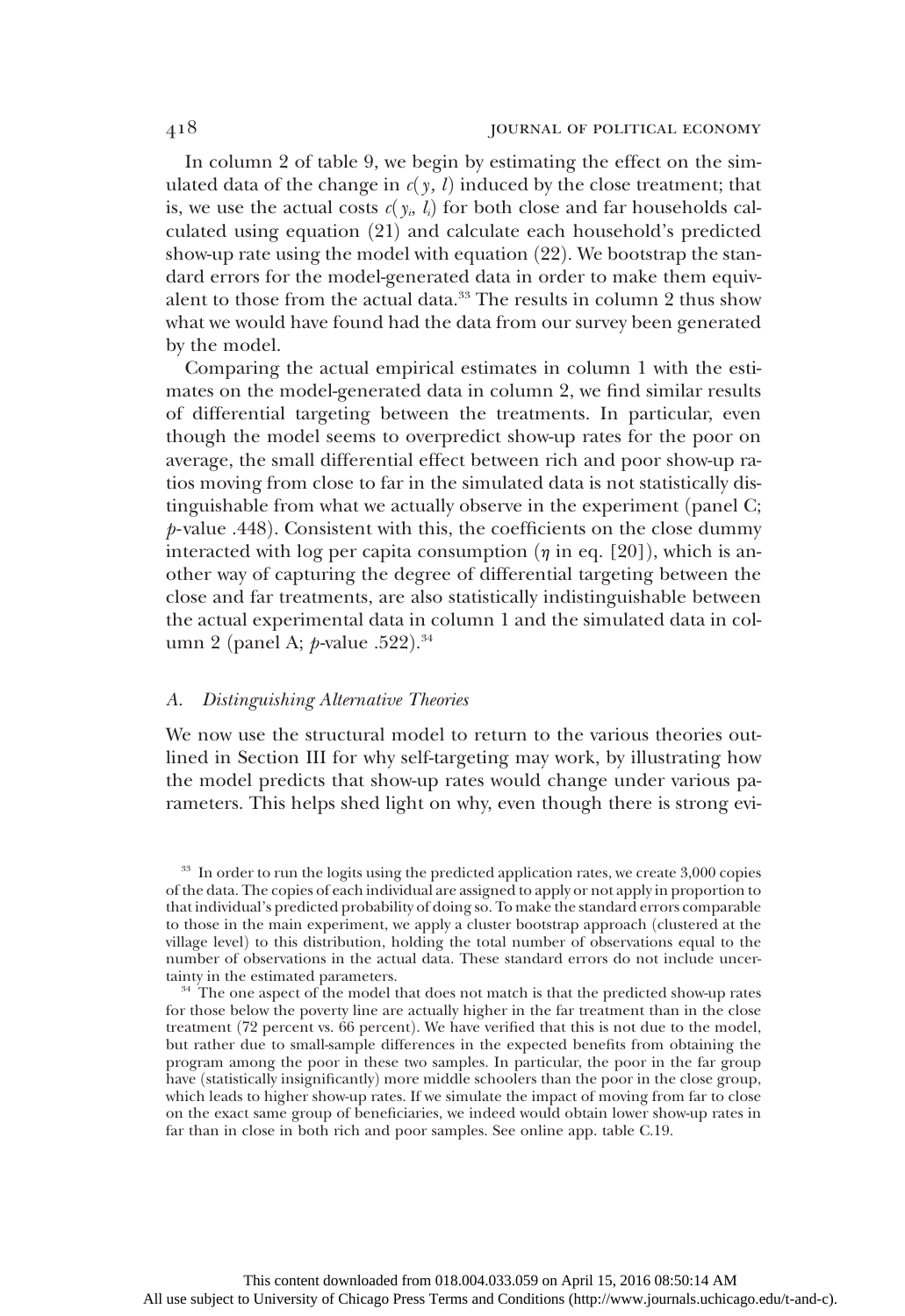dence of self-selection, both the experiment and the model show no statistically significant marginal increase in the targeting ratio from increasing the severity of the ordeal (i.e., moving from close treatment to far).

One possible explanation is that if the distribution of shocks does not have the monotone hazard rate property, it is possible that targeting could get worse as distance is increased, because the density of poor people induced to drop out by a higher marginal change is higher than the density of the rich (see Sec. III.B.2). The version of the structural model that we estimate and use in column 2 uses logit shocks, which have the monotone hazard rate property, thus suggesting that the distribution of shocks alone is not driving the lack of response to a change in ordeal. However, the magnitude of the shocks may explain why the response is so low. Examining equation  $(12)$ , which showed the derivative of the show-up ratio with respect to a change in distance  $l$ , one can see that increasing the variance of the shocks, which would lower the PDF  $f$  at the margin for both rich and poor, would dampen the responsiveness to a marginal increase in ordeals. In column 3 of table 9, we simulate the model in which we cut the standard deviation  $\sigma_{\varepsilon}$  of the shocks  $\varepsilon$  in half for all households. Doing so increases the point estimate of the impact of moving from close to far on the poor/rich show-up ratio—from 0.33 in the baseline model to 0.44. In column 4 we shut off the shocks entirely: we find that with no shocks, the ratio of poor to rich who show up in the far subtreatment would increase from 2.08 to 2.63. In short, shocks dampen the effect of ordeals.

A second explanation is that the poor and rich use different transportation technologies, so that the marginal monetary cost of distance is smaller for the rich (see Sec. III.B.3).<sup>35</sup> We generate simulated show-up rates under the counterfactual that the poor and the rich use the same rates under the counterfactual that the poor and the rich use the same travel technology. In column 5 of table 9, we reestimate the logit regressions and calculate the show-up rates for the simulated data using the same predicted costs for all households instead of the actual costs.<sup>36</sup> The results appear similar to the experimental findings, confirming that travel technology does not explain the lack of differential selection in response to an increase in distance.

A third explanation is that most of the selection that we observe in Section IV is being driven by the fact that households anticipate that  $\mu(y^{\circ})$ and  $\lambda(y)$ , the probabilities of receiving benefits conditional on showing

<sup>&</sup>lt;sup>35</sup> Figure 6 showed that this might be a possible explanation in the data, as the total costs of travel do appear to be concave in per capita consumption.

<sup>&</sup>lt;sup>36</sup> We model travel costs (time and money) as a function of distance. Treating urban and rural populations separately, we regress reported monetary costs and reported travel time on quadratic functions of distance. We then use these predicted average travel costs for all households and recalculate total registration costs  $c(y, l)$ .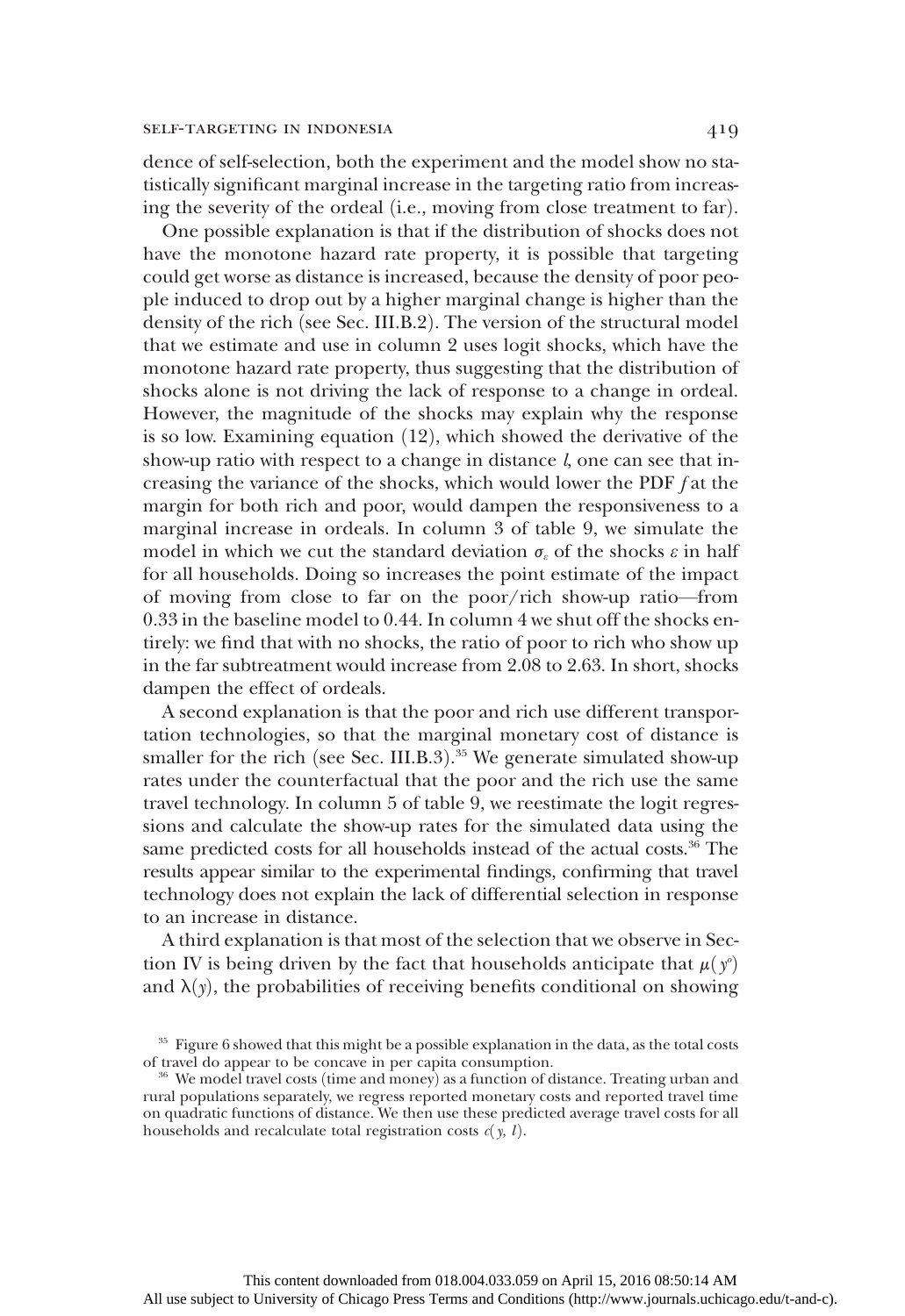up as a function of observable and total income, are downward sloping.<sup>37</sup> In column 6 of table 9, we simulate what would happen if all households assume that they will receive benefits with some constant probability  $\bar{\mu}$ , which we set equal to the average probability of getting benefits in the population of households that apply. The results are dramatic: the coefficient on log per capita expenditure falls from  $-1.42$  and  $-1.63$  (in cols. 1 and 2) to  $-0.10$  (in col. 6) and is no longer significant at the 10 percent level. This suggests that almost the entire selection effect is driven by the fact that the poor and rich applicants have differential beliefs about their probability of receiving benefits. The same result emerges if we compare the change in poor to rich show-up ratios when we move from the baseline model to the model with constant  $\bar{\mu}$ . This result is consistent with our empirical findings: if most of the selection is coming because households anticipate that they will not receive benefits if they apply, then even small but positive costs can have large selection effects, since people with a low probability of receiving benefits will not sign up, but marginal increases in the costs of the ordeal impose deadweight costs without substantially improving selection.

A final question is how the results would differ if we change the fraction of households that understand the true decision rule  $\mu(y^{\circ})$ , that is, the sophisticated households as opposed to those that select only on the the sophisticated households, as opposed to those that select only on the basis of total income, that is, using  $\lambda(y)$ . Here, the key point is who would receive benefits, since the difference is that sophisticated households that are rich but know they have low  $y^{\circ}$  choose to apply. This appears to be important: if we simulate the model and calculate the difference in average log per capita consumption, we find that moving from all unsophisticated households (i.e.,  $\alpha = 0$ ) to all sophisticated ones (i.e.,  $\alpha =$ 1) would increase the beneficiaries' average consumption by 10 percent (see online app. table  $C.20$ ). Moving from the estimated level of unsophisticated households (i.e.,  $\alpha = 0.50$ ) to all sophisticated (i.e.,  $\alpha = 1$ ) would increase it by 5 percent. Combined with the results above about constant  $\bar{\mu}$ , these results suggest that a nontrivial share of the total selection effect of self-targeting comes from the fact that, while households understand that the rich are less likely to obtain benefits, it is important that they do not precisely know the eligibility formula.

<sup>&</sup>lt;sup>37</sup> Alternatively, it could be that there is a stigma from applying that is increasing with income y; i.e., the rich would feel embarrassed from showing up and applying for an antipoverty program, and the poor would not. Empirically, this will look similar to a downwardsloping  $\lambda(y)$  function. Survey responses from the midline survey suggest that stigma is not a first-order issue in our context. The survey, conducted after the application period and before beneficiaries were announced, contained questions on why households did not apply for PKH. Households were given many (nonexclusive) answer options, including two options that measured the stigma of being considered poor by other people. Only one respondent, out of the 237 in this sample who did not choose to sign up, chose either of these stigma-related options.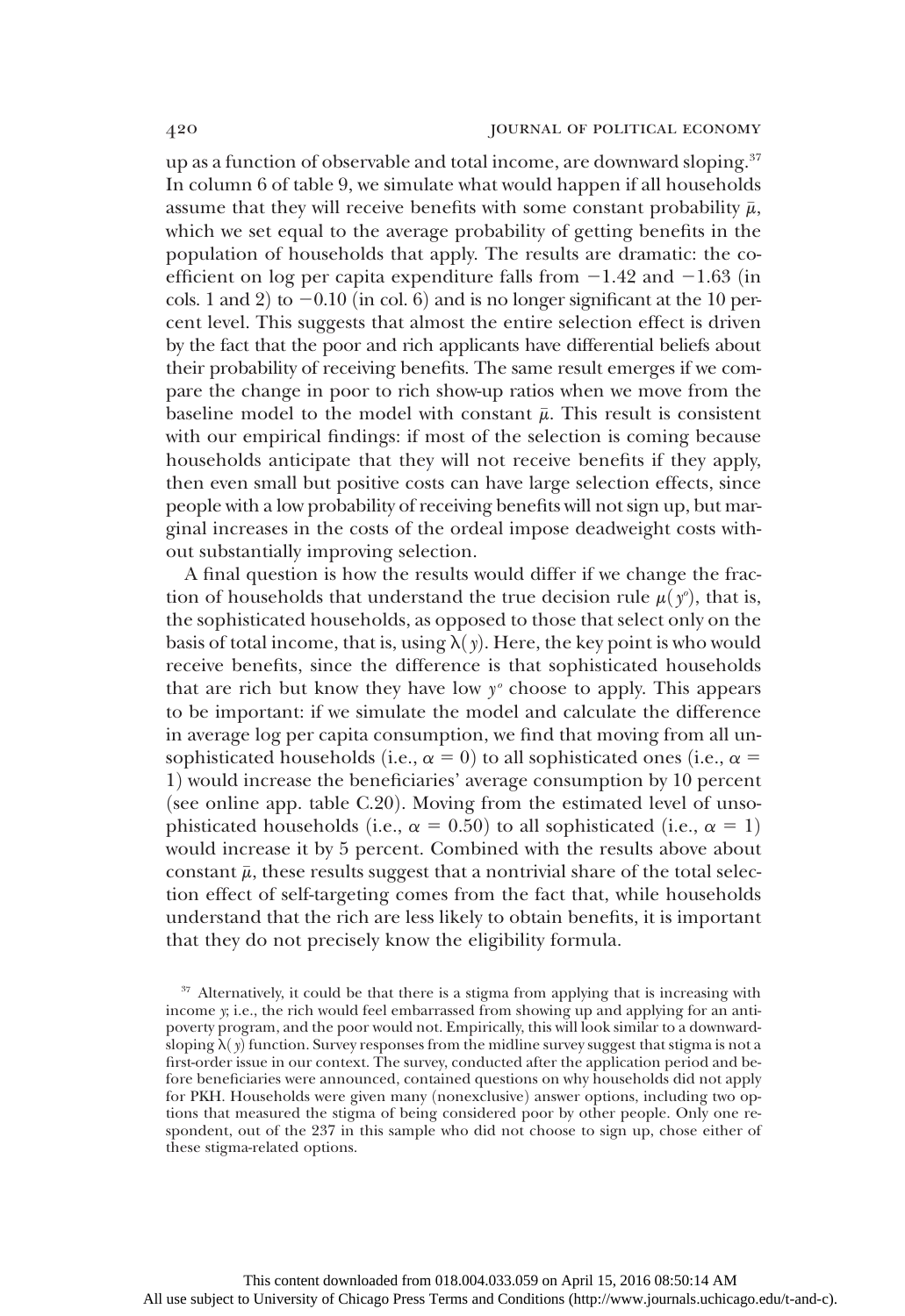### self-targeting in indonesia 421

# B. Impact of Alternative Targeting Approaches on the Poverty Gap

Self-targeting appears to perform better than automatic screening in identifying the poor, but it also entails costs. There is the cost of the ordeal: households lose valuable time traveling to the interview site and waiting in line to be interviewed and often need to spend money traveling as well. In addition, both self-targeting and automatic screening entail administrative costs: enumerators need to be paid to conduct interviews at self-targeting application sites for self-targeting and to conduct field verification visits to assess PMT scores in both self-targeting and automatic screening. One of the potential benefits of self-targeting is that it reduces the number of surveys that need to be conducted compared to a universal PMT; but if those cost savings to the government were offset by commensurate increases in the waiting and travel costs paid by households, one might not be so sanguine about such a policy.

To help shed light on this issue, we use the poverty gap to integrate the benefits and costs of the program borne by households, and we compare the experimental and simulated targeting policies.<sup>38</sup> To calculate the poverty gap, we assume that households receive their baseline consumption each month. In addition, applicant households incur the application cost in the first month, and benefit recipients receive monthly benefits for 6 years starting at the beginning of the second year (i.e., in months 13– 84). We compute the poverty gap in each month and average these measures. This corresponds to a "steady-state" measure of the poverty gap across space if the program was phased in uniformly over time. Finally, we expand or contract the fraction of the country that could be covered by the program in order to hold the government budget constant, and we assume that in the remainder of the country the poverty gap is unchanged.

To calculate the costs of the program, we use the same approach as in the model to calculate the time and money costs to households from applying. For the administrative costs, we note that there could be economies of scale in implementing a national program. For automatic screening, where we indeed know the Indonesian government's costs from implementing the nationwide PMT, we report those "at-scale" costs as well as those from our experiment; for self-targeting, which has yet to be done nationally, we do not have an analogous estimate and therefore use the costs from our experiment.

 $38$  The advantage of using the poverty gap is that (unlike the poverty head count) it is sensitive to how far below the poverty line households lie. Moreover, given that the intended threshold for PKH benefits is 80 percent of the poverty line used to measure the poverty gap, this measure also captures the effect of the program on the poorest households that are intended nonbeneficiaries.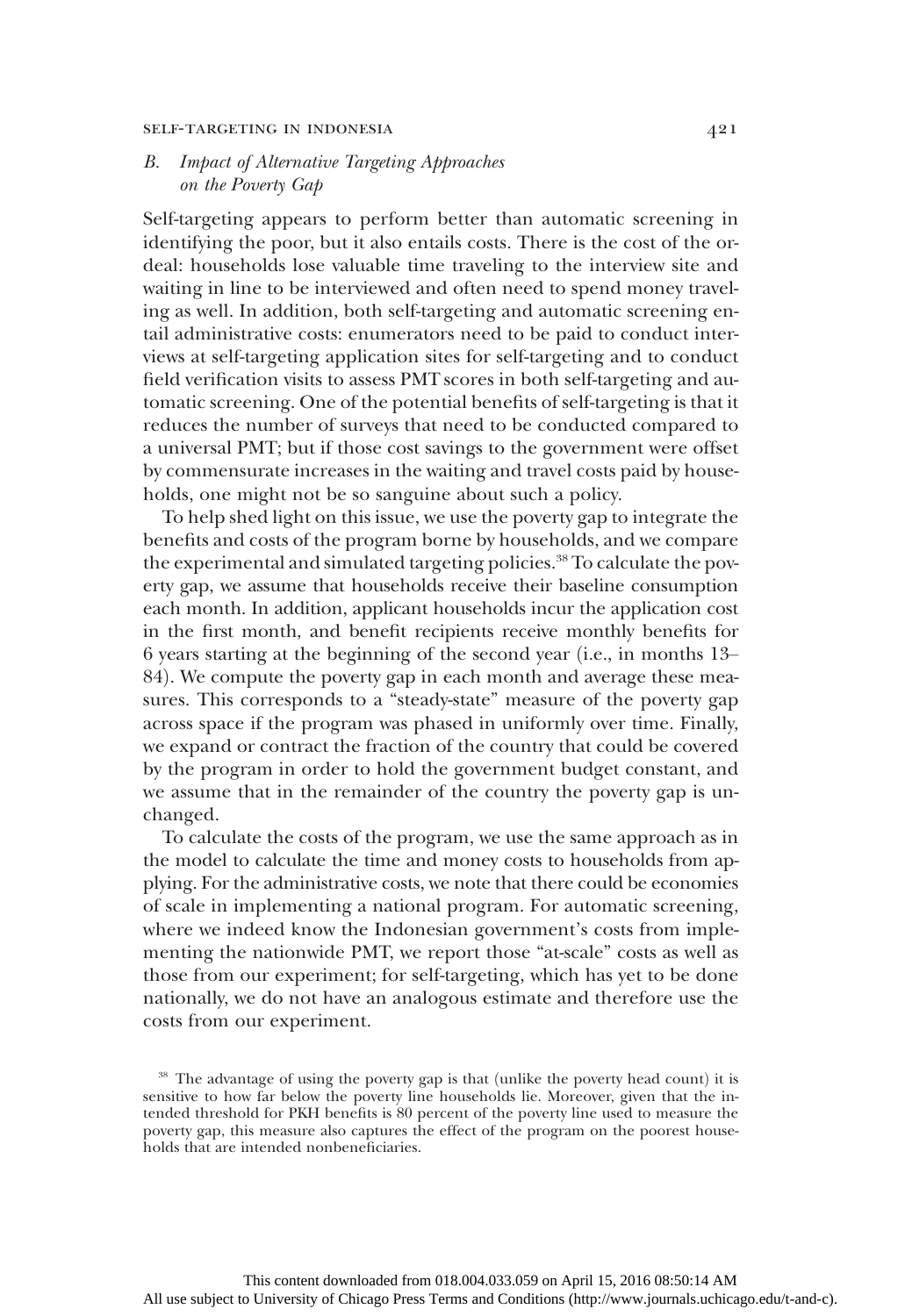Table 10 presents the results of this exercise. The first three columns use experimental data from the automatic screening and self-targeting treatments. Column 1 shows the results from the automatic screening treatment using the costs of the national automatic screening program, while column 2 uses the (higher) costs in our sample. Column 3 shows the results for self-targeting, where we have the costs in our sample.<sup>39</sup> Columns 4–8 are based on show-up probabilities derived from the model, under different alternative scenarios for the application costs. Column 9 assumes that the program is perfectly targeted to households under 80 percent of the 16th percentile of the consumption distribution; only these households apply and receive benefits. This scenario serves as a benchmark to evaluate the performance of the preceding experimental and simulated approaches to targeting.

Panel A in table 10 reports the fraction of the population that applies for benefits (or is interviewed, in the case of the usual procedure), the fraction of the population that receives benefits, as well as the components of this number due to very poor and non–very poor households. Panel B reports the average costs of applying borne by households. Panel C reports administrative program costs and the costs of benefits paid. Panel D calculates the poverty gap if the program is implemented under a fixed government budget and the improvement in the poverty gap under each scenario (relative to baseline) as a fraction of the potential improvement were there perfect targeting.

We begin by comparing the usual automatic screening procedure with self-targeting. The key point is that, for a fixed government budget, selftargeting achieves a substantially greater reduction in poverty gap than automatic screening, even taking into account the costs borne by households that spend time applying but do not receive benefits. Specifically, self-targeting achieves 39 percent of the theoretical upper bound of reduction in poverty gap, compared with 27–30 percent for automatic screening. Self-targeting thus achieves between 29 and 41 percent more reduction in the poverty gap than automatic screening. The reason is largely that self-targeting finds much poorer households and it has much lower inclusion error. The lower inclusion error implies that for a fixed budget, the program can be implemented to substantially more locations, covering more poor households.

The results using the model predictions and actual household application costs, presented in column 4, are similar to the results using ex-

<sup>&</sup>lt;sup>39</sup> Even though the treatment is randomized, the consumption distributions are slightly different in the two treatments because of finite samples, and these differences are amplified when we compute the poverty gap. To correct for this, the consumption distribution in the automatic screening villages is adjusted to be exactly the same as in the self-targeting villages in each district times urban cell. Hence, the comparison between the usual procedure and self-targeting isolates the effect of the different targeting method.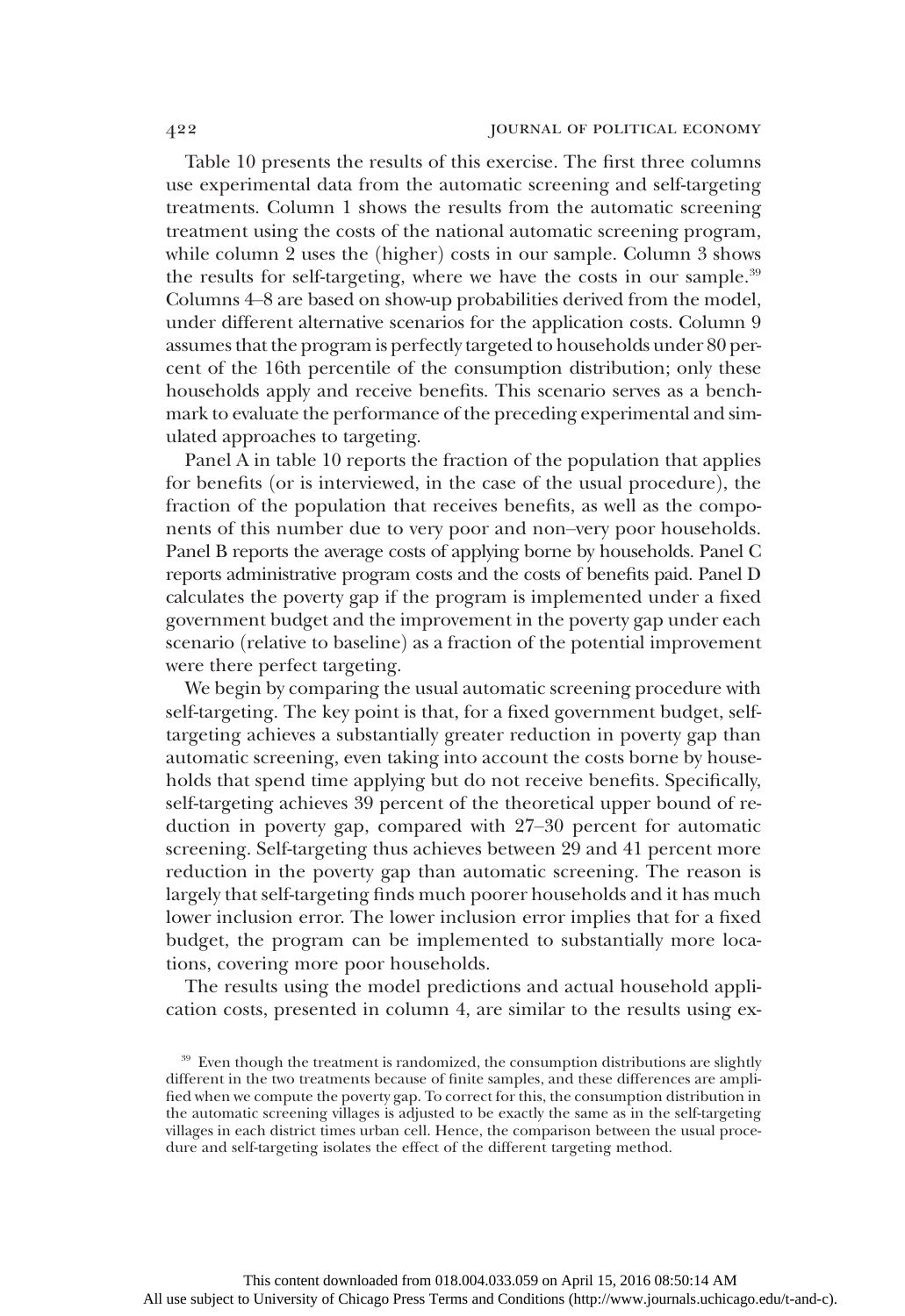### self-targeting in indonesia 423

perimental data in self-targeting (38.58 percent of the theoretical upper bound for actual self-targeting in col. 3, compared with 36.38 percent of the theoretical upper bound for simulated self-targeting from the model). Columns 5 and 6 show the results of increasing the distance to the application site for each household in the far subtreatment by 3 and 6 km, respectively. Panel B shows that household costs go up by between 15 percent and 24 percent, and panel A shows that the show-up rate and the fraction of beneficiaries decrease slightly. In columns 7 and 8, we look at the effects of increasing the waiting time by a factor of three and six, respectively. The treatments increase the cost incurred by households that show up by around 75 percent and 171 percent. These changes lead to a decrease in average show-up rates from around 37.9 percent to around 36.8 percent and 35.4 percent, respectively; the average benefit receipt rate falls slightly. In the end, the magnitude of the changes in columns 5–8 relative to column 4 is very small: the poverty gap is essentially unchanged.

On net, the key conclusion is that self-targeting appears to lead to a substantially higher reduction in poverty gap compared with the automatic screening procedure. Increasing the distance or waiting time does not seem to further improve targeting noticeably.

## VIII. Conclusion

Using data from a field experiment across 400 villages to examine targeting in Indonesia's conditional cash program (PKH), we showed that introducing application costs meant that the poor are more likely to self-select into applying than the nonpoor. Interestingly, this selection occurred on two types of margins. First, we observe selection on the component of consumption that is observable to governments. This implies that ordeals have the potential to save money by not having to survey rich people who would ultimately fail the asset test. Second, ordeal mechanisms also lead to selection on the unobservable components of consumption, which means that targeting may become more pro-poor by screening out the rich who may get incorrectly screened in by an asset test. On net, introducing self-selection improved targeting as compared with the other targeting mechanisms that we considered, both the current usual government procedure and a universal automatic targeting system.

However, while experimentally increasing the ordeals by increasing the distance to the application site reduced the number of individuals who applied under the self-targeting regime, it did not differentially improve targeting. Put another way, the increase in distance we experimentally induced (a 1.6 km increase in distance) imposed substantial enough costs on households to lower application rates, but these costs did not differentially affect poor and rich households. Estimating our model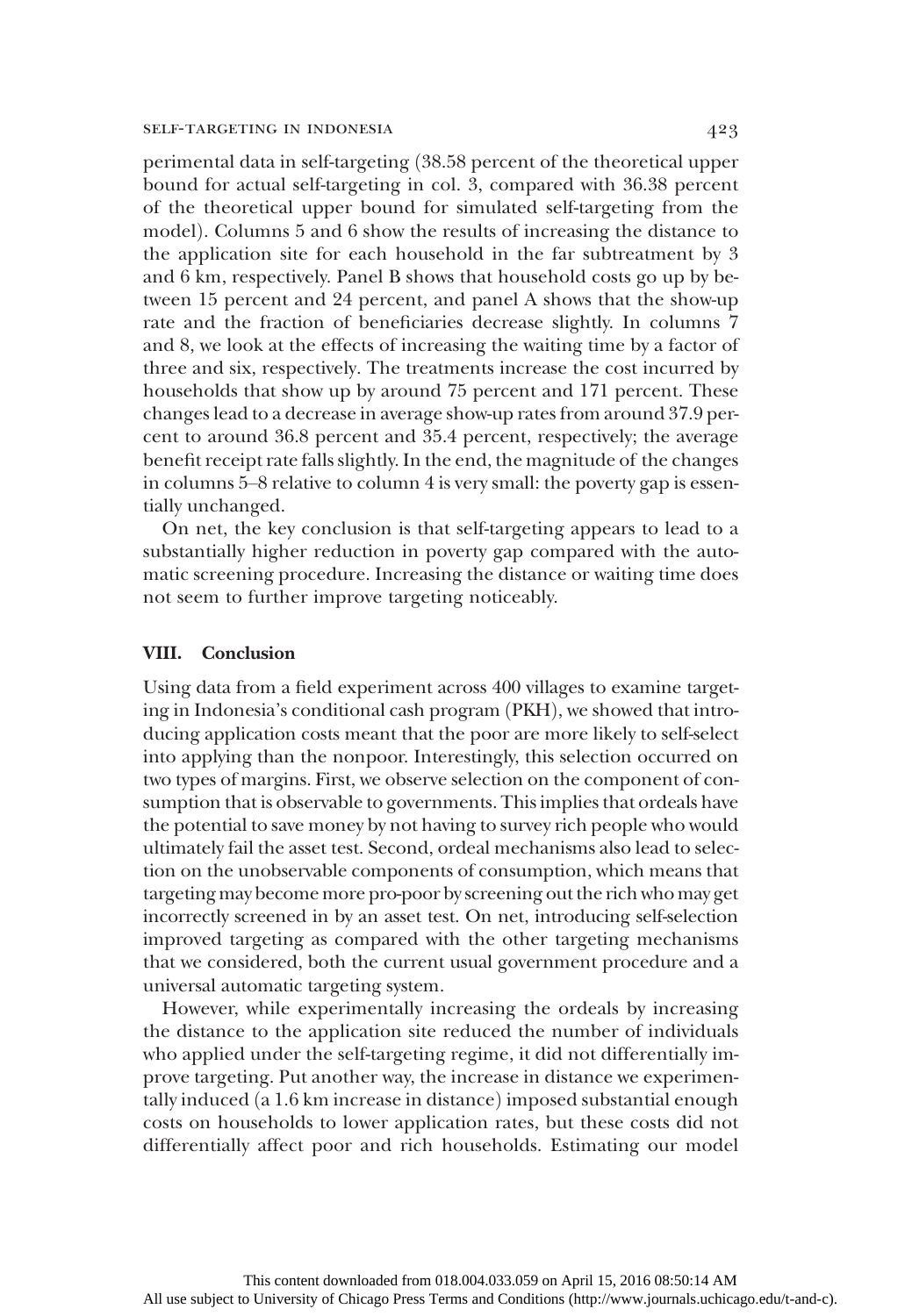| Average cost to beneficiary households<br>Mean ineligible benefit receipt $(\%)$<br>Mean eligible benefit receipt $(\%)$<br>Average cost to households<br>Mean benefit receipt $(\%)$<br>Mean show-up rate $(\%)$ | Automatic<br>Screening<br>(Scaled)<br>1,021<br>4.38<br>.63<br>34.62<br>3.75<br>938<br>$\left( \frac{1}{2} \right)$ | IMPACT OF ALTERNATIVE TARGETING APPROACHES ON THE POVERTY GAP<br>SHOW-UP RATE (Experimental<br>(in Sample)<br>Automatic<br>Screening<br>1,021<br>4.38<br>3.75<br>34.62<br>.63<br>938<br>$\widehat{\mathfrak{D}}$ | Targeting<br>TABLE 10<br>13,674<br>12,464<br>Self-<br>3.64<br>37.84<br>.73<br>2.91<br>$\left( 3\right)$ | Model<br>12,797<br>13,831<br>3.24<br>37.93<br>86.<br>$\frac{11}{4}$<br>$(\pm)$ | A. Program Statistics<br>$+3 km$<br>15,947<br>14,774<br>86<br>3.23<br>37.67<br>4.10<br>Far<br>$\widetilde{5}$ | B. Average Household Costs for Households That Show Up (Rupees)<br>PREDICTED SHOW-UP PROBABILITIES (Model)<br>Baseline Distance Far Distance Far Wait<br>$+6km$<br>17,218<br>16,130<br>37.53<br>86<br>3.23<br>4.09<br>$\left( 6\right)$ | Time $\times$ 3<br>24,187<br>21,987<br>86<br>36.79<br>4.06<br>3.20<br>$\widehat{C}$ | Time $\times$ 6<br>Far Wait<br>34,968<br>37,460<br>86.<br>3.14<br>35.39<br>4.00<br>$\circledast$ | TARGETING<br>PERFECT<br>5.83<br>5.83<br>5.83<br>$\overline{0}$<br>7,621<br>7,621<br>$\left( \begin{matrix} 6 \end{matrix} \right)$ |
|-------------------------------------------------------------------------------------------------------------------------------------------------------------------------------------------------------------------|--------------------------------------------------------------------------------------------------------------------|------------------------------------------------------------------------------------------------------------------------------------------------------------------------------------------------------------------|---------------------------------------------------------------------------------------------------------|--------------------------------------------------------------------------------|---------------------------------------------------------------------------------------------------------------|-----------------------------------------------------------------------------------------------------------------------------------------------------------------------------------------------------------------------------------------|-------------------------------------------------------------------------------------|--------------------------------------------------------------------------------------------------|------------------------------------------------------------------------------------------------------------------------------------|
| Average cost to nonbeneficiary households                                                                                                                                                                         | 1,033                                                                                                              | 1,033                                                                                                                                                                                                            | 13,803                                                                                                  | 13,957                                                                         | 16,091                                                                                                        | C. Government Costs and Benefits Paid (Rupees)<br>17,351                                                                                                                                                                                | 24,459                                                                              | 37,777                                                                                           | $\vdots$                                                                                                                           |
| Administrative costs, per household<br>household<br>Expected benefits, per                                                                                                                                        | 332,028<br>4,768                                                                                                   | 332,028<br>31,054                                                                                                                                                                                                | 306,108<br>6,764                                                                                        | 353,230<br>6,781                                                               | 352,305<br>6,734                                                                                              | 351,742<br>6,710                                                                                                                                                                                                                        | 349,750<br>6,576                                                                    | 344,826<br>6,326                                                                                 | 472,990<br>1,042                                                                                                                   |

424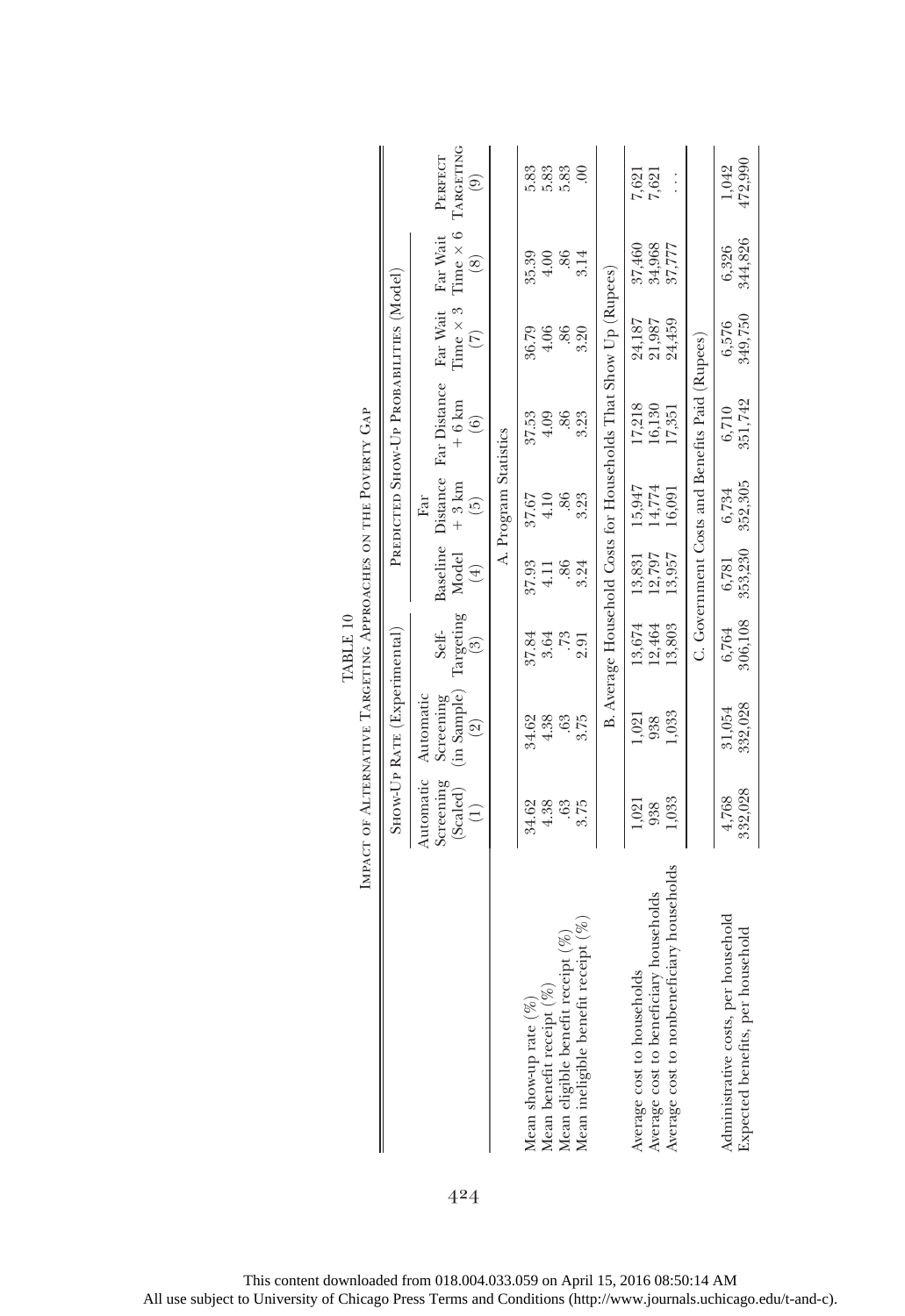| budget $(\%$<br>Poverty gap under fixed                                                                                                                                                                                                                                                                                                                                                                                                                                                                                                                                                                                                                                                                                                                                                                                                                                                                                                                                                                                                                                                                                                                                                                                                                                                                                                                                                                                                                                                                                                                                                                                                                                                                                                                                                                                                                                                                                                                                                                                                                                                                                                                                                                                                                                                                                                                                                                                                                                                                                                                                                                                                                                                                                                                                                                                                                                                                                                                                                                                           | 2.736 | 2.741 | 2.720 | 2.724 | 2.724 | 2.724 | 2.724 | 2.725 | 2.610  |
|-----------------------------------------------------------------------------------------------------------------------------------------------------------------------------------------------------------------------------------------------------------------------------------------------------------------------------------------------------------------------------------------------------------------------------------------------------------------------------------------------------------------------------------------------------------------------------------------------------------------------------------------------------------------------------------------------------------------------------------------------------------------------------------------------------------------------------------------------------------------------------------------------------------------------------------------------------------------------------------------------------------------------------------------------------------------------------------------------------------------------------------------------------------------------------------------------------------------------------------------------------------------------------------------------------------------------------------------------------------------------------------------------------------------------------------------------------------------------------------------------------------------------------------------------------------------------------------------------------------------------------------------------------------------------------------------------------------------------------------------------------------------------------------------------------------------------------------------------------------------------------------------------------------------------------------------------------------------------------------------------------------------------------------------------------------------------------------------------------------------------------------------------------------------------------------------------------------------------------------------------------------------------------------------------------------------------------------------------------------------------------------------------------------------------------------------------------------------------------------------------------------------------------------------------------------------------------------------------------------------------------------------------------------------------------------------------------------------------------------------------------------------------------------------------------------------------------------------------------------------------------------------------------------------------------------------------------------------------------------------------------------------------------------|-------|-------|-------|-------|-------|-------|-------|-------|--------|
| Reduction in poverty gap relative to perfect<br>targeting $(\%)$                                                                                                                                                                                                                                                                                                                                                                                                                                                                                                                                                                                                                                                                                                                                                                                                                                                                                                                                                                                                                                                                                                                                                                                                                                                                                                                                                                                                                                                                                                                                                                                                                                                                                                                                                                                                                                                                                                                                                                                                                                                                                                                                                                                                                                                                                                                                                                                                                                                                                                                                                                                                                                                                                                                                                                                                                                                                                                                                                                  | 29.91 | 27.42 | 38.58 | 36.38 | 36.71 | 36.37 | 36.47 | 36.26 | 100.00 |
| distribution by assigning copied households linearly interpolated values of consumption. The consumption distribution in automatic screening villages is<br>then adjusted to match that in self-targeting villages, and this is d<br>under 80 percent of the poverty line apply, and all receive the benefit. The sample is the automatic screening villages in cols. 1 and 2 and the self-targeting<br>villages in all other columns. The results in this table are c<br>by households that show up, that receive the benefits, and th at show up but do not receive the benefits (the show-up and beneficiary outcomes are con-<br>the first month and receives its baseline consumption level for the following 11 months; then beneficiary households receive the benefit for 6 years starting<br>row in panel D measures the improvement in the poverty gap under a fixed budget relative to baseline, as a fraction of the improvement under perfect tar-<br>receive benefits and are very poor (below 80 percent of the 16th percentile of the consumption distribution). Panel B reports per household costs borne<br>holds in the sample). Column 1 uses the costs from the national (scaled-up) version of the automatic screening program, and col. 2 uses the costs from the<br>4-8 use show-up probabilities predicted using the model. In col. 9 we assume that only households with baseline consumption<br>lages are also weighted such that the relative weights of district times urban cells are the same as in self-targeting, Next, each household (in the enlarged<br>sample) is assigned a show-up outcome; in cols. 1–3 this is whether the original household actually showed up, and in cols. 4–8 it is given by a random draw<br>with probability of show-up predicted by the model. Each househol<br>ability predicted from a probit model on log consumption. Panel A reports the average number of households that show up, that receive benefits, and that<br>structed as explained above). Panel C reports administrative costs per study household (total costs in the study sample divided by the number of house-<br>version of the program implemented for this study. For self-targeting, we know only the costs from the study, which are used in col. 3. The first row in<br>panel D reports the steady-state poverty gap when the program is implemented in a fraction of the villages, due to a fixed budget. (We normalize this fraction<br>to 80 percent in self-targeting villages in col. 3.) The steady-state poverty gap is calculated assuming that each applicant household pays the application cost in<br>NorE.-This table reports the estimated effect of the PKH program on poverty gap under different scenarios. Cols. 1-3 use experimentally measured<br>l year after the application. Specifically, the poverty gap is calculated as the average of the poverty gaps in each month, without time discounting. The second<br>show-up rates, and cols.<br>geting (col. 9). |       |       |       |       |       |       |       |       |        |

D. Poverty Gap D. Poverty Gap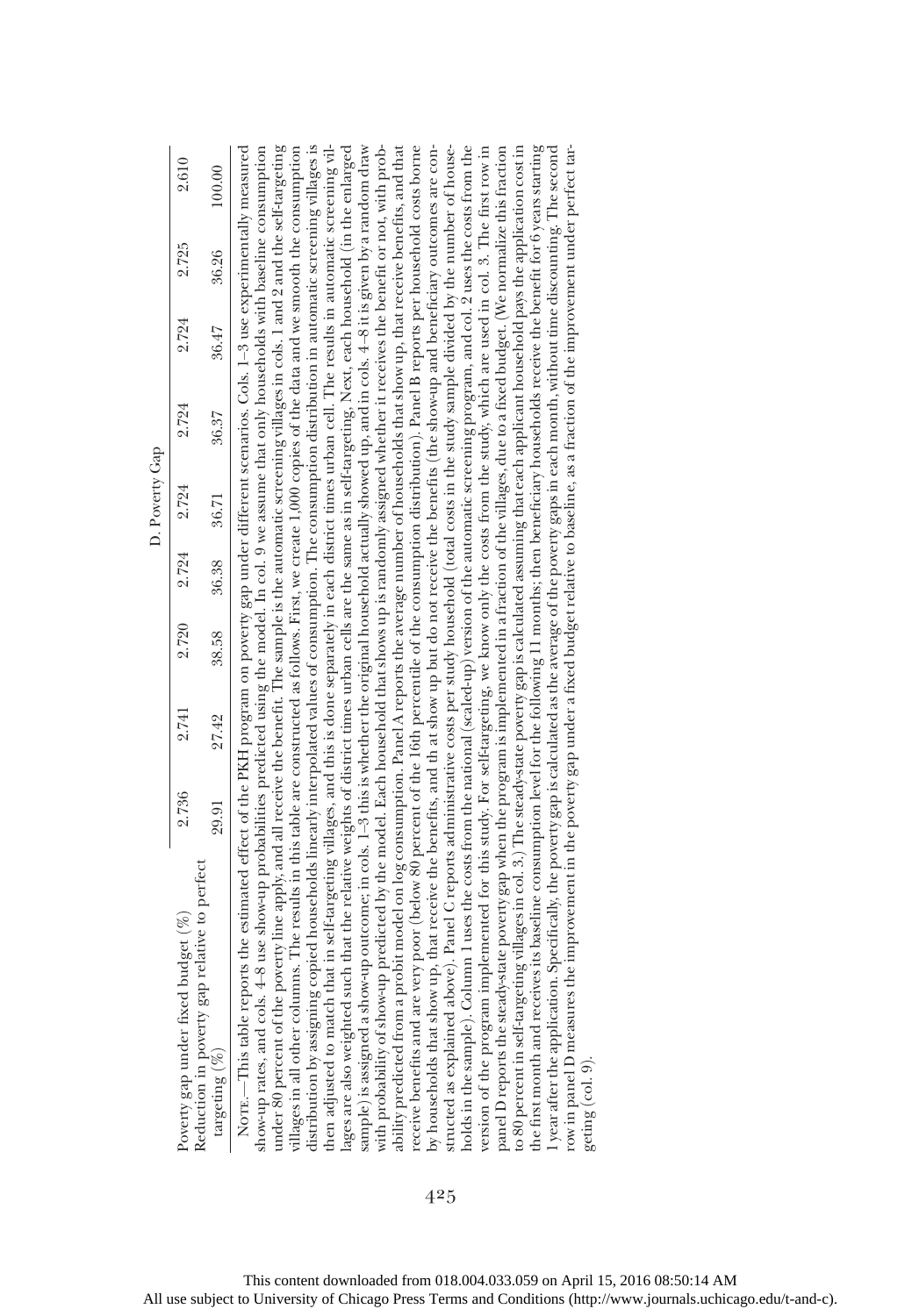suggested that the key driver behind the improvement in targeting from application costs was the fact that the rich forecast that they have a low probability of success and hence do not choose to apply.

In short, these types of administrative costs can be a powerful tool to improve targeting relative to automatic screening systems, but making onerous ordeals even more costly may not be the best way to improve targeting further. This suggests that one should not strictly view administrative barriers as a bar to take-up, but instead should carefully consider their power as a screening device. On the other hand, while self-targeting dominates the usual procedure, many of the poor still do not sign up. Understanding how to design screening mechanisms to increase take-up of the poor while still discouraging sign-up of the rich seems a promising direction for future work.

### References

- Alatas, Vivi, Abhijit Banerjee, Rema Hanna, Benjamin A. Olken, Ririn Purnamasari, and Matthew Wai-Poi. 2012. "Elite Capture or Elite Benevolence? Local Elites and Targeted Welfare Programs in Indonesia." Technical report, Massachusetts Inst. Tech.
- -. 2013. "Ordeal Mechanisms in Targeting: Theory and Evidence from a Field Experiment in Indonesia." Working Paper no. 19127, NBER, Cambridge, MA.
- Benhassine, Najy, Florencia Devoto, Esther Duflo, Pascaline Dupas, and Victor Pouliquen. 2013. "Turning a Shove into a Nudge? A 'Labeled Cash Transfer' for Education." Working Paper no. 19227, NBER, Cambridge, MA.
- Besley, Timothy, and Stephen Coate. 1992. "Workfare versus Welfare: Incentive Arguments for Work Requirements in Poverty-Alleviation Programs." A.E.R.  $82$  (1): 249–61.
- Bhargava, Saurabh, and Dayanand Manoli. 2015. "Psychological Frictions and the Incomplete Take-Up of Social Benefits: Evidence from an IRS Field Experiment." A.E.R. 105 (11): 3489–3529.
- Castaneda, Tarsicio, and Kathy Lindert. 2005. "Designing and Implementing Household Targeting Systems: Lessons from Latin America and the United States." Social Protection Discussion Paper no. 526, World Bank, Washington, DC.
- Coady, D., and S. Parker. 2009. "Targeting Social Transfers to the Poor in Mexico." Working Paper no. 9/60, Internat. Monetary Fund, Washington, DC.
- Currie, Janet. 2006. "The Take-Up of Social Benefits." In Poverty, the Distribution of Income, and Public Policy, edited by Alan Auerbach, David Card, and John Quigley, 80–148. New York: Sage.
- Currie, Janet, and Jeffrey Grogger. 2001. "Explaining Recent Declines in Food Stamp Program Participation." Brookings-Wharton Papers Urban Affairs 2001: 203–44.
- Ebenstein, Avraham, and Kevin Stange. 2010. "Does Inconvenience Explain Low Take-Up? Evidence from Unemployment Insurance." J. Policy Analysis and Management 29 (1): 111-36.
- Fan, Jianqing. 1992. "Design-Adaptive Nonparametric Regression." J. American Statis. Assoc. 87 (420): 998-1004.